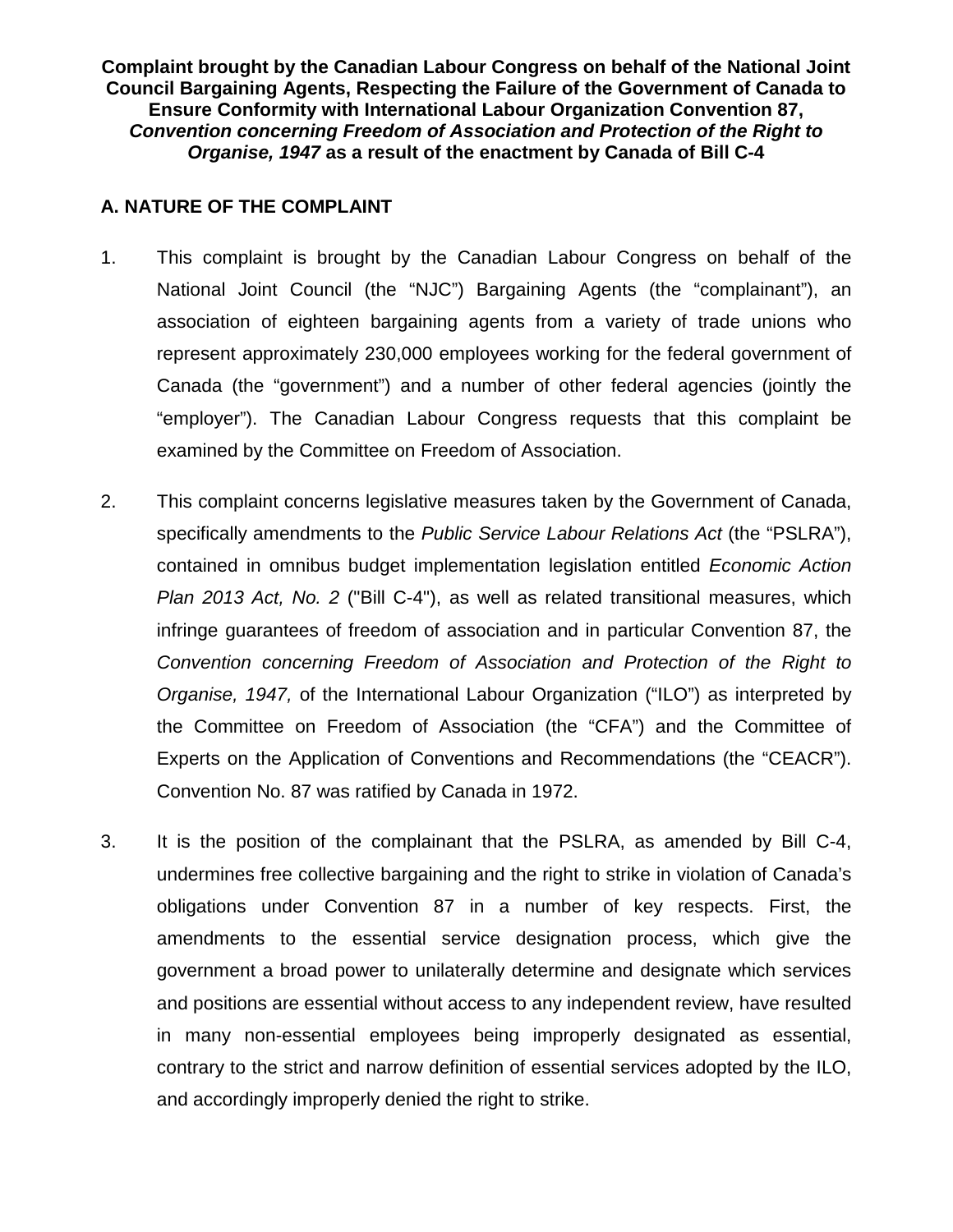- 4. Second, the amendments have resulted in some other non-essential employees being denied the right to strike and forced instead to use compulsory arbitration as the dispute resolution mechanism in the event of bargaining impasse, even though they are not performing essential service work and should as a result be entitled to exercise their right to strike.
- 5. Third, the legislation as amended fails to provide essential service employees, who as a result of being essential are prohibited from striking, with the appropriate and necessary guarantees to compensate for the loss of the right to strike, including access to adequate, impartial and speedy arbitration proceedings. As well, it requires that they perform non-essential duties during a strike, thereby further undermining the effectiveness of any strike action by their non-essential colleagues.
- 6. Fourth, there are concerns with respect to both the arbitration and conciliation processes themselves. For those limited groups of employees who have access to arbitration and are truly essential, the adequacy of the arbitration process as a replacement for the right to strike is vitiated by the fact that the legislation statutorily prescribes and limits the criteria that an arbitration board may consider when making an arbitral award, thereby compromising the independence and impartiality of the arbitration process. The independence and impartiality of the public interest commission as part of the conciliation process are similarly undermined by the same statutorily prescribed limits on the criteria that the commission may consider in its report.
- 7. Finally, Bill C-4 was introduced and rushed through the legislature without consulting the affected unions, contrary to the CFA's often repeated stipulation that workers' organizations should be consulted with respect to the preparation and implementation of laws and regulations affecting their interests.
- 8. Along with Convention 87, the NJC Bargaining Agents submit that Bill C-4 is also inconsistent with other ILO Conventions. While Canada is not a signatory, the *Labour Relations (Public Service) Convention, 1978 (No. 151)* is nonetheless relevant to the present complaint and provides helpful context. In particular, article 8 of this Convention 151 states that the "settlement of disputes arising in connection with the determination of terms and conditions of employment [in the public service]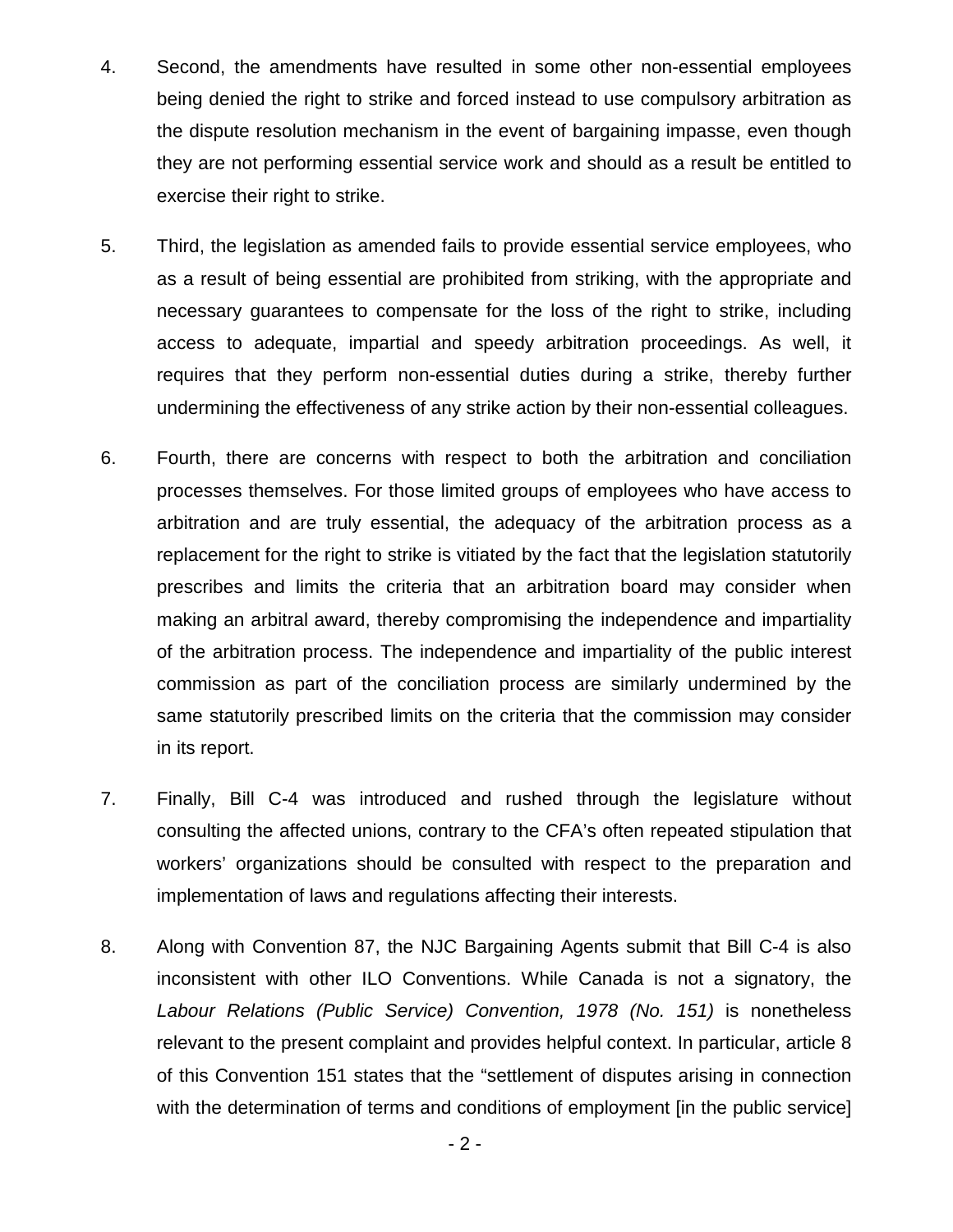shall be sought…through negotiation between the parties or through independent and impartial machinery, such as mediation, conciliation and arbitration, established in such a manner as to ensure the confidence of the parties involved." As noted above, the NJC Bargaining Agents have serious concerns with the independence and impartiality of both the conciliation and arbitration procedures under Bill C-4, which no longer have the confidence of all parties involved.

# **B. FACTS ON WHICH THE COMPLAINT IS BASED**

- 9. Created in 1944, the National Joint Council today includes 18 public service bargaining agents, Treasury Board, and a number of "separate employers" as official members. Its official purpose is to facilitate co-development, consultation and information sharing between the government as employer and public service bargaining agents in federal public service on topics such as work force adjustment, safety and health, the bilingual bonus, and public service health plans.
- 10. The 18 unions and workers' associations which belong to the NJC Bargaining Agents group are as follows:
	- Association of Canadian Financial Officers
	- Association of Justice Counsel
	- Canadian Air Traffic Control Association, CATCA Unifor, Local 5454
	- Canadian Association of Professional Employees
	- Canadian Federal Pilots Association
	- Canadian Merchant Service Guild
	- Canadian Military Colleges Faculty Association
	- Federal Government Dockyard Chargehands Association
	- Federal Government Dockyard Trades and Labour Council (East)
	- Federal Government Dockyard Trades and Labour Council (West)
	- International Brotherhood of Electrical Workers, Local 2228
	- Professional Association of Foreign Service Officers
	- Professional Institute of the Public Service of Canada
	- Public Service Alliance of Canada
	- Research Council Employees' Association
	- Unifor, Local 2182
	- Unifor, Local 87-M
	- Union of Canadian Correctional Officers CSN
- 11. Jointly, the NJC Bargaining Agents represent approximately 230,000 federal government workers, occupying diverse positions including foreign service, law,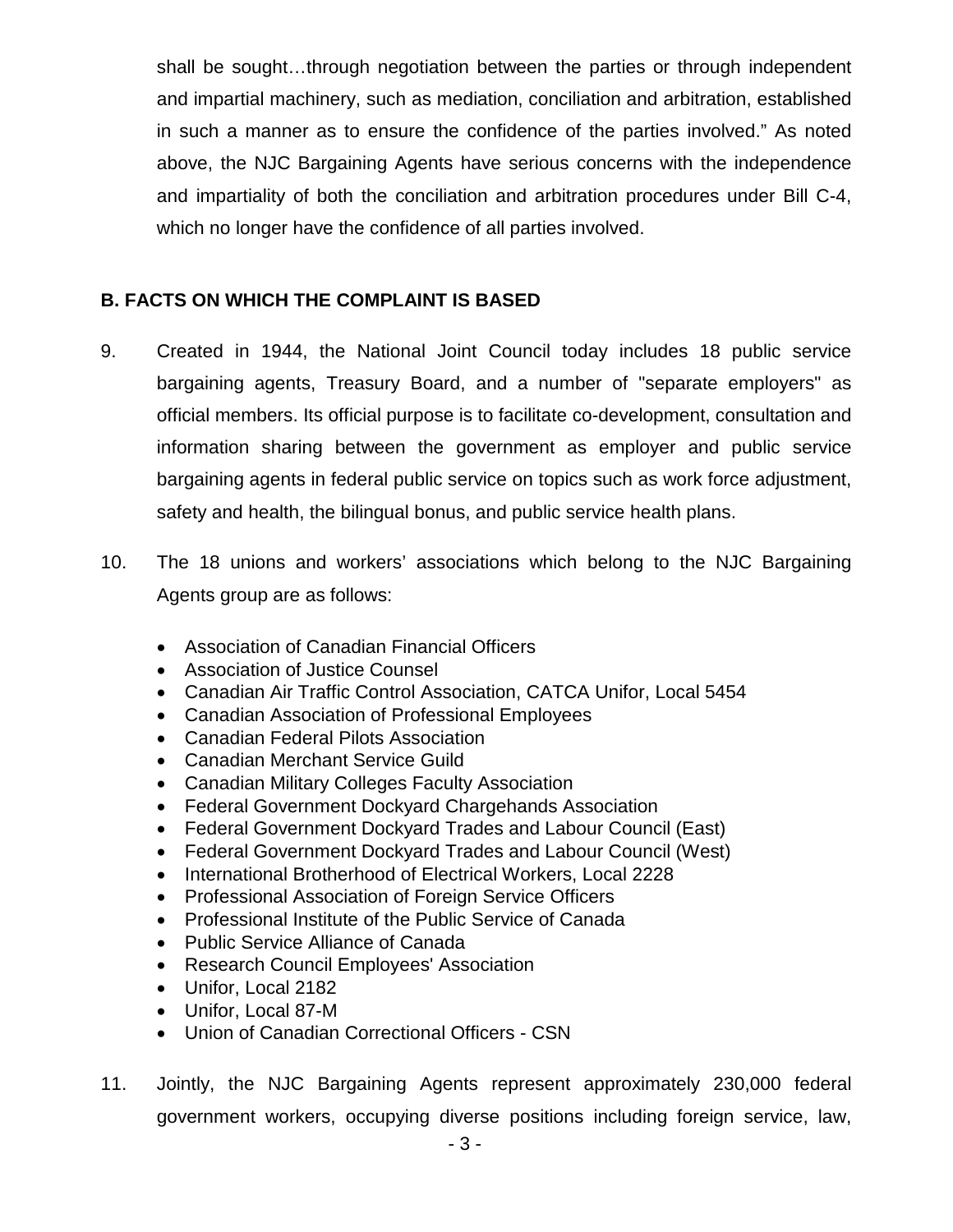translation, health services, computer systems, program and administrative services, correctional services, and border services to name but a few. Thus, the NJC bargaining agents represent both public servants exercising authority in the name of the state as well as many other public servants who do not exercise state authority. A complete list of the bargaining units affected by the Bill C-4 amendments to the PSLRA and represented by NJC bargaining agents can be found at Appendix A.

Appendix A: National Joint Council Bargaining Agent Side Members and the Bargaining Units They Represent that are Impacted by Bill C-4;

Public Service Labour Relations Board, *Annual Report 2013-2014,* at Appendix 1, pp. 11 to 15, ["PSLRB Annual Report"], Tab 1.

- 12. Employees in these bargaining units are employed by the Treasury Board of Canada Secretariat (TB) in the core federal public service, as well as at the following federal government agencies and organizations:
	- Canada Revenue Agency (CRA)
	- Canadian Food Inspection Agency (CFIA)
	- Canadian Nuclear Safety Commission (CNSC)
	- Canadian Security Intelligence Service (CSIS)
	- Communications Security Establishment, DND (CSE)
	- National Capital Commission (NCC)
	- National Energy Board (NEB)
	- National Film Board (NFB)
	- National Research Council of Canada (NRCC)
	- Office of the Auditor General Canada (OAGC)
	- Office of the Superintendant of Financial Institutions (OSFI)
	- Parks Canada Agency (PCA)
	- Social Science & Humanities Research Council (SSHRC)
	- Staff of the Non-Public Funds, Canadian Forces (SNPFCF)
	- Statistical Survey Operations (SSO)

PSLRB Annual Report, *supra,* Appendix 1, Tab 1.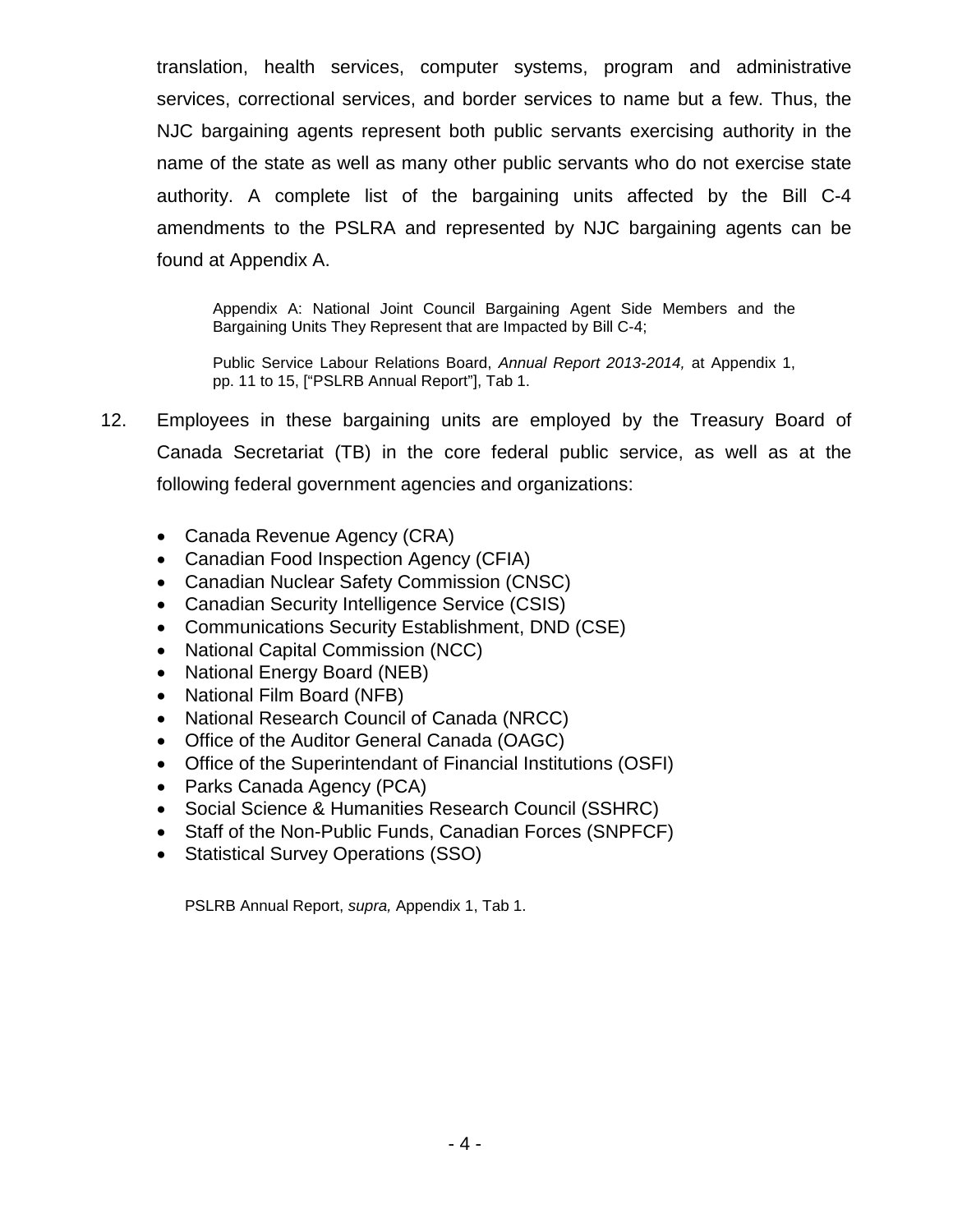13. Bill C-4 was introduced at first reading in the federal House of Commons on October 22, 2013. This complex omnibus budget implementation legislation was over 300 pages long and amended approximately 20 different federal statutes including the *Public Service Labour Relations Act* (PSLRA)*.*

> Excerpts from *Economic Action Plan 2013 Act, No. 2*, S.C. 2013, c. 40 ("Bill C-4"), Tab 2;

> *Public Service Labour Relations Act,* S.C. 2003, c. 22, s. 2, as amended ("PSLRA"), 2.

- 14. The Bill C-4 amendments to the PSLRA were neither minor nor technical but rather entailed a fundamental overhaul of the statutory labour relations regime as it applies to federal public servants, particularly with respect to the dispute resolution process in the event of bargaining impasses and the process for the designation of essential service positions. Bill C-4 also contained transitional provisions applicable to the current round of bargaining. A detailed description of the impugned provisions is provided in the next section.
- 15. The Bill C-4 amendments to the PSLRA were introduced in Parliament without any prior consultation with the unions or workers affected by the changes, nor with the affected administrative tribunals. This is in sharp contrast to the last major reform to federal public service legislation, the *Public Service Modernization Act*, S.C. 2003, c. 22, which saw extensive consultation over an almost three year period with the federal public service unions and other stakeholders and academics prior to the Act's introduction. Notably, in 2011, just two years prior to the introduction of Bill C-4, Parliament received the *Report of the Review of the Public Service Modernization Act, 2003*. The release of this report followed a broad consultation from stakeholders and experts over a five year period and concluded, with respect to the existing collective bargaining legislative regime, that "generally speaking the legislation adequately supports collaborative labour-management relations". At that time, there was no suggestion from the Government or the Review Team that a complete and unilateral overhaul of the federal labour relations regime was needed or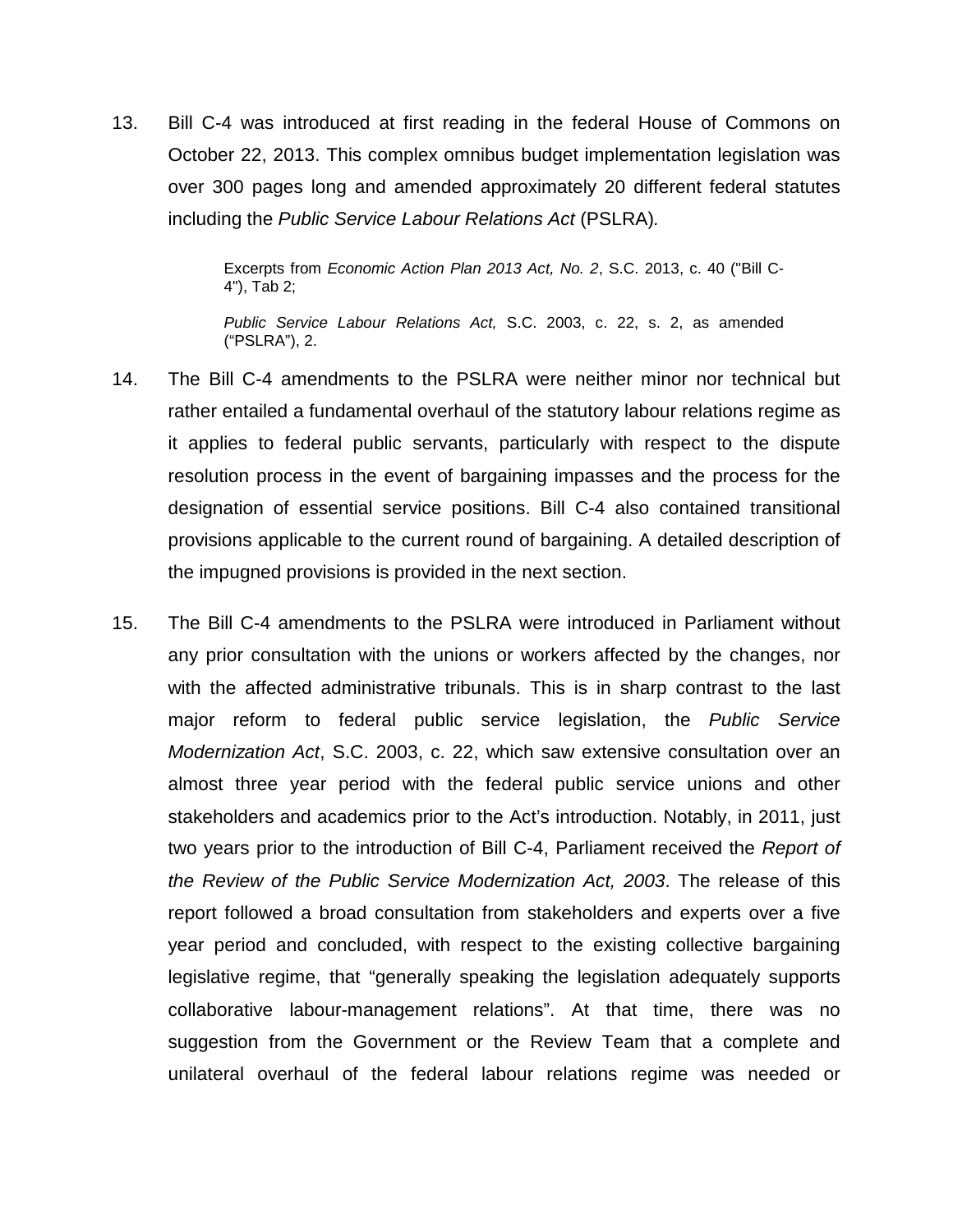appropriate, nor were there any subsequent changes or events which warranted this type of overhaul.

Evidence of the Standing Committee on Finance, House of Commons, Tuesday, November 26, 2013, (No 11, 2nd session, 41st Parliament) at 11:21 and 12:36, ("Standing Committee Evidence") Tab 4;

*Report of the Review of the Public Service Modernization Act, 2003* (Treasury Board Secretariat, Ottawa, ON: 2011) at p. 126, Tab 5.

16. As well, the short time frame between when Bill C-4 was introduced (October 22, 2013) until when it received royal assent (December 12, 2013), made it practically impossible for the bargaining agents, or other subject matter experts, to be adequately consulted in good faith or to have sufficient time to express their views. While a handful of union representatives appeared before the Standing Committee on Finance to express concerns with the amendments to the PSLRA contained in Bill C-4, the total time allotted for their testimony was less than three hours. Even more problematically, the deadline for amendments to the Bill was at nine a.m. on the morning of the union representatives' testimony before the Committee, which only commenced at 11 a.m. In other words, the testimony of all the representatives of the bargaining agents was scheduled after the deadline to submit amendments to the Bill had passed. Thus, this process can in no way be considered adequate consultation.

Standing Committee Evidence, *supra* at 13:21, Tab 4;

Minutes of Proceedings from Standing Committee on Finance, Tuesday November 26, 2013, ("Minutes"), Tab 6.

17. Further amendments to the transitional provisions to the PSLRA amendments in Bill C-4 were included in s. 309 of *Economic Action Plan 2014 Act, No. 1* ("Bill C-31"), which received royal assent on June 19, 2014.

> Excerpts from *Economic Action Plan 2014 Act, No. 1*, S.C. 2014, c. 20, ("Bill C-31"), Tab 7.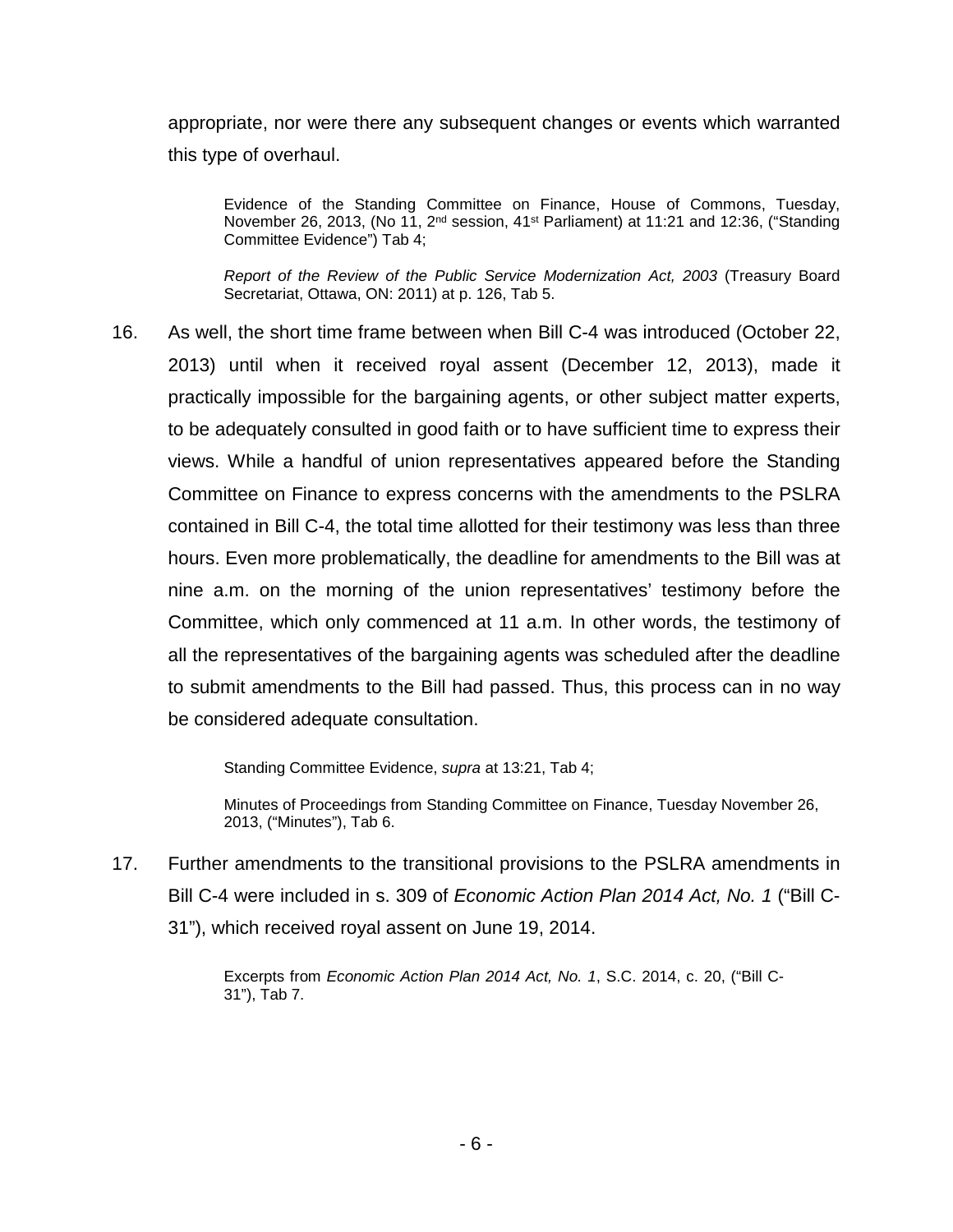18. The NJC Bargaining Agents are currently in bargaining with the employer in an attempt to reach new collective agreements. Pursuant to the Bill C-4 amendments to the PSLRA, the employer has followed the new essential service designation process to unilaterally determine which services are essential and designate essential service positions. Bargaining is expected to continue for all bargaining units in the coming months. A summary of the current bargaining status of all of the affected bargaining units is included in Appendix A.

PSLRA, *supra,* ss. 119-125, Tab 3; Appendix A, *supra*.

19. On March 24, 2014, the Public Service Alliance of Canada, one of the NJC bargaining agents, filed an application in the Ontario Superior Court of Justice alleging that a number of the Bill C-4 amendments to the PSLRA are unconstitutional and violate section 2(d) of the *Canadian Charter of Rights and Freedoms* (the "*Charter*")*,* and that this violation is not saved by section 1 of the *Charter.* On May 13, 2015, the Professional Institute of the Public Service of Canada, another NJC bargaining agent, also filed a separate application to challenge the constitutionality of the amendments under Canadian law.

> Canadian *Charter of Rights and Freedoms*, *The Constitution Act, 1982*, Schedule B to the Canada Act 1982 (UK), 1982, c 11, Tab 8;

PSAC Notice of Application filed March 24, 2014, Tab 9.

PIPSC Notice of Application filed May 13, 2015, Tab 10

20. On January 30, 2015, the Supreme Court of Canada released its decision in *Saskatchewan Federation of Labour v. Saskatchewan,* 2015 SCC 4. This case concerned essential service legislation affecting public service workers in the province of Saskatchewan. In a 5-2 decision, the Supreme Court of Canada recognized that the right of employees to participate in strike action for the purpose of negotiating the terms and conditions of their employment is constitutionally protected under s. 2(*d*) of the *Charter,* and that the impugned Saskatchewan legislation violated this right because it "prevents designated employees from engaging in *any* work stoppage as part of the bargaining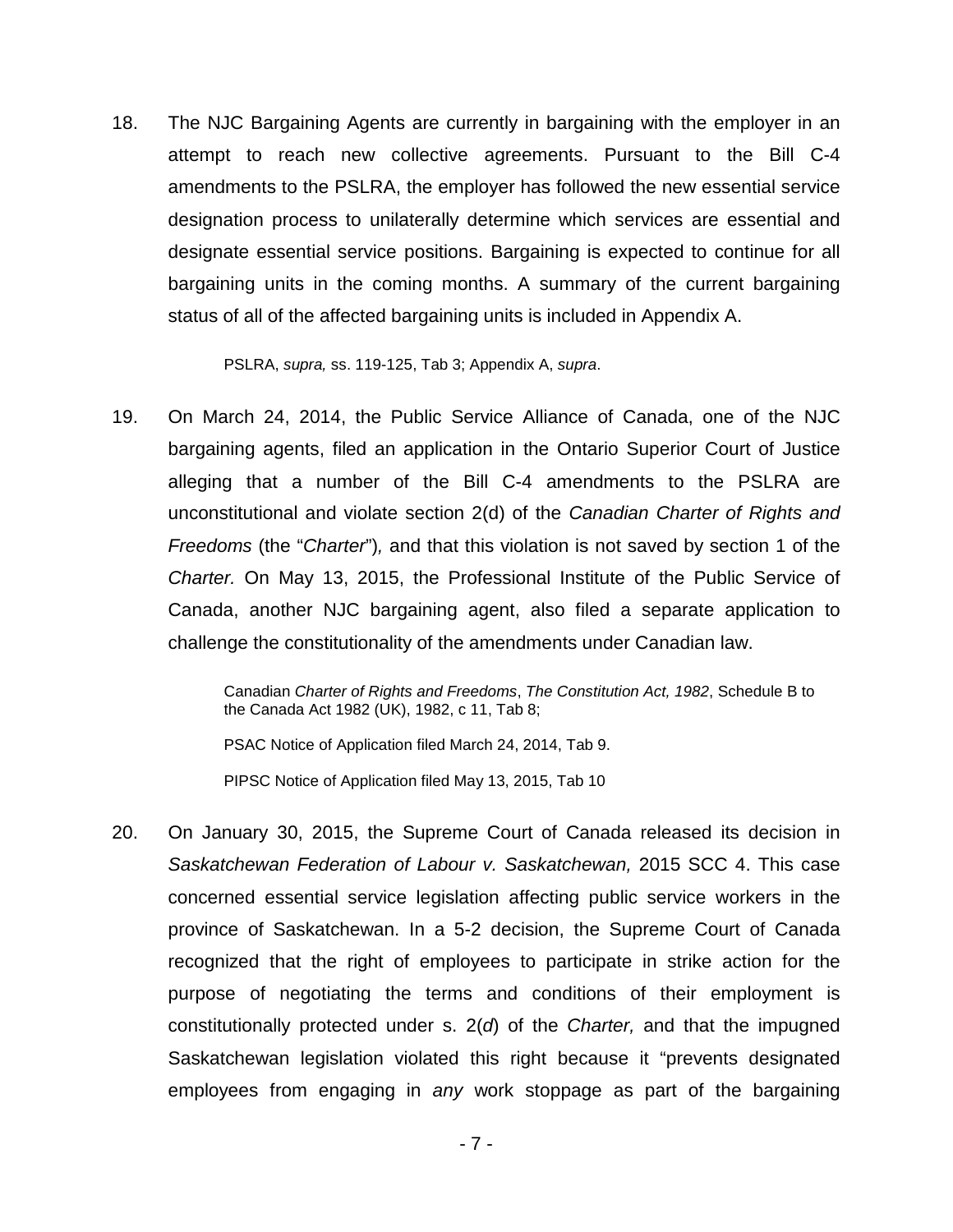process." As well, the majority held that the impugned legislation was not saved under s. 1 of the Charter as a "reasonable limi[t] prescribed by law as can be demonstrably justified in a free and democratic society," since it was not minimally impairing. In particular, the Court expressed concern that the legislation gave employers the unilateral right to determine essential services with no adequate review mechanism and no meaningful dispute resolution mechanism to resolve bargaining impasses.

*Saskatchewan Federation of Labour v. Saskatchewan*, 2015 SCC 4 ("*SFL"*), Tab 11.

21. Accordingly, it is the position of the complainant that the impugned Bill C-4 amendments to the PSLRA are not only contrary to Canada's obligation under international law but also a violation of Canada's domestic law.

#### **C. BILL C-4 MEASURES SPECIFICALLY COMPLAINED OF:**

22. As noted above, the Bill C-4 amendments to the PSLRA fundamentally overhauled the statutory labour relations regime as it applies to federal public servants, particularly with respect to the process for the designation of essential service positions and the dispute resolution process in the event of bargaining impasse. The text of the specific measures complained of can be found in Tab 3.

PSLRA, *supra,* Tab 3.

23. Sections 119-125 of the amended PSLRA set out a new process for the designation of essential services and essential service positions that allows for the employer to unilaterally determine which services are essential and to designate essential service positions at any time. Previously, under the prior version of the statute, if the employer and bargaining agent were unable to enter into an essential services agreement, either of them had the option to apply to the Public Service Labour Relations Board (now the Public Service Labour Relations and Employment Board, the "Board") to determine of which services are essential and the type, number and specific positions to be designated as such in an agreement, and so order. Indeed, there are numerous examples of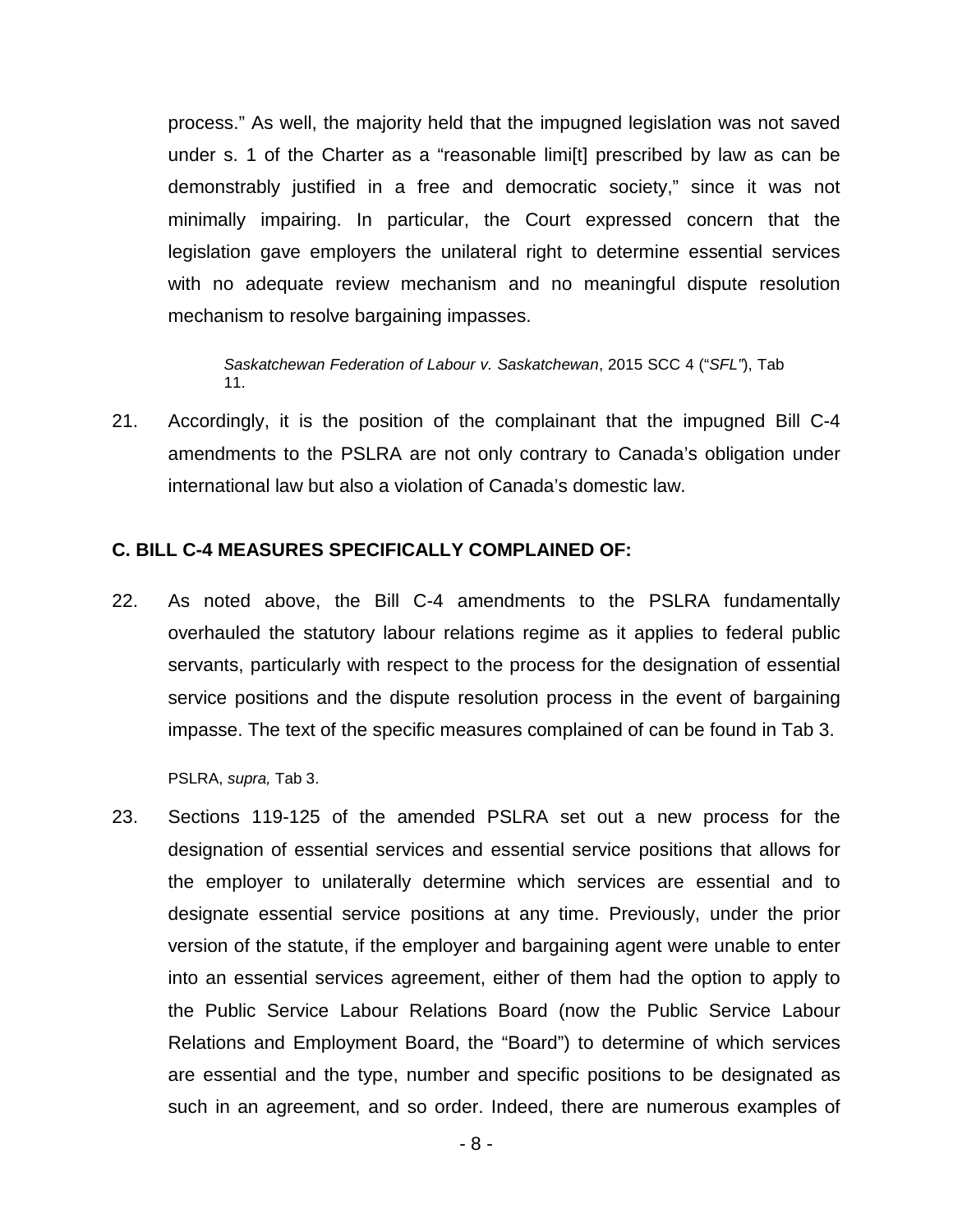cases where the parties effectively used this process in the past to resolve disputes. The government has provided no rationale for why this model, that worked well for all parties in the past, should not continue.

PSLRA, *supra* at ss. 119-125, Tab 3;

Public Service Labour Relations Act, S.C. 2003, c. 22, s. 2, as it appeared on 11 December 2013, at s. 123, Tab 12;

See for example *Treasury Board v. Professional Institute of the Public Service of Canada*, 2010 PSLRB 60 (CanLII), Tab 13 and *Public Service Alliance of Canada v. Treasury Board,* 2009 PSLRB 155 (CanLII), Tab 14.

24. In the revised statute, the definition of essential services in section 119 (1) is not limited to only clear and imminent threats but broadly defines essential services as any service, facility, or activity that "is or will be necessary for the safety or security of the public or a segment of the public."

PSLRA, *supra* at s. 119, Tab 3.

25. Under sections 119 and 120 of the PSLRA, the employer has the "exclusive right to determine whether any service, facility, or activity… is essential" and the "exclusive right to designate the position in the bargaining unit that include duties that, in whole or in part, are or will be necessary" for the provision of essential services. As well, the employer can unilaterally designate positions as essential "at any time."

PSLRA, *supra* at s. 119, s. 129, Tab 3.

26. Furthermore, while section 122 requires the employer to "consult" with the bargaining agent about the designated positions during the course of a 60 day consultation period, there is no mechanism to independently review or challenge the employer's unilateral designations. As noted, this is in contrast to the previous version of the statute, pursuant to which a bargaining agent had the right to an independent review by the Board of the identification of essentials services and the type, number and specific positions to be designated as essential.

PSLRA, *supra* at s. 122, Tab 3;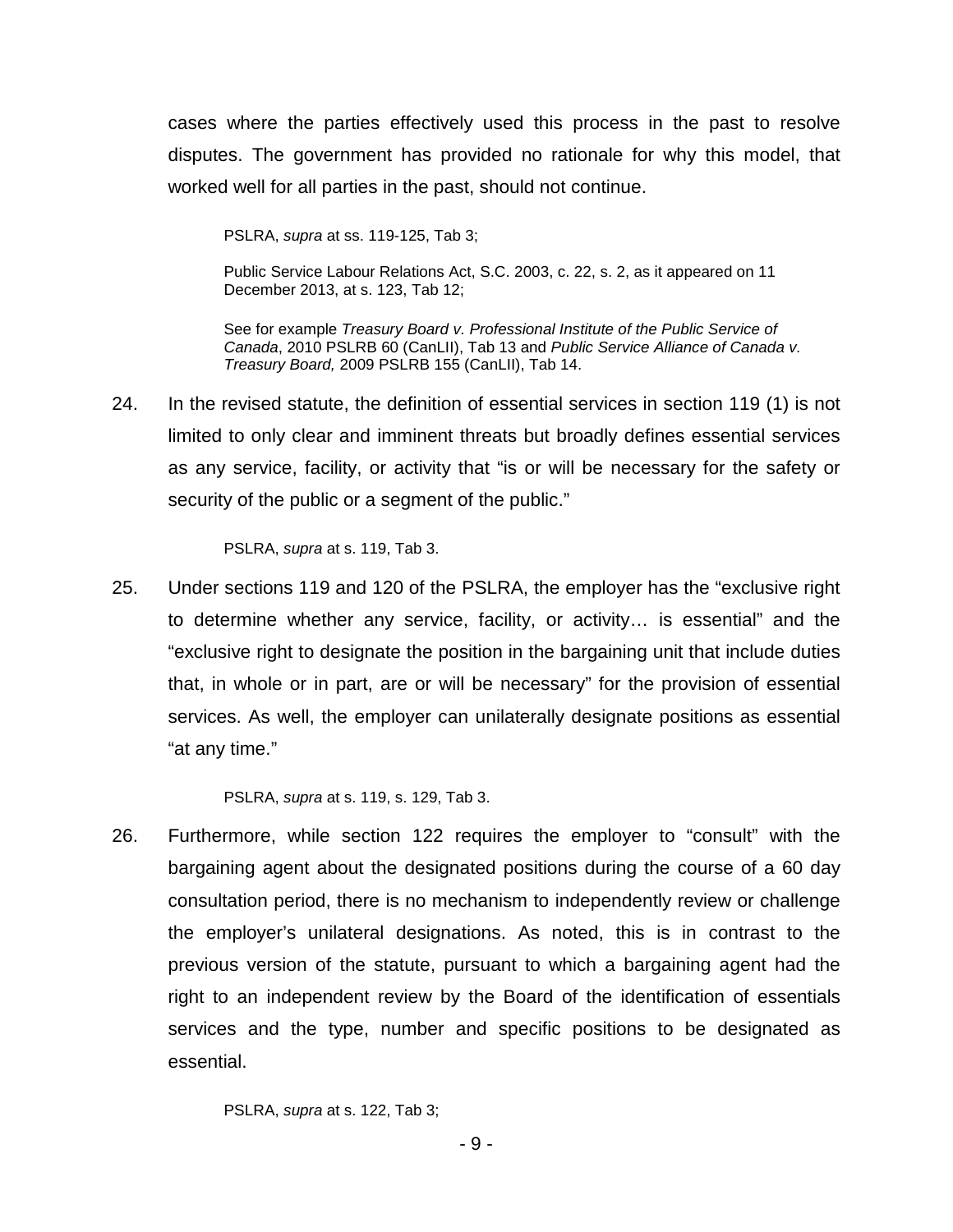Repealed PSLRA, *supra* at s. 123, Tab 12.

27. Also of concern to the complainant is the fact that, pursuant to s. 125(2), an employee who is designated essential must perform all of the duties of their position, not just those duties that are essential during a strike.

PSLRA, *supra* at s. 125, Tab 3.

28. Sections 194(1)(f) and (2) and s. 196(f) prohibit employees whose positions have been designated as essential under the statute from engaging in any form of strike action.

PSLRA, *supra* at s. 194, s. 196, Tab 3.

29. Along with essential service designations, the Bill C-4 amendments have also changed the process for dispute resolution in the event of bargaining impasse. While section 103 provides that the process for the resolution of disputes between an employer and the bargaining agent for a bargaining unit is conciliation/strike in the ordinary course, section 104 provides two exceptions. Arbitration is the dispute resolution mechanism pursuant to section 104(1), where both the employer and bargaining agent agree, and pursuant to section 104(2), where if, on the day on which notice to bargain collectively may be given, 80% or more of the positions in the bargaining unit have been designated as essential under section 120.

PSLRA, *supra* s. 103 – s. 104, Tab 3.

30. The combined effect of sections 103-104 and 119-125 is two-fold. On the one hand, non-essential workers in bargaining units with over 80% designation are denied the right to strike and forced to accept compulsory arbitration, regardless of whether or not they want to strike and/or believe they can mount an effective strike. On the other hand, in bargaining units where the level of designation is 79% or less, although the non-essential workers are allowed to strike, the essential service workers in the bargaining unit are prohibited from striking pursuant to s. 194(2) and also denied access to independent arbitration to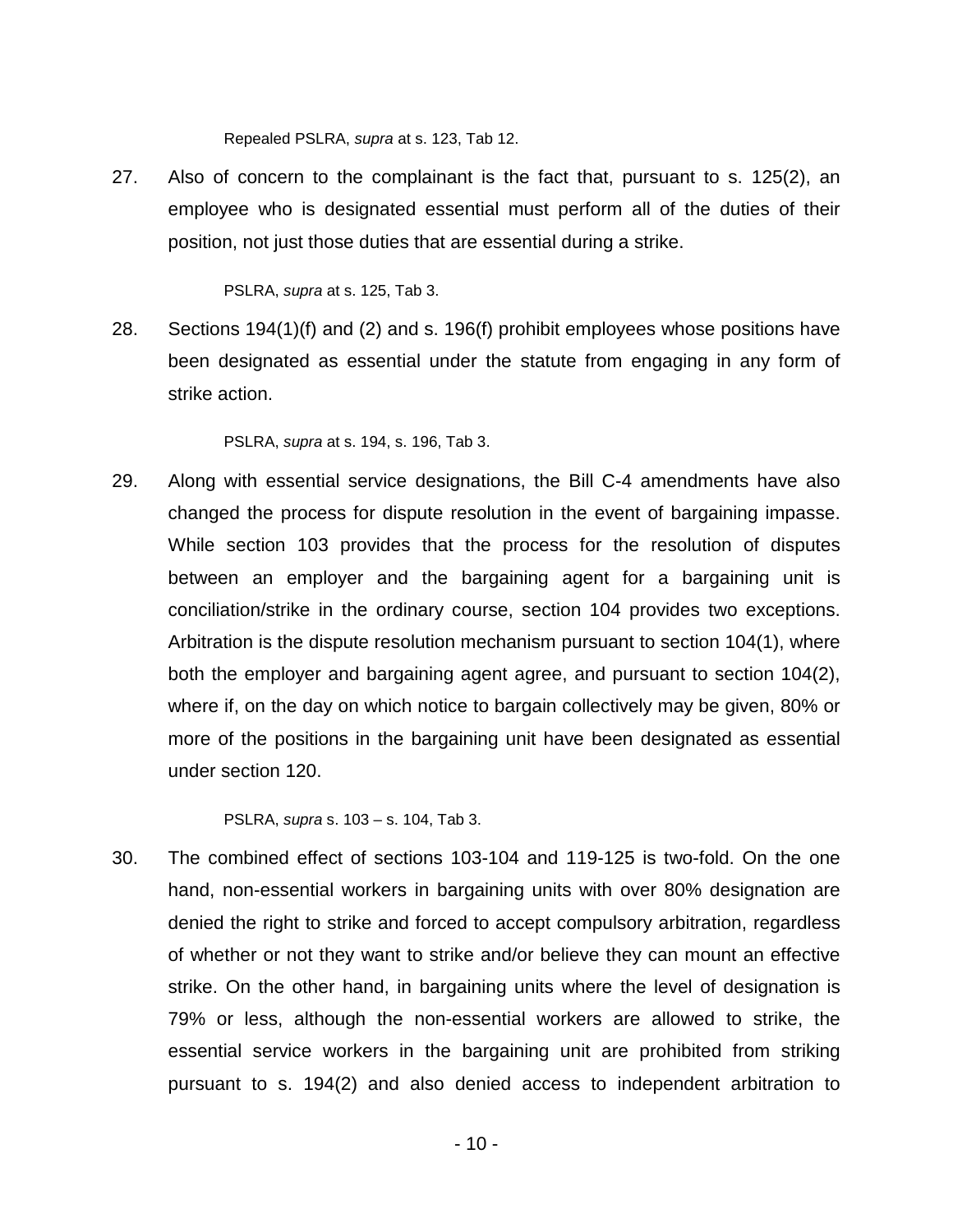compensate for that prohibition. This 80% threshold for accessing arbitration is both unduly high and arbitrary. Indeed a bargaining unit's ability to mount an effective strike is severely undermined in a situation where the level of essential service designation makes impossible the meaningful exercise of the right to strike, and there is no provision for an alternative, effective and independent dispute resolution mechanism.

PSLRA, *supra* s. 103 – s. 104, s. 119-125, s. 194(2), Tab 3.

31. Furthermore, as a result of the employer's interpretation of transitional provisions in Bill C-4 as amended by Bill C-31, the situation is made even more severe for certain bargaining units. According to the employer's interpretation, pursuant to s. 338(6) of Bill C-4, as amended by Bill C-31, any bargaining unit which had previously chosen arbitration as the dispute resolution mechanism under the previous version of the statute, and accordingly did not have an essential services agreement in force on December 12, 2013, is on the conciliation/strike route for the current round of bargaining, even if over 80% of the bargaining unit is designated essential and prohibited from striking.

> Bill C-4, *supra* at s. 338(6), Tab 2; Bill C-31, *supra* at s. 309, Tab 7.

32. For the limited number of bargaining units that have access to arbitration in the event of bargaining impasse, s. 148 of the PSLRA requires an arbitration board **to give preponderance** to two factors when making an award, including "Canada's fiscal circumstances relative to its stated budgetary policies," thereby unduly interfering with the independence of the arbitration board. As well, the board is to make its decision on the basis of whether the award "represents a prudent use of public funds" and is "sufficient to allow the employer to meet its operational needs."

PSLRA, *supra* at s. 148, Tab 3.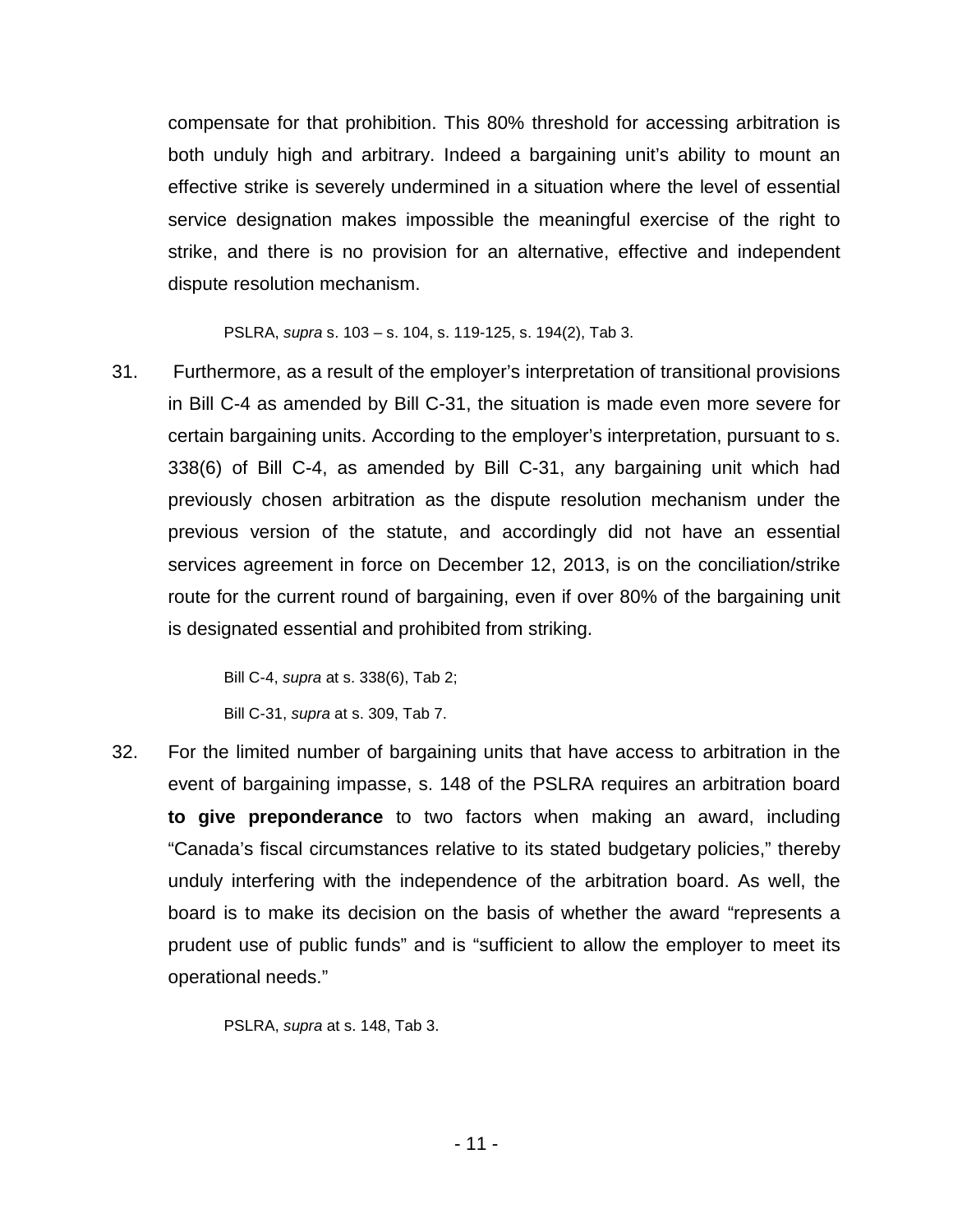33. Section 175 requires a Public Interest Commission ("PIC") as part of the conciliation process to consider the same preponderant factors and make its decision on the same narrow basis.

PSLRA, *supra* at s. 175, Tab 3.

34. Finally, sections 158.1 and 179 further interfere with the independence and impartiality of the arbitration and conciliation processes by giving the Chairperson of the Public Service Labour Relations and Employment Board, on his or her own initiative, the authority to direct either the arbitration board or the PIC to review its arbitral award or report if "in his or her opinion" the preponderant factors have "not been properly applied."

PSLRA, *supra* at s. 158.1 and s. 179, Tab 3.

# **D. THE ILO AND THE RIGHT TO FREEDOM OF ASSOCIATION**

35. Convention No. 87 on the Freedom of Association and Protection of the Right to Organise was ratified by Canada in 1972. Article 3 of Convention No. 87 provides that

> 1. Workers' and employers' organisations shall have the right to draw up their constitutions and rules, to elect their representatives in full freedom, to organise their administration and activities and to formulate their programmes.

> Convention Concerning Freedom of Association and Protection of the Right to Organise (No. 87), July 9, 1948, 68 UNTS 17 ("Convention No. 87") at art. 3(1), Tab 15.

36. Article 8 of Convention No. 87 provides that

…

2. The law of the land shall not be such as to impair, nor shall it be so applied as to impair, the guarantees provided for in this **Convention** 

Convention No. 87, *supra* at art. 8, Tab 15.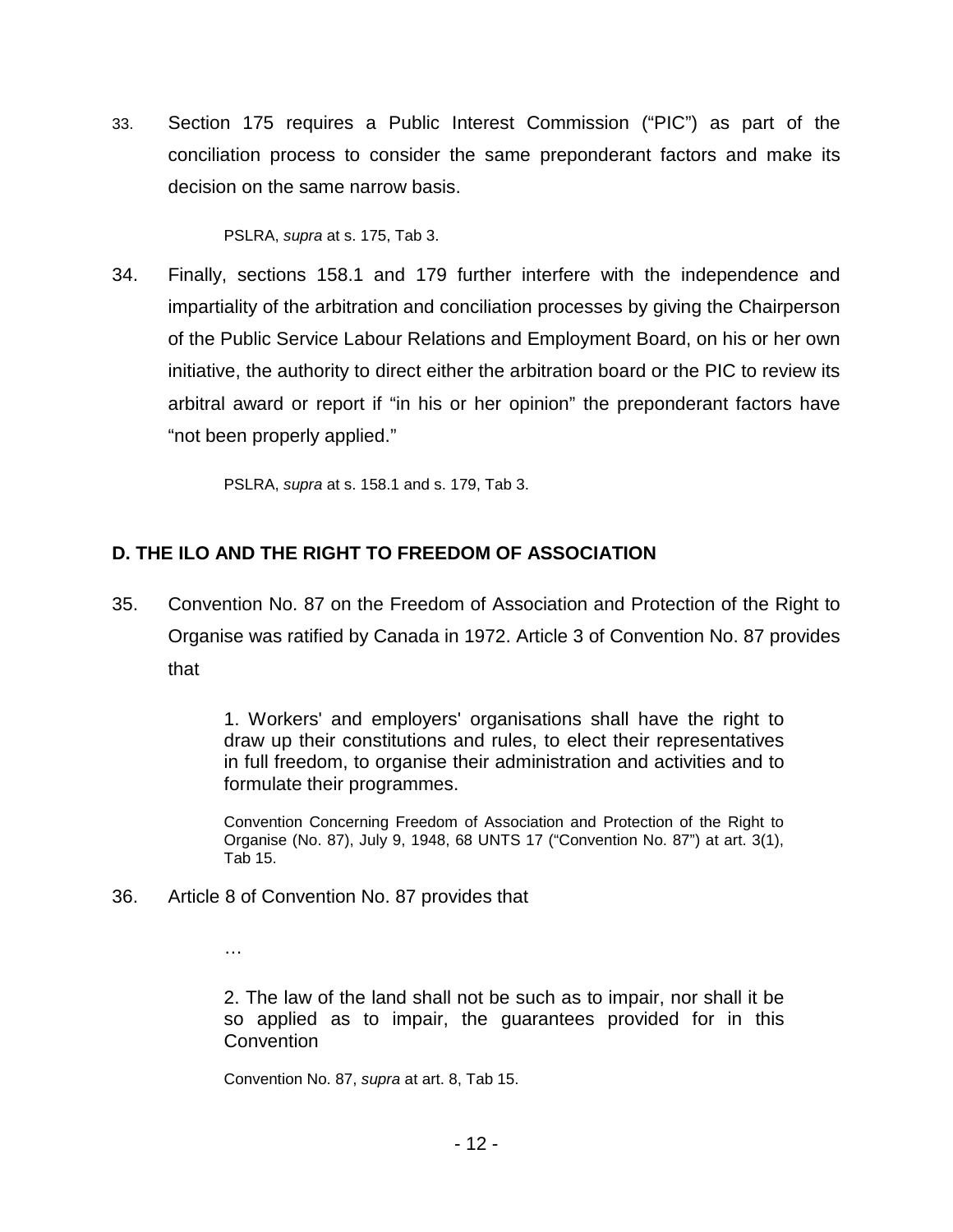37. Article 10 of Convention No. 87 provides that the objective of workers' organizations is to "further and defend the interests of workers."

Convention No. 87, *supra* at art. 10, Tab 15

38. The CFA has determined:

The right to bargain freely with employers with respect to conditions of work constitutes an essential element in freedom of association, and trade unions should have the right, through collective bargaining or other lawful means, to seek to improve the living and working conditions of those whom the trade unions represent. The public authorities should refrain from any interference which would restrict this right or impede the lawful exercise thereof. Any such interference would appear to infringe the principle that workers' and employers' organizations should have the right to organize their activities and to formulate their programmes.

ILO, Freedom of Association, *Digest of decisions and principles of the Freedom of Association Committee of the Governing Body of the ILO*, 5th (revised) edition, Geneva, 2006 ["Digest"] at para. 881, Tab 16.

39. Furthermore, the CFA has explained that all "public servants, like all other workers, without distinction whatsoever, have the right to establish and join organizations of their own choosing, without previous authorization, for the promotion and defence of their occupational interests."

Digest, *supra* at para. 219, Tab 16.

40. This right has also been recognized by the CEACR, which has stated that "Convention No. 87 guarantees the right to organize to workers in the public service."

> ILO, *General Survey, 1994, Freedom of Association and Collective Bargaining* ("General Survey 1994"), at p. 68, para. 156, Tab 17.

41. Relying on articles 3, 8 and 10 of Convention No. 87, the CFA and CEACR have recognized that the right to strike is a " fundamental right of workers and of their organizations" and "an intrinsic corollary to the right to organize protected by Convention No. 87." As with the right to bargain collectively, the right to strike is a legitimate and essential means by which workers and their organizations defend their economic and social interests.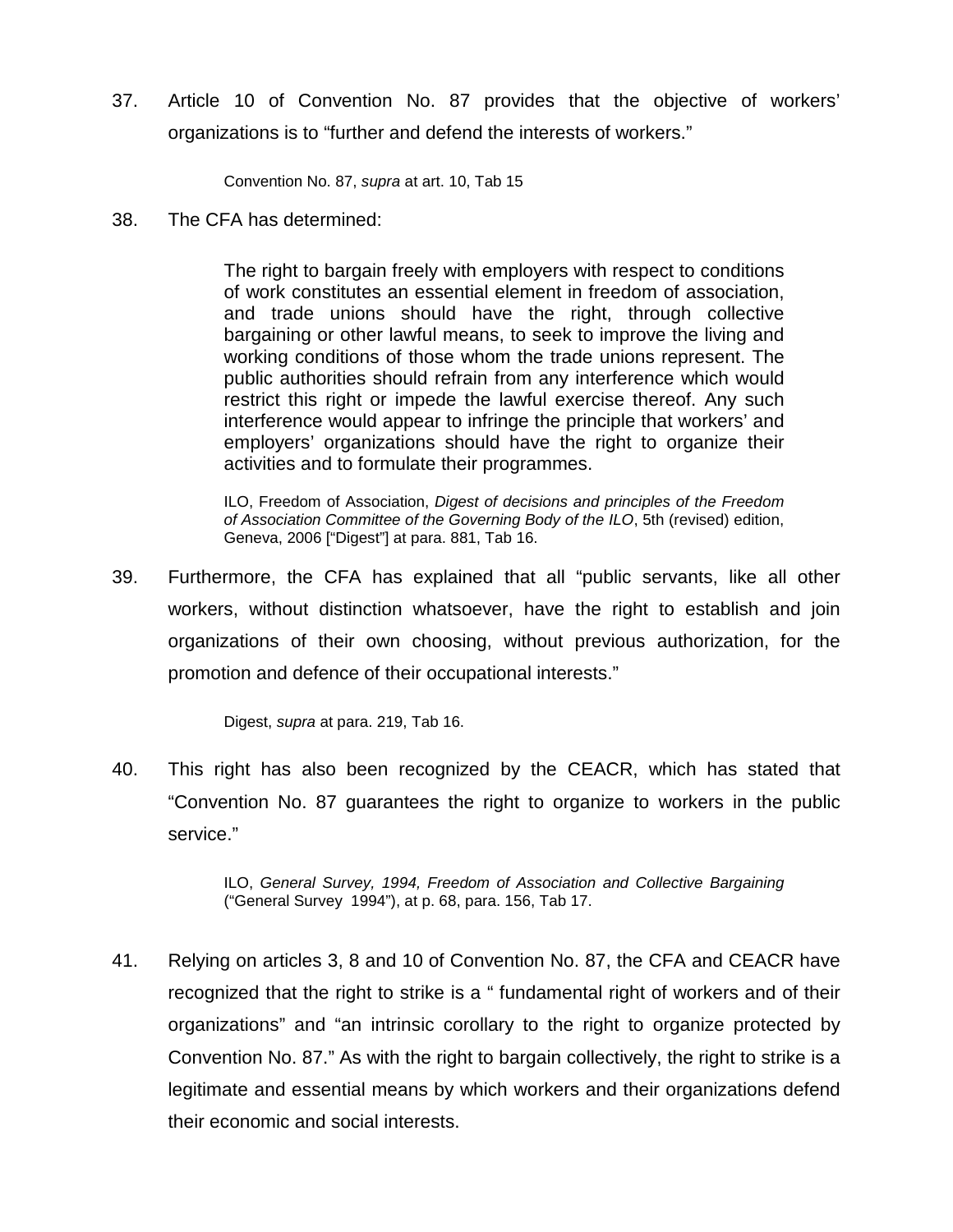Digest, *supra* at paras. 520-523, Tab 16;

Case no. 2894 (Canada), 367th Report of the Committee on Freedom of Association, 2013, GB.317/INS/8, at pp. 80-81, paras. 335, 338 ('Case no. 2894"), Tab 18.

Case no. 2467 (Canada/Quebec), 344th Report of the Committee on Freedom of Association, 2007, GB.298/7/1, at pp. 109-114, paras. 461-487 (Case no. 2467), Tab 19;

General Survey 1994, *supra* at para. 151. Tab 17.

42. The right to strike was recently reaffirmed by the CEACR in 2012, which commented at that time that the "affirmation of the right to strike by the supervisory bodies lies within the broader framework of the recognition of this right at the international level, particularly in the International Covenant on Economic, Social and Cultural Rights of the United Nations (Article 8, paragraph 1(d))." Canada ratified the Covenant in 1976.

> ILO, General Survey on the fundamental Conventions concerning rights at work in light of the ILO Declaration on Social Justice for a Fair Globalization, 2008, ILC.101/III/1B, 2012, p. 49, para. 120, ("General Survey 2012"), Tab 20.

- 43. Over the years, both the CFA and CEACR have recognized a number of key elements to the right to strike, including the following:
	- (i) the right to strike is a right which must be enjoyed by workers" organizations (trade unions, federations and confederations);
	- (ii) the right to strike is an essential means of defending the interests of workers through their organizations, and only limited categories of workers may be denied this right and only limited restrictions may be imposed by law on its exercise;
	- (iii) the objectives of strikes must be to further and defend the economic and social interests of workers and;
	- (iv) the legitimate exercise of the right to strike may not result in sanctions of any sort, which would be tantamount to acts of anti-union discrimination.

General Survey 2012, *supra* at para. 122, Tab 20.

44. Even more recently, at the Tripartite Meeting on the Freedom of Association and Protection of the Right to Organise Convention, 1948 (No. 87), in relation to the right to strike, held 23-25 February 2015, the Workers' and Employers' Groups, confirmed in a joint statement "the right to take industrial action by workers and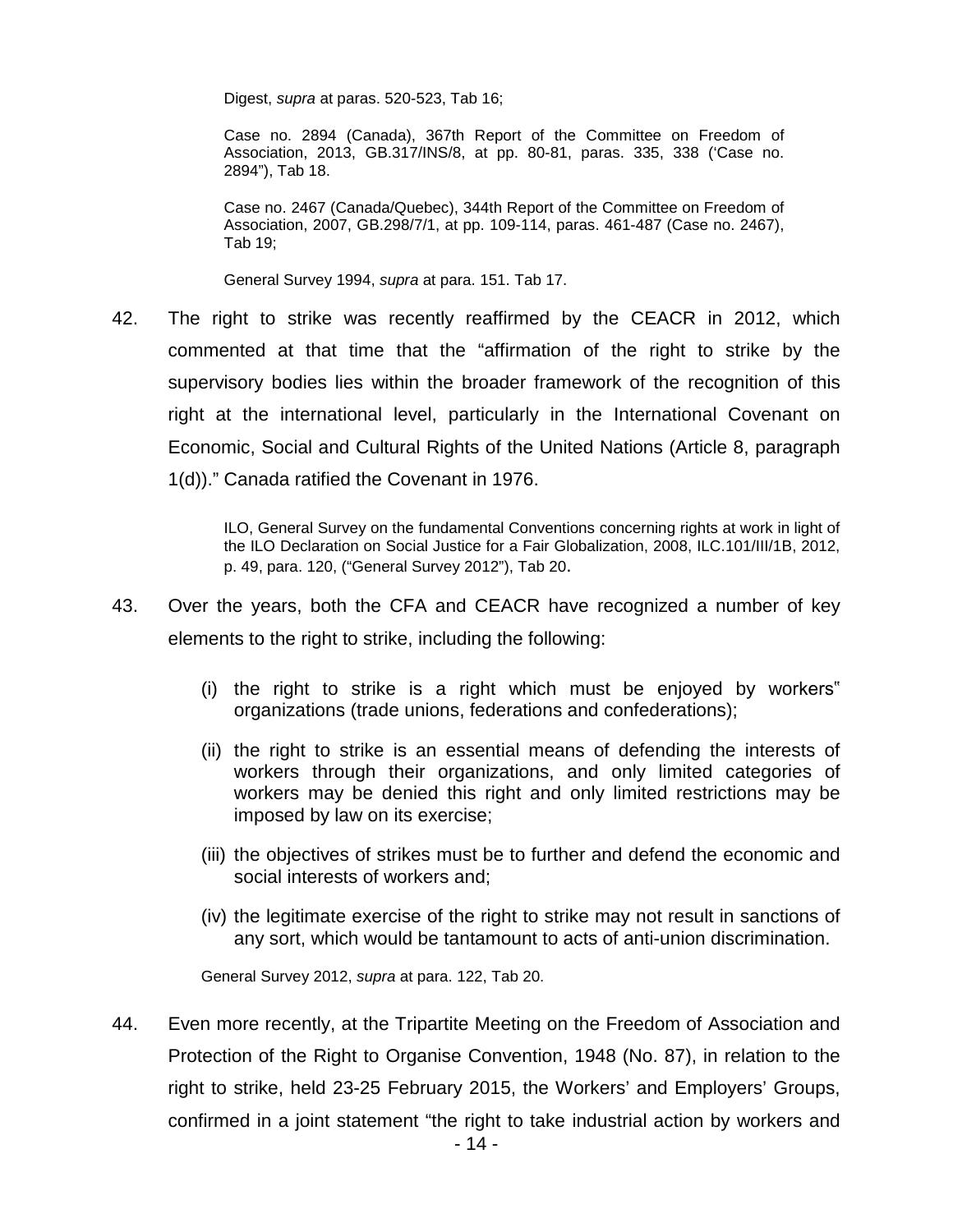employers in support of their legitimate industrial interests." At the same meeting, the Government Group recognized that the "right to strike is linked to freedom of association" and that "without protecting a right to strike, Freedom of Association, in particular the right to organize activities for the purpose of promoting and protecting workers' interests, cannot be fully realized."

Tripartite Meeting on the Freedom of Association and Protection of the Right to Organise Convention, 1948 (No. 87), 23-25 February 2015, pp. 2, 5, ("Tripartite Meeting") Tab 21.

45. While both the CFA and CEACR have acknowledged that the right to strike can be restricted or prohibited in the public service or in essential services in so far as a strike there could cause serious hardship to the national community, those prohibitions should be interpreted narrowly.

> Digest, *supra* at paras. 574-576, Tab 16; Case 2894, *supra* at para. 335, Tab 18; General Survey 2012, *supra* at para. 127, Tab 20.

46. As well, for public servants, the right to strike may only be restricted or prohibited for those "exercising authority in the name of the State," since "too broad a definition of the concept of public servant is likely to result in a very wide restriction or even a prohibition of the right to strike for these workers." Examples of categories of workers exercising authority in the name of the State include higher government officials, judges, public prosecutors, police officers, prison officers, army personnel, and inspectors. Examples of categories of public service workers who are not exercising authority in the name of the state include teachers, postal workers, railway employees, and health workers, amongst others. In other words, the class of public servants "exercising authority in the name of the State" appears to be limited to only the most senior of public servants, or to those whose roles involve law enforcement or state security on some level.

Digest, *supra* at paras. 574-575, Tab 16;

General Survey 2012, *supra* at paras. 127, 129-130, Tab 20;

Report of the Committee of Experts on the Application of Conventions and Recommendations, Report III (Part 1A), 2004 at p. 81, Tab 22.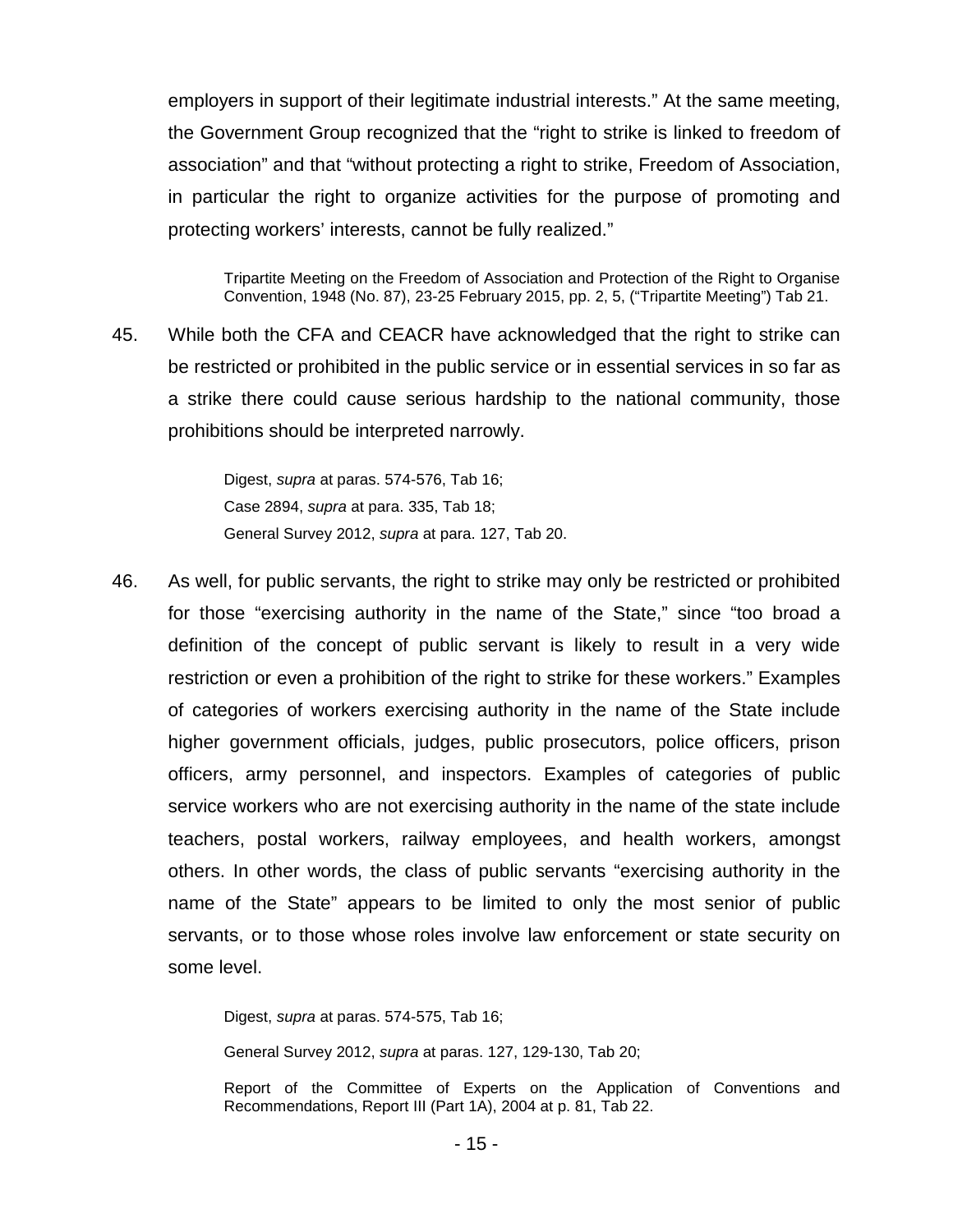47. Similarly, the CFA has stated that essential services should be interpreted strictly and that the right to strike should only be restricted or prohibited where the interruption of the service would result in "the existence of a clear and imminent threat to the life, personal safety or health of the whole or part of the population." Economic considerations "should not be invoked as a justification for restrictions on the right to strike." The CEACR has likewise admonished States who continue to define essential services too broadly.

> Digest, *supra* at para. 576, 581-582,Tab 16; Case 2894, *supra* at para. 339, Tab 18; General Survey 2012, *supra* at paras. 131-132, Tab 20.

48. Furthermore, with respect to the determination of essential services and designation of essential service workers, the CFA has stated that both employers and workers should participate in the determination of essential services and that the determination of the same must be consistent with the principles elaborated by the CFA with respect to essential services. The CEACR has also noted that the authorities should not have "too much discretion…to unilaterally declare a service essential."

> Case no 1438 (Canada), 265th Report of the Committee on Freedom of Association, June 1989, pp. 12-13, para. 401, (Case no., 1438), Tab 23;

Case no. 2654, 356th Report of the Committee on Freedom of Association, March 2010, para. 375, ("Case no. 2654"),Tab 24;

General Survey 2012, *supra* at para. 132, Tab 20;

ILO, General Survey on the fundamental Conventions concerning rights at work in light of the ILO Declaration on Social Justice for a Fair Globalization, 2008, p. 53, para. 132, Tab 25.

49. As set out above, CFA has stated that the right to strike may be limited or prohibited for public servants "exercising authority in the name of the State," defined narrowly. As well, it can be limited for those engaged in services whose interruption would endanger the life, personal safety, or health of the whole or part of the population. However, in those circumstances, the CFA has also stated that "adequate protection should be given to the workers to compensate for the limitation thereby placed on their freedom of action" and such limitations or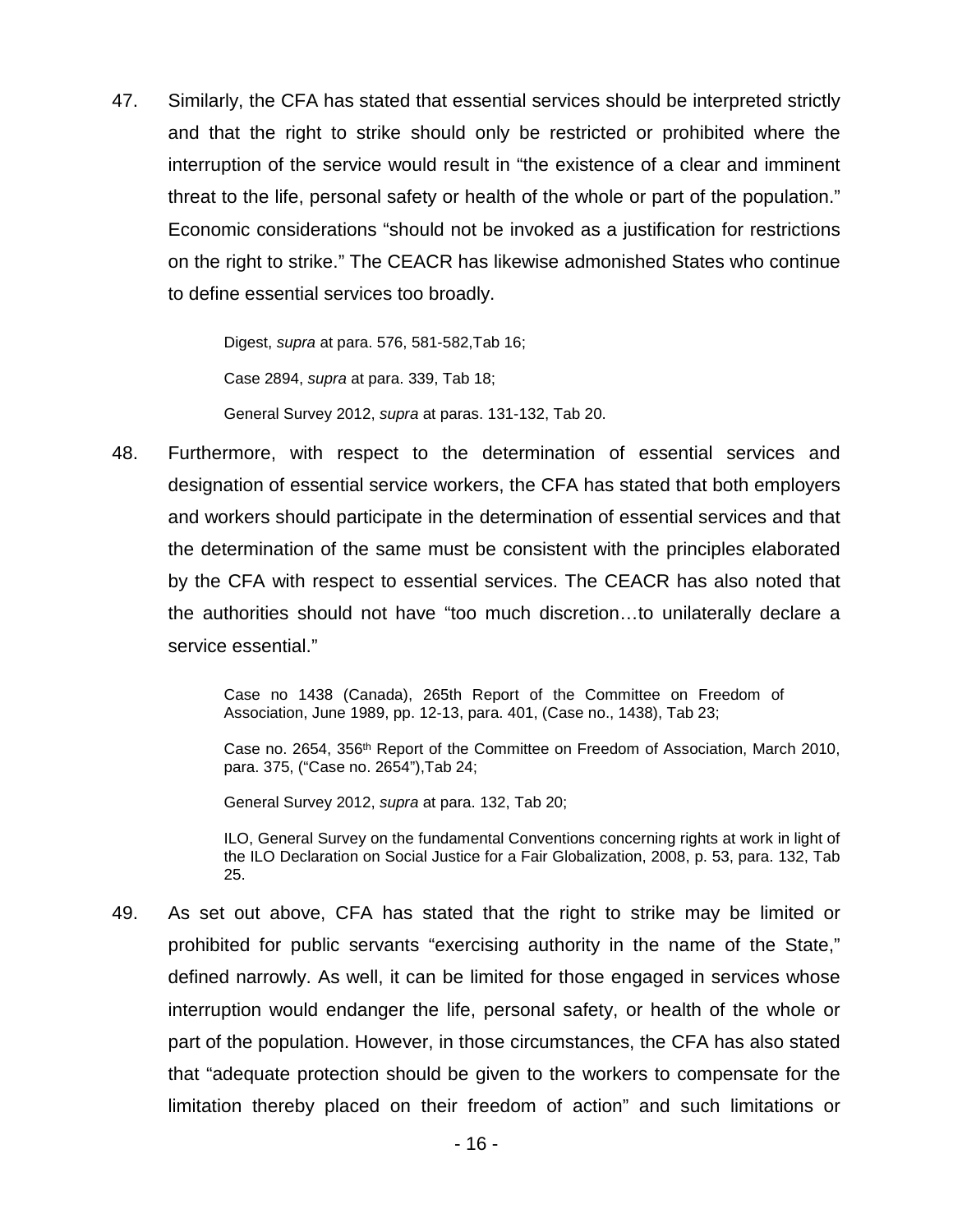prohibitions must be offset by "adequate, impartial and speedy conciliation and arbitration proceedings in which the parties concerned can take part at every stage and in which the awards, once made, are fully and promptly implemented."

Digest, *supra* at paras. 595 -596, 600, 994, Tab 16;

Case no. 1260 (Canada), 241st Report of the Committee on Freedom of Association, November 1985, pp. 11-12, para. 150, (Case no. 1260), Tab 26;

Case no. 2401 (Canada),  $338<sup>th</sup>$  Report of the Committee on Freedom of Association, November 2005, at p. 13, para. 601, (Case no. 2401), Tab 27;

Case no. 2383 (United Kingdom), 336 Report of the Committee on Freedom of Association, March 2005, at p. 10, para. 769 (Case no. 2383), Tab 28;

Case no. 2654, *supra* at para. 376, Tab 24;

Case no. 2467, *supra* at para. 578, Tab 19.

50. Similarly, the CEACR has explained that "workers should be afforded adequate protection so as to compensate for the restrictions imposed on their freedom of action" and that such protection should include "impartial conciliation and eventually arbitration procedures which have the confidence of the parties."

General Survey 2012, *supra* at para. 141, Tab 20.

51. The CFA has also stated that where the ability of unions to mount an effective strike is undermined as a result of the level of essential service designation, they must be "adequately compensated by unimpeded access to arbitration machinery." In this regard, the Committee has stated that a strike may be rendered ineffectual in situations where the procedure for essential service designations results in 50 per cent or more of employees being so designated, for example.

Case no. 1260, *supra* at paras. 150-152, Tab 26.

52. In addition, the CFA has stated that compulsory arbitration to end a collective labour dispute is only acceptable if it is voluntary and at the request of both parties involved in a dispute, or in the case of disputes in the public service involving public servants exercising authority in the name of the State or in essential services in the strict sense of the term.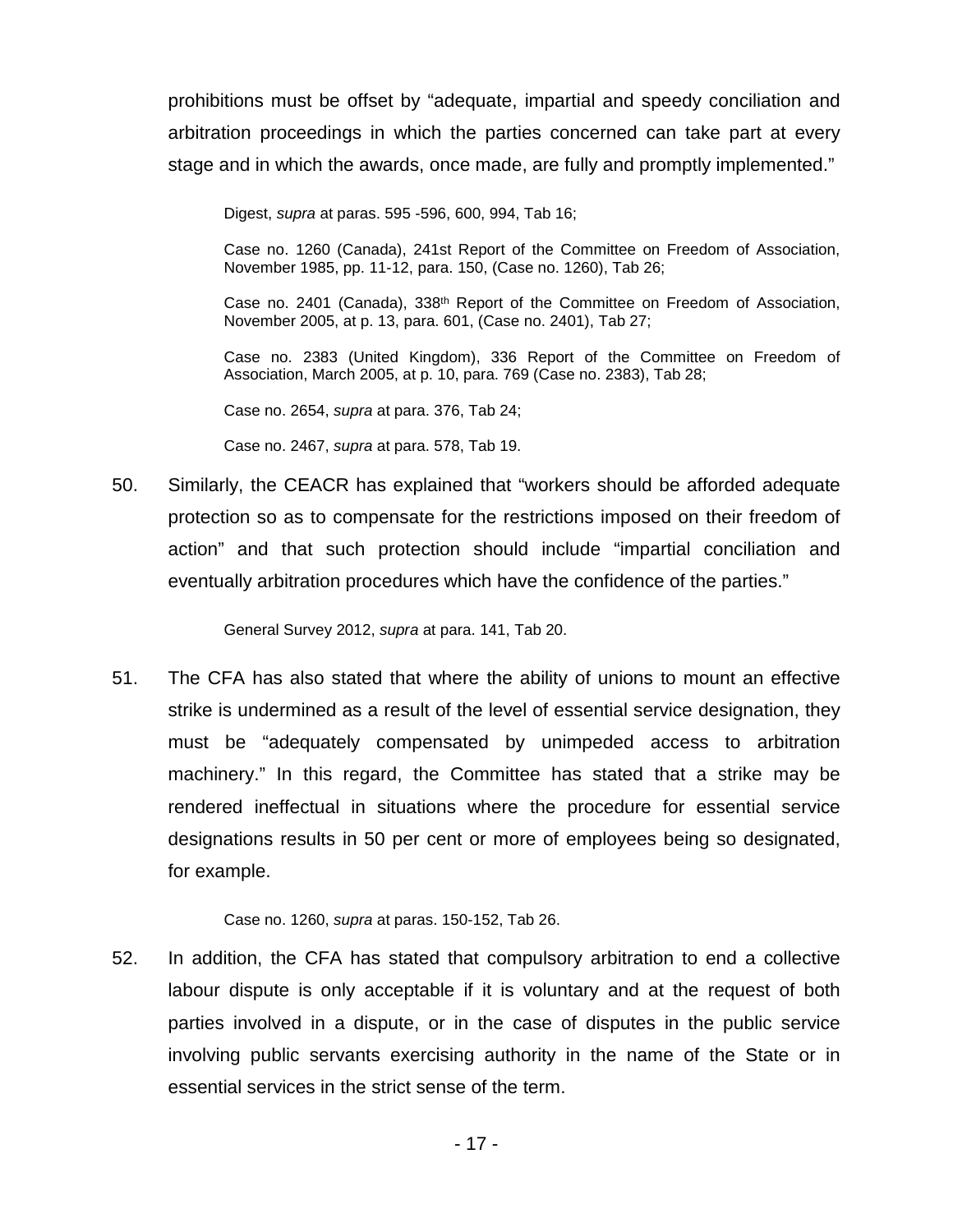Digest, *supra* at paras. 564-565, 993, Tab 16;

Case no. 2803 (Canada), 360<sup>th</sup> Report of the Committee on Freedom of Association, June 2011, at p. 5, para. 343, Tab 29;

Case no. 2983 (Canada), 370<sup>th</sup> Report of the Committee on Freedom of Association, October 2013, at p. 17, para. 284 ("Case no. 2983"), Tab 30;

Case no. 2894, *supra* at para. 340, Tab 18.

53. With respect to arbitration proceedings themselves, the CFA has further explained that in order to "gain and retain the parties' confidence, any arbitration system should be truly independent and the outcomes of arbitration should not be predetermined by legislative criteria." While financial considerations may be taken into account in the context of a public service arbitration, such considerations cannot restrict the arbitrator to such an extent that the confidence of either party in the process is lost. All members of an arbitration board should not only be strictly impartial, but should also appear to be impartial to both parties.

Digest, *supra* at paras. 569, 598 and 995, Tab 16;

Case no. 1768 (Iceland), 299th Report of the Committee on Freedom of Association, June 1995, at p. 10, para. 110 ("Case no. 1768"), Tab 31;

Case no. 2983, *supra* at para. 286, Tab 30;

Case no. 2984, *supra* at para. 341, Tab 18;

Case no. 2305 (Canada), 335<sup>th</sup> Report of the Committee on Freedom of Association, November 2004, at pp. 9-10, para. 507 ("Case No. 2305"), Tab 33.

54. The CFA has also stated that any limitation on collective bargaining by public authorities "should be preceded by consultations with the employers' and workers' organization in an effort to obtain their agreement." In this regard, Consultation (Industrial and National Levels) Recommendation, 1960 (No. 113), Paragraph 1 provides that measures should be taken to promote effective consultation and cooperation between public authorities and employers' and workers' organizations without discrimination of any kind against these organizations. Paragraph 5 of the Recommendation also provides that , such consultation should "aim at ensuring that the public authorities seek the views, advice and assistance of employers' and workers' organisations", particularly in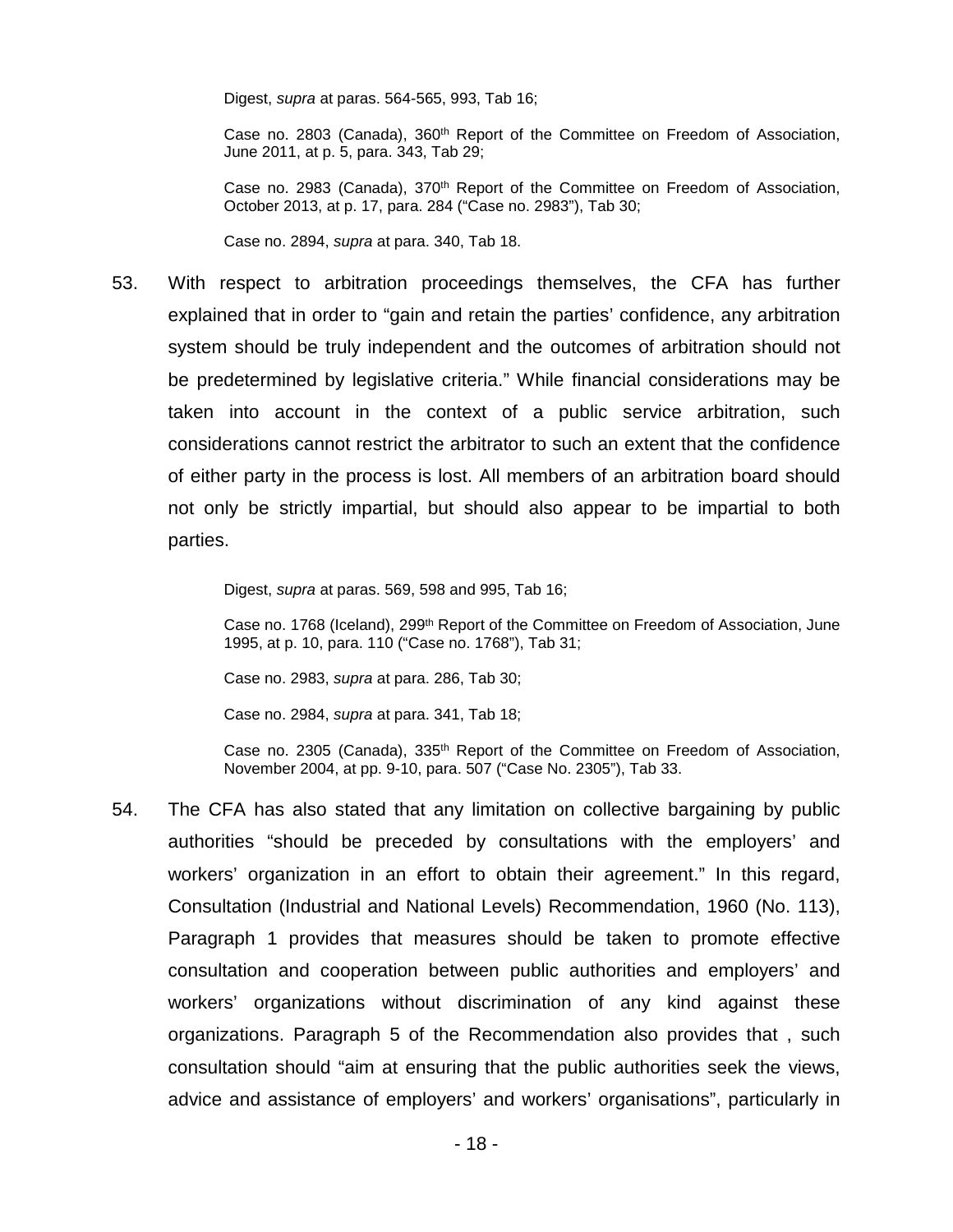"the preparation and implementation of laws and regulations affecting their interests." The consultations should take place in good faith and the parties should be allotted sufficient time to express their views and discuss them in full with a view to reaching a suitable compromise.

Case no. 2467, *supra* at para. 568, Tab 19;

Digest, *supra* at paras. 1068 and 1071, Tab 16;

Recommendation concerning Consultation and Co-operation between Public Authorities and Employers' and Workers' Organisations at the Industrial and National Levels, 1960, R113 at paras. 1 and 5, Tab 33.

# **E. VIOLATIONS OF ILO CONVENTIONS**

- 55. As set out at the outset, the complainant submits that the impugned provisions of Bill C-4 amending the PSLRA undermine free collective bargaining and the right to strike and violate Convention No. 87 in a number of key respects:
	- 1) Allowing improper essential service designations, contrary to the strict and narrow definition of essential services adopted by the ILO;
	- 2) Denying certain federal employees the right to strike and instead forcing them to use compulsory arbitration;
	- 3) Failing to provide certain essential federal employees with adequate guarantees to compensate for the prohibition on striking;
	- 4) Statutorily prescribing the criteria that an arbitration board or public interest commission may consider when making an arbitral award or conciliation report, thereby undermining and calling into question the appearance of impartiality of those bodies; and
	- 5) Failing to effectively and adequately consult with workers organizations about Bill C-4 despite the fact that the legislation significantly affected their interests and rights.

Each of these violations will be examined in turn below.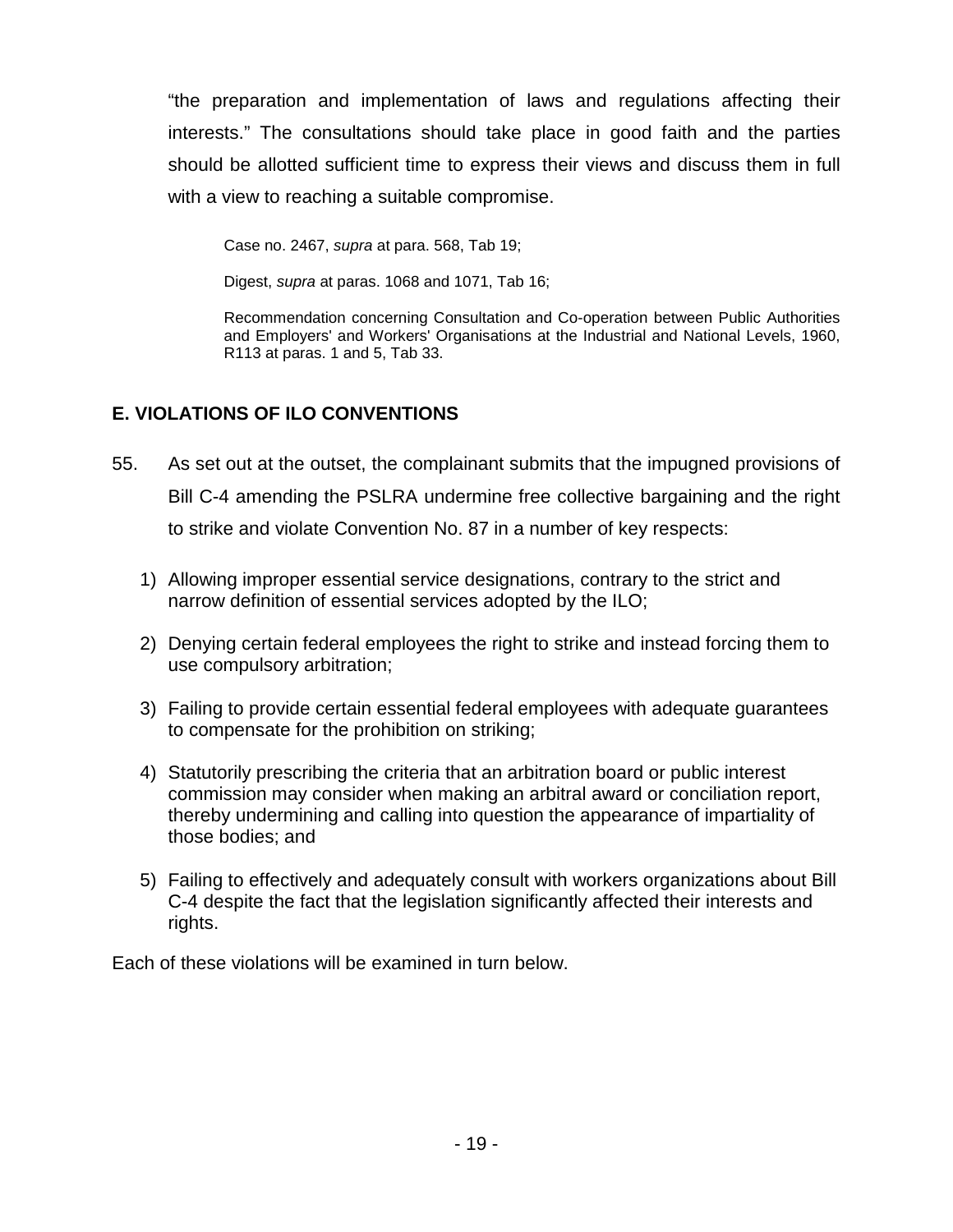#### **1) Improper Essential Service Designations**

56. As noted, the CFA has stated that essential services should be interpreted strictly and that prohibitions on the right to strike should be limited to situations where the interruption of the service would result in "the existence of a clear and imminent threat to the life, personal safety, or health of the whole or part of the population." However, contrary to this narrow requirement, section 119(1) of the PSLRA defines essential services as any service, facility, or activity that "is or will be necessary for the safety or security of the public or a segment of the public." Thus, while the ILO definition requires the "existence of a clear and imminent threat", the complainant submits that the PSLRA allows a service to be identified as essential on the low threshold of "if it is or will be necessary" for public safety and security. In other words, even the hypothetical possibility that a service may be essential at some point in the distant future is captured by the definition, which as a result, allows services and positions that are not truly essential to be so designated.

Digest, *supra* at paras. 595-596, 600, 994, Tab 16.

57. The problems with the overly broad essential services definition are compounded by the fact that, pursuant to section 119-120 of the PSLRA, the employer has the unilateral power to determine essential services and designate positions as essential. While section 122 requires the employer to "consult" with the bargaining agent about the designated positions, there is no mechanism to independently review or to challenge the employer's unilateral designations. The complainant submits that this is contrary to the direction of the CEACR that authorities should not have sole discretion to unilaterally declare a service essential. As the Supreme Court of Canada has recently held on this same point:

> There is no evidence…that the objective of ensuring the continued delivery of essential services requires unilateral rather than collaborative decision-making authority. And [the] view that public employers can be relied upon to make fair decisions has the potential to sacrifice the right to a meaningful process of collective bargaining on the altar of aspirations. The history of barriers to collective bargaining over the past century represents a compelling reality check to such optimism.

*SFL, supra* at para. 90,Tab 11;

General Survey 2012, *supra* at para. 132, Tab 20.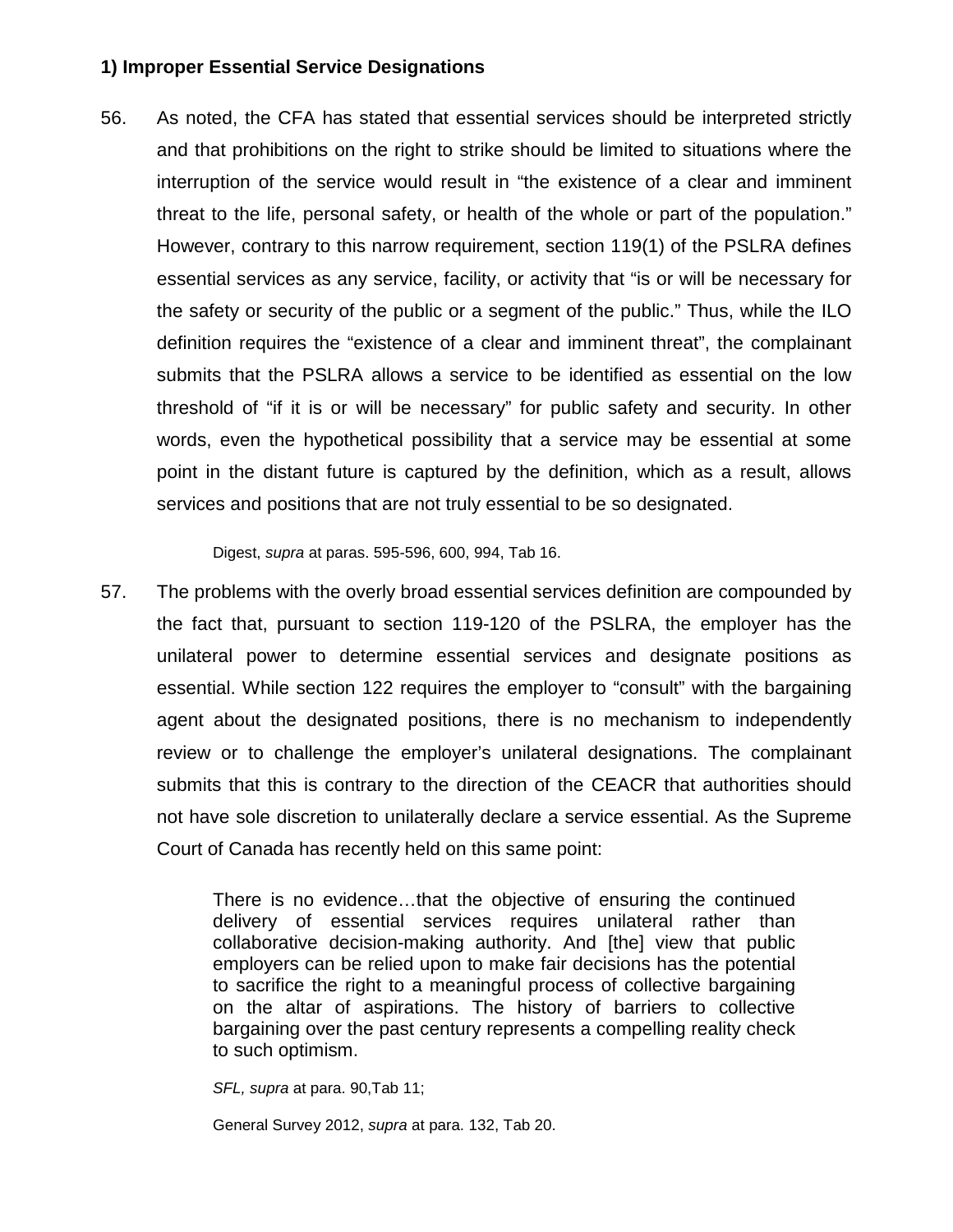58. The complainant further submits that, as a result of this new essential service designation process, which allows the employer to unilaterally designate positions essential without any independent review mechanism to challenge those designations, the employer has improperly designated a number of positions as essential in the most recent round of bargaining commencing in 2014, contrary to the ILO's strict definition of essential services, as "services whose interruption could endanger the life, personal safety, or health of the whole or part of the population."

Digest, *supra* at paras. 576, 583, Tab 16.

59. For example, the employer has designated as essential 78% of all federal government meteorologist positions in the Applied Science and Patent Examination (SP) Group. In the view of the Professional Institute of the Public Service of Canada, the SP Bargaining Agent, many of these are improper designations of positions that are not truly essential, including interns who are on a developmental work plan and whose work must be continually supervised, meteorologists who are engaged in daily public forecasting, as opposed to essential weather forecasting, such as severe weather, maritime or aviation forecasting, and meteorologists engaged in ongoing research and long-term software maintenance. Despite the fact that the bargaining agents challenged the improper designation of these positions in the context of the consultation process, the employer made almost no changes to the designations.

Email from Patrizia Campanella to Colleen Bauman dated April 23, 2015, Tab 34.

60. Another example of improper essential service designations can be seen in the Border Services Group (FB), which is composed of border guards, along with other individuals working in border services, including those involved in the collection of duties and taxes and trade compliance. Pursuant to a draft essential services agreement that was proposed by the government in 2013 and governed by the previous legislation, approximately 80% of the FB bargaining unit was designated essential but union members working at the border were only required to perform duties related to safety and security and were not required to collect duties and fees during a strike. However, the same day that the Bill C-4 changes came into effect, the bargaining agent received notification that approximately 88% of positions in the same bargaining unit were being unilaterally designated as essential by the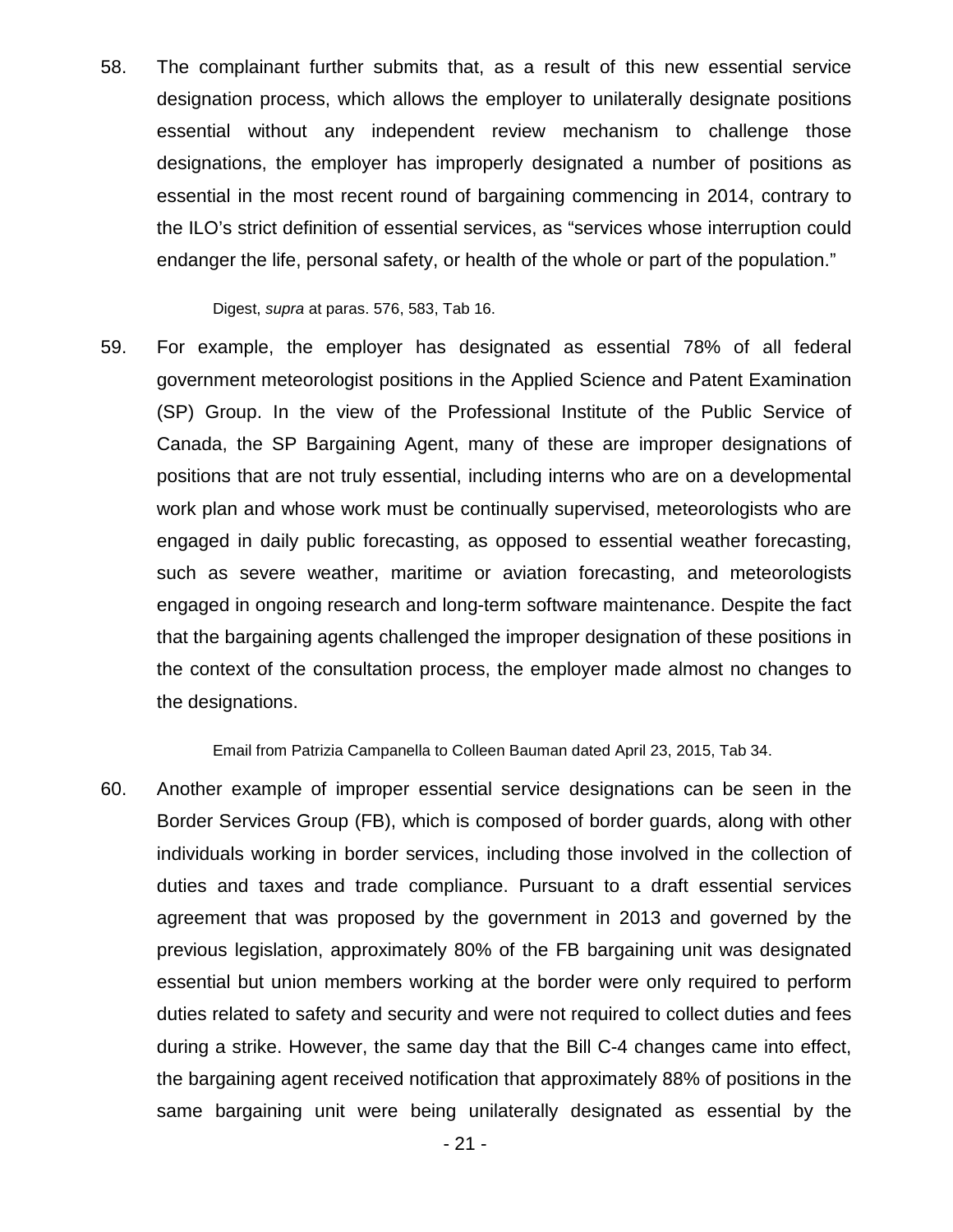employer and that under the new legislation all duties were to be performed, not just those related to safety and security. Given that neither the positions nor the services they provided changed in any significant manner in the months between, the complainant submits that there is no justifiable basis for the employer to have designated so many more positions as essential. Rather, the increase in designations is a result of positions that are not essential within the meaning of the ILO's definition being designated as such.

Letters from Mr. Peter Field to Ms. Helen Berry dated March 13, 2015 and March 14, 2015, Tab 35.

61. As well, it should be noted that the employer designated hundreds of new positions that deal exclusively with monetary trade policies and had never been designated as essential previously. However, as the CFA has clearly stated, economic considerations "should not be invoked as justification for restrictions on the right to strike."

Case no. 2894, *supra* at para. 339, Tab 18.

62. As well, pursuant to s. 125(2), an employee who is designated essential must perform all of the duties of their position, not just those duties that are essential. In other words, an employee who only performs essential services duties for 10% of the time, must still perform 100% of their duties. As a result, the statute allows for non-essential services to be continued during a strike creating an incentive for the employer to sprinkle essential service duties between a number of positions resulting in a higher number of positions being designated essential overall. The complainant submits that this too is in violation of the CFA's direction that essential services should be narrowly defined and include only those positions providing services "whose interruption could endanger the life, personal safety or health of the whole or part of the population." It should be noted that the ILO definition of essential services has been adopted into domestic Canadian law, most recently in the Supreme Court of Canada's decision in *Saskatchewan Federation of Labour.*

> PSRLA, *supra* at s. 125, Tab 3; SFL, *supra* at para. 84, Tab 11.

#### **2) Denial of Right to Strike/Compulsory Arbitration**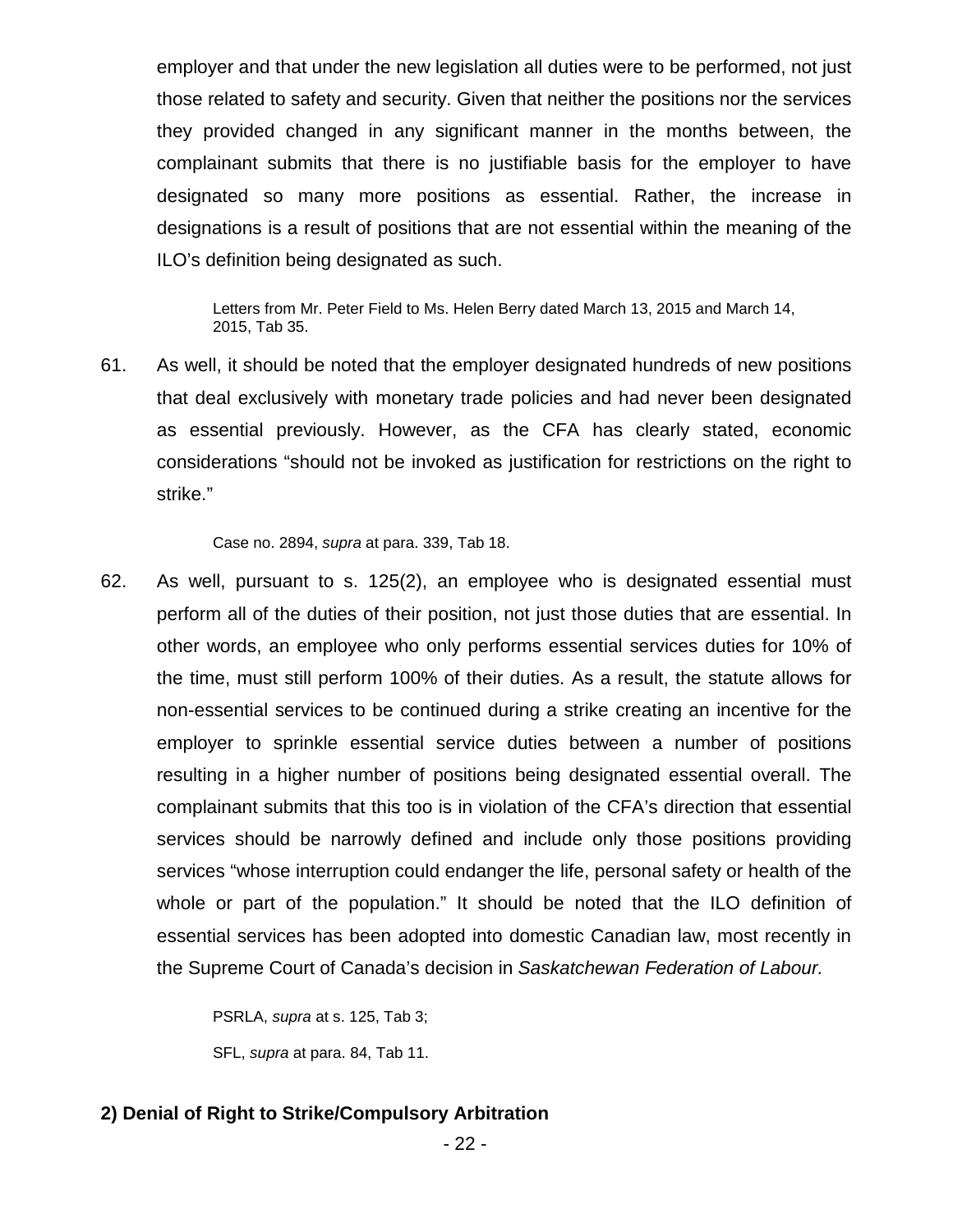63. As discussed above, the CFA and CEACR have recognized that the right to strike is a "fundamental right of workers and of their organizations" and "an intrinsic corollary to the right to organize protected by Convention No. 87". The right to strike and the right of workers to take industrial action has also been reaffirmed recently at the Tripartite Meeting on the Freedom of Association and Protection of the Right to Organise Convention

Digest, *supra* at paras. 520-523, Tab 16;

Tripartite Meeting, *supra* at pp. 2, 5, Tab 21.

64. In violation of this right, s. 104(2) of the PSLRA provides that, if on the day which notice to bargain collectively may be given, 80% or more of the positions in the bargaining unit have been designated as essential under section 120, the process for the resolution of disputes between the employer and the bargaining agent is compulsory arbitration. Accordingly, all workers in a bargaining unit so designated are prohibited from striking, even those workers who the government itself has identified as non-essential.

PSLRA, *supra* at s. 104(2), Tab 3.

65. The CFA has stated that arbitration as an alternative to striking should not be compulsory. In Case No. 2305 (Canada), involving back to work legislation in Ontario which unilaterally imposed compulsory mediation/arbitration, the CFA explained as follows:

> As regards the compulsory nature of the mediation-arbitration process, the Committee recalls once again that bodies appointed for the settlement of such disputes should be independent, that recourse to these bodies should be on a voluntary basis [Digest, op. cit., para. 858] and that recourse to compulsory arbitration in cases where the parties do not reach agreement through collective bargaining is permissible only in essential services in the strict sense of the term [Digest, op. cit., para. 860].

Case No. 2305, *supra* at para 506, Tab 32;

See also Case No. 2803 (Canada), 360<sup>th</sup> Report of the Committee on Freedom of Association (June 2011), at para. 343, Tab 36.

66. The complainant submits that s. 104(2) of the PSLRA both prohibits non-essential workers from striking and forces them instead to accept compulsory arbitration,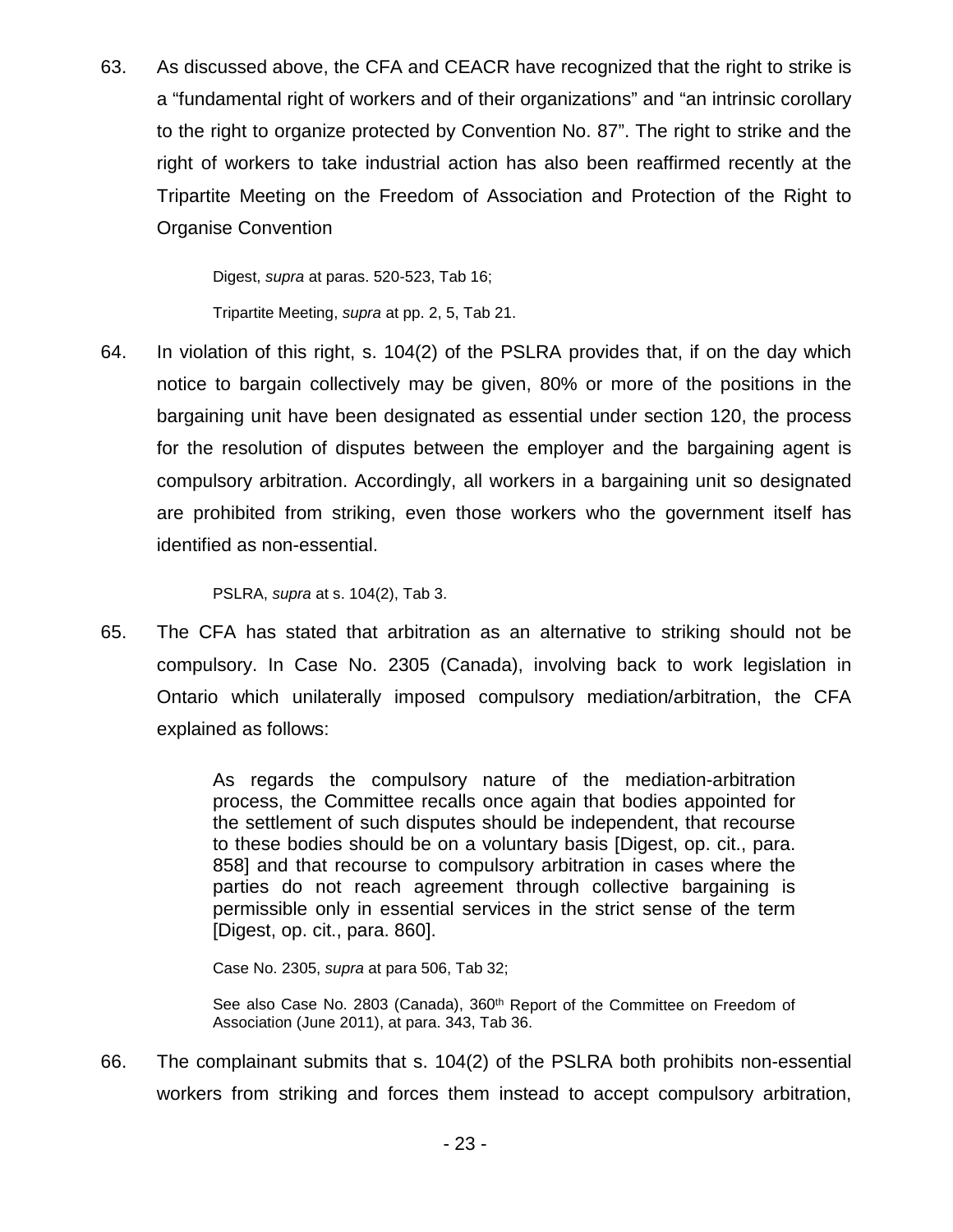contrary to the CFA position. An example of the impact of s. 104(2) on the right to strike can be seen in the Border Services Group (FB), which includes both essential border guards and other essential Border Services employees, along with nonessential Border Service employees. In the current round of bargaining, which began in 2014, the Border Services (FB) Group have been unilaterally designated at 88% essential by the government and, pursuant to s. 104(2) are required to use compulsory arbitration as a dispute resolution mechanism. Even though 12% of the bargaining unit are not essential, want to exercise their right to strike, believe that they may be able to mount an effective strike, they too are prohibited from striking and forced to use compulsory arbitration in the event of bargaining impasse. Thus, the right to strike of these non-essential border service employees is clearly being violated.

67. In situations where there is a high level of essential service designation in a given bargaining unit, whether or not a bargaining unit can mount an effective strike with only a small proportion of the bargaining unit will depend upon the specific circumstances of the unit and the nature of the work performed by its members. For example, in a situation where the non-essential members of the bargaining unit perform a valued or high-profile service for the public or have the ability to cause significant delays or economic hardship, that bargaining unit may be of the view that a strike will still provide it with sufficient bargaining power to resolve the impasse, even if for example only 20% of the bargaining unit can go out. In other circumstances however, for example where the work performed by non-essential services workers in a bargaining unit is more low profile or behind the scenes or has less of a direct impact on the public, the fact that a significant portion of the bargaining unit is precluded from striking may limit the bargaining unit's bargaining power to such an extent that a strike by the remainder of the bargaining unit is completely ineffective and meaningless, and require access to some form of compensatory mechanism such as arbitration. The important point here however, that consistent with the ILO's commentary, it should be the choice of the workers in the bargaining unit whether or not to strike in such a situation. Compulsory arbitration, as set out in s. 104(2) of the PSLRA denies workers that fundamental choice.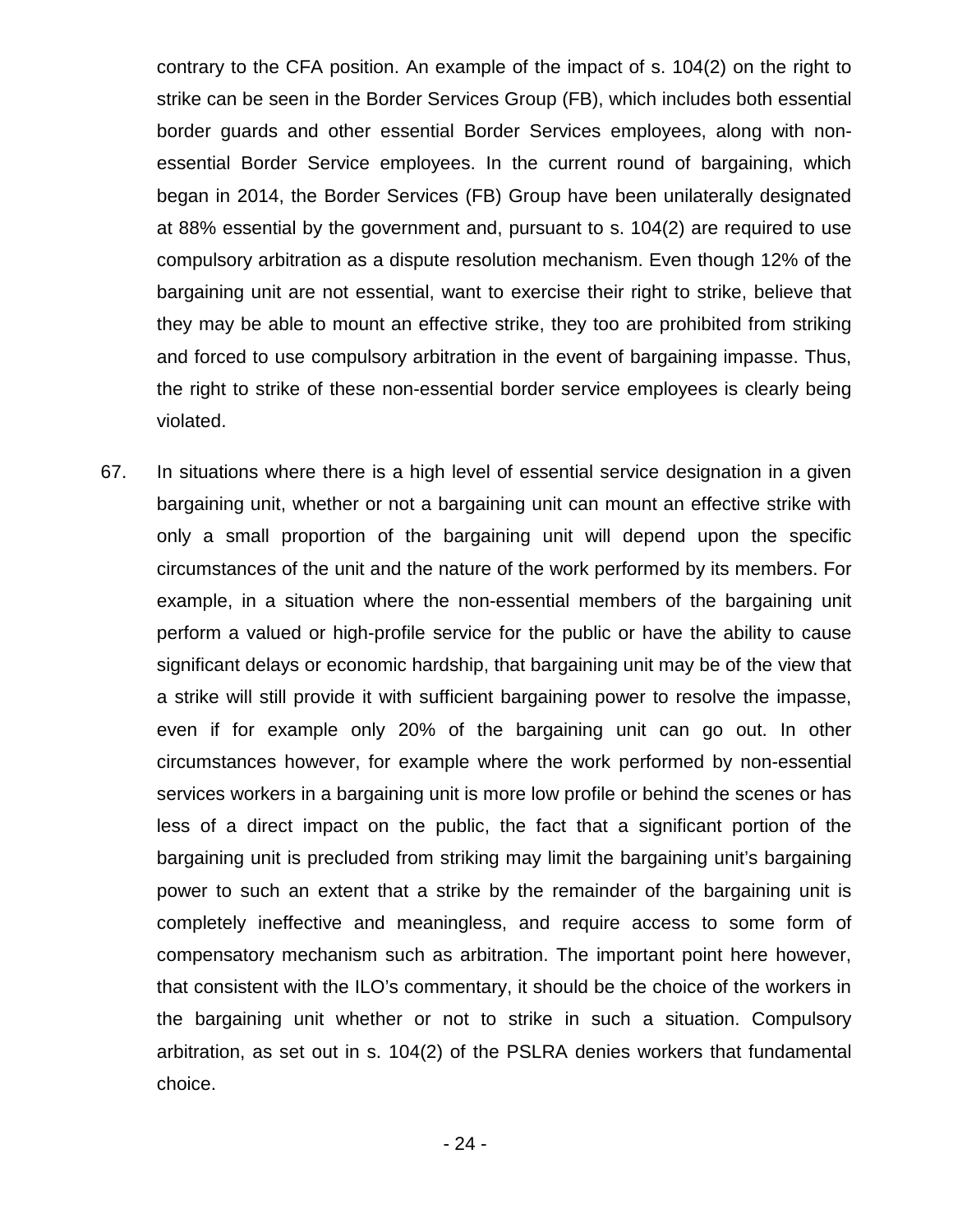### **3) Failure to Provide Essential Service Workers with Access to Impartial Arbitration Proceedings to Compensate for Prohibition on Striking**

68. As set out above, while the CFA and CEACR have recognized that the right to strike can be restricted in situations of true essential services or for a narrow group of public servants exercising authority in the name of the state, they have also stated that in such circumstances adequate protection should be given to workers so affected to compensate for the loss of the right to strike.

Digest, *supra* at paras. 595-596, 600, 994, Tab 16;

Case no. 1260, *supra* at para. 150, Tab 26.

69. Specifically, in Case No. 2654, a case involving the essential service legislation in Saskatchewan referred to above, the CFA has stated:

> The Committee recalls that, where the right to strike is restricted or prohibited in certain essential undertakings or services, adequate protection should be given to the workers to compensate for the limitation thereby placed on their freedom of action with regard to disputes affecting such undertakings and services. As regards the nature of appropriate guarantees in cases where restrictions are placed on the right to strike in essential services and the public service, restrictions on the right to strike should be accompanied by adequate, impartial and speedy conciliation and arbitration proceedings in which the parties concerned have confidence and can take part at every stage and in which the awards, once made, are fully and promptly implemented [see Digest, op. cit., paras 595 and 596].

Case no. 2654, *supra* at para. 376, Tab 24.

70. The complainant submits that the PSLRA as amended by Bill C-4 violates this requirement to provide adequate compensatory guarantees when the right to strike is prohibited to a significant proportion of bargaining unit members. As discussed above, sections 103-104 of the PSLRA provide that arbitration is the dispute resolution mechanism only in two situations: where both the employer and bargaining agent agree or, where over 80% of the bargaining unit has been designated as essential. Thus, essential service employees in a bargaining unit where less than 80% of the unit is designated essential are both prohibited from striking and are also denied access to arbitration to compensate for that prohibition.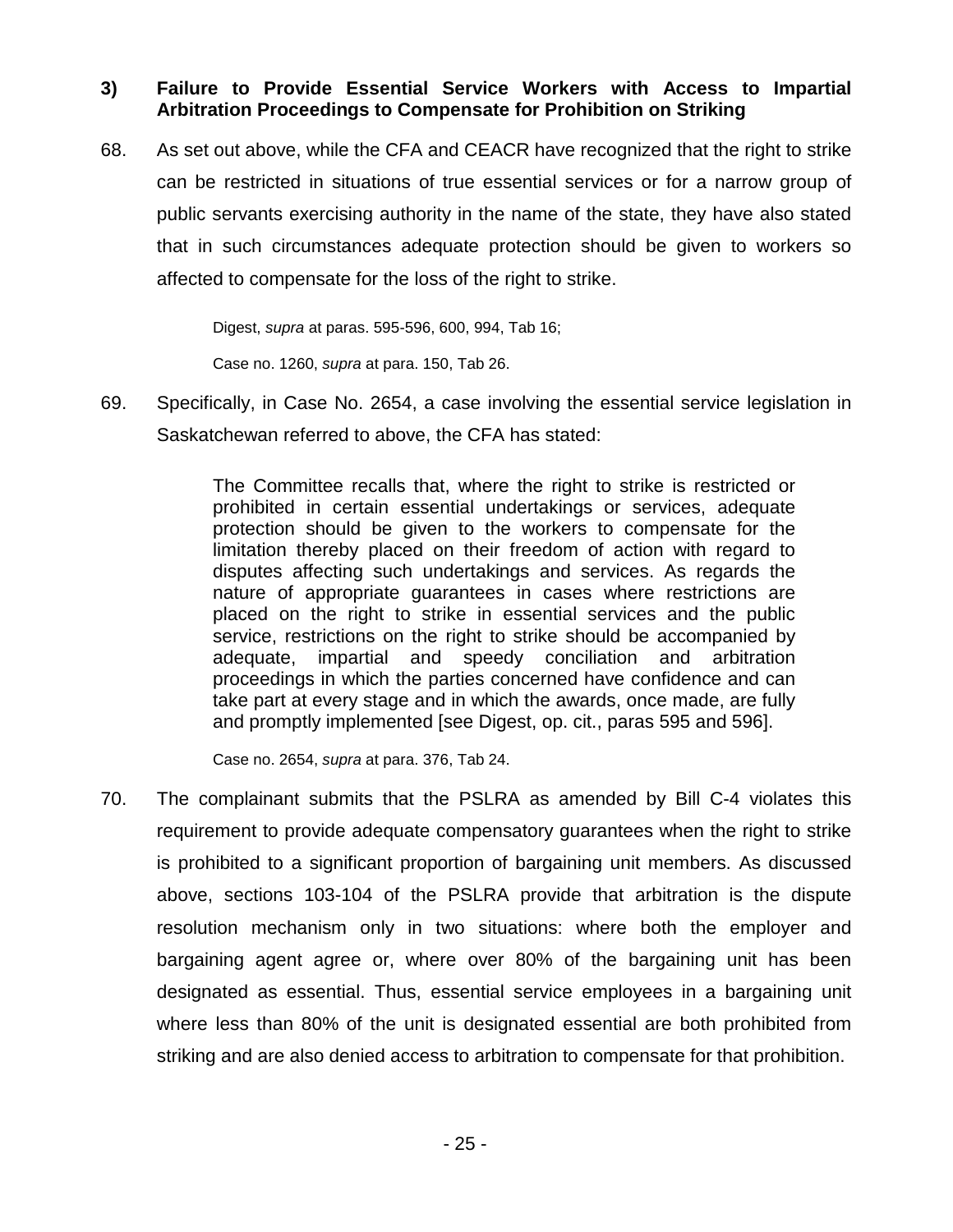- 71. The ability of the remainder of the bargaining unit to mount an effective strike is further undermined by s. 125(2), which requires workers who are designated as essential to perform both their essential and non-essential duties during the strike.
- 72. The CFA has recognized that a strike may be rendered ineffective as a result of a high level of essential service designation and that in such a situation, alternative compensatory guarantees are required. In Case No. 1260 against the Government of Newfoundland and Labrador, which also involved essential services legislation, the CFA explained as follows:

The Committee notes that the right to strike is available to public service employees in Newfoundland subject to a number of limitations concerning, in particular, employees deemed to be essential. Essential employees are defined in the principal Act as "employees whose duties consist in whole or in part of duties, the performance of which at any particular time or during any specified period of time is, or may be, necessary for the health, safety or security of the public" (section 10.1).

In this connection, the Committee would, in the first place, recall that it has accepted that the right to strike may be limited or prohibited as regards public servants acting in their capacity as agents of the public authority or engaged in services whose interruption would endanger the life, personal safety or health of the whole or part of the population. Such limitations or prohibitions should, however be offset by adequate, impartial and speedy conciliation and arbitration procedures...

The problem in Newfoundland is that, although strikes can take place even in services such as health-care institutions, the strike may be rendered ineffectual as a result of the procedure for the designation of a certain number of "essential workers". In addition, recourse to arbitration may be impeded if the number so designated by the Labour Relations Board falls below 50 per cent of the employees involved. In other words, it would seem in such circumstances that the limitations placed on unions to carry out an effective strike are not adequately compensated by unimpeded access to arbitration machinery.

The Committee considers that, while the method of designating essential employees is not inconsistent with the principles of freedom of association, the Government should nevertheless review the relevant provision in such a manner as to facilitate access to independent arbitration in the event of a dispute.

Case no. 1260, *supra* at paras. 149-152, Tab 26.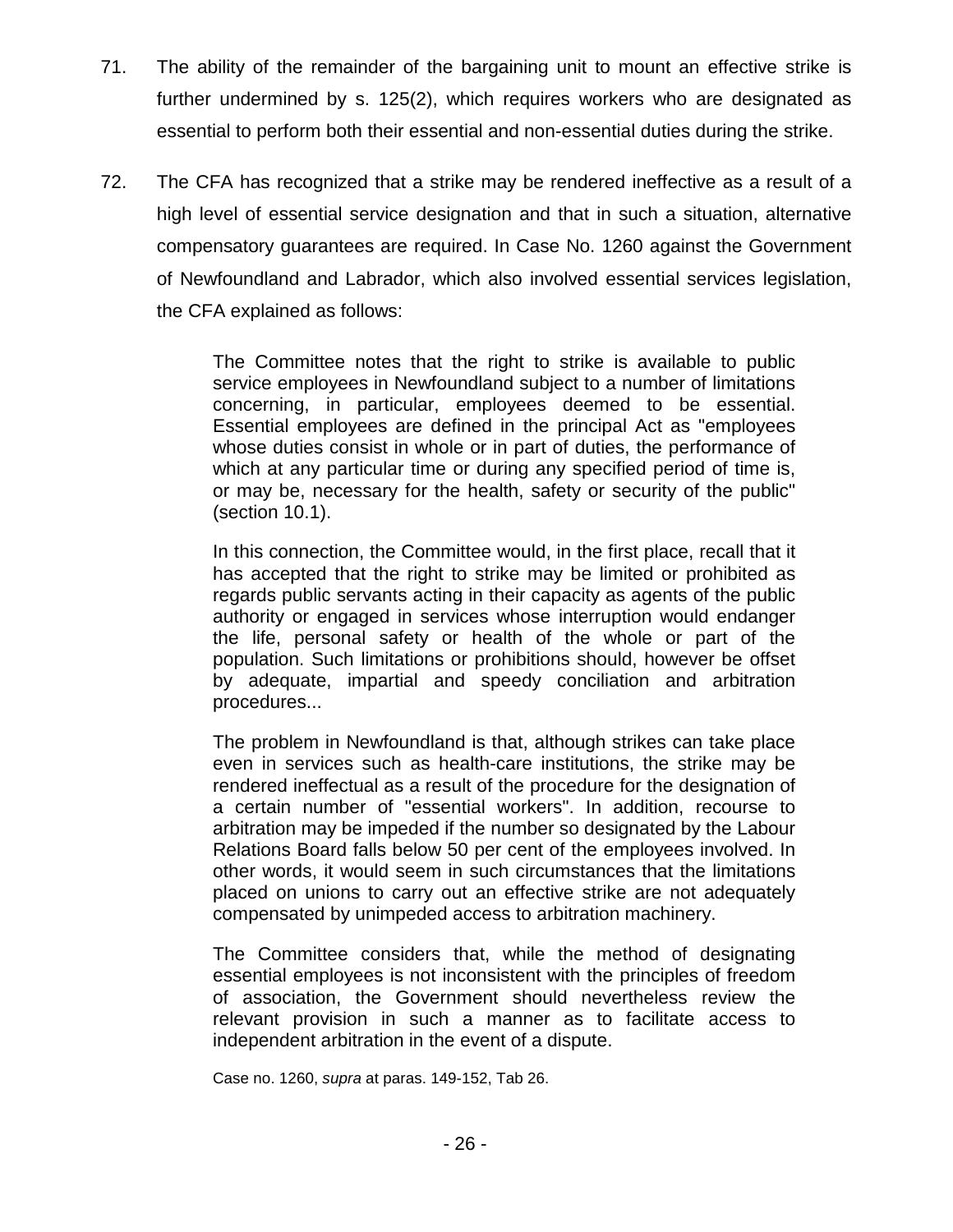- 73. Thus, as the CFA has noted, in bargaining units where even 50% of employees have been designated essential, a strike may be rendered ineffectual and require access to an alternative compensatory guarantees. Sections 103-104 of the PSLRA clearly violate this principle since the practical implication of the combined effect of these sections is that bargaining units, where up to 79% of the unit has been designated essential and prohibited from striking, thereby rendering a strike ineffectual, are denied access to adequate, impartial and speedy arbitration proceedings.
- 74. In the current round of bargaining, the Operational Services (SV) group, which is composed of employees responsible for the operation of federal buildings and services, including firefighters, trades workers, stores people, cooks and hospital workers, light keepers, and ships' crews has been designated at 59.3% essential. All of those essential service workers are both prohibited from striking and also denied access to arbitration, unless the employer agrees.

Letter from Mr. Don Graham to Ms. Robyn Benson re: Notice of Designated Positions for the Operational Services (SV) Group dated January 28, 2015, Tab 37.

75. Similarly, the Veterinary Medicine ("VM") Group, which is employed by the Canadian Food Inspection Agency, has been designated at 70% essential. As with the SV group, the essential service workers in this group are prohibited from striking and not provided with access to arbitration to compensate for that limitation on their rights. While in previous rounds of bargaining the VM group under the now repealed PSLRA provisions, chose the strike route over the arbitration, their ability to mount an effective strike with the remaining non-essential portion of the bargaining unit has been undermined by the fact that pursuant to s. 125(2) of the PSLRA their "essential" colleagues are required to perform non-essential work during the strike.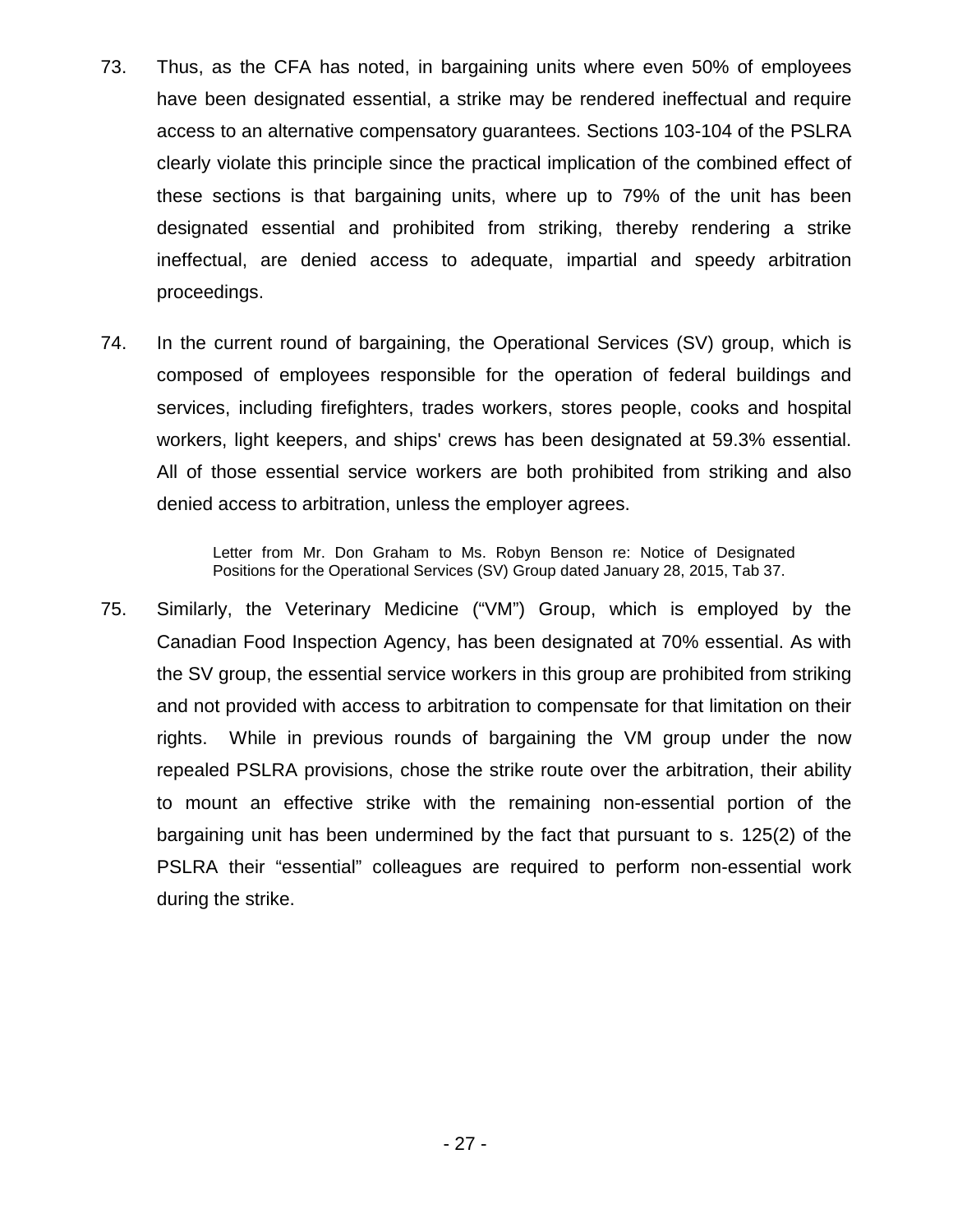Email from Patrizia Campanella to Colleen Bauman dated April 17, 2015, Tab 38.

76. In the current round of bargaining, even groups that have been designated at over 80% essential have been denied access to arbitration as a result of transitional provisions in Bill C-4. According to the employer's interpretation of these provisions, any bargaining unit which did not have an essential services agreement in force on December 12, 2013, is on the conciliation/strike route for the current round of bargaining, even if over 80% of the bargaining unit is designated essential and prohibited from striking.

> Bill C-4, *supra* at s. 338(6), Tab 2, as amended by Bill C-31, *supra* at s. 309, Tab 7.

77. One such group caught by the transitional provision is the Ships Officers (SO group), which represents Captains, Engineers, and other Officers working on vessels for the Canadian Coast Guard and in non-military positions on certain vessels of the Department of National Defence. For the current round of bargaining, 96% of the bargaining unit has been designated as essential. Given the nature of the services provided by the Coast Guard, the Ships Officers group does not dispute the fact that these positions are essential. In fact, it was precisely because such a high percentage of its membership was engaged in providing essential services that the Ships Officers group had previously chosen arbitration as the dispute resolution mechanism under earlier rounds of collective bargaining. Despite this high level of essential service designation, the government has informed the SO group that they are on the conciliation/strike route currently, pursuant to the transitional provisions. As a result, in the event of bargaining impasse 96% of the group will be denied the right to strike and also denied access to any arbitration proceedings.

> Letter from Mr. Peter Field to Mr. Mark Boucher re: Notice of Designated Positions for the Ships' Officers (SO) Group, January 13, 2015, Tab 39.

78. The Health Services Group (SH) was also negatively affected as a result of the transitional provisions. The SH group is made up of medical professionals employed by the federal government, including doctors, nurses, and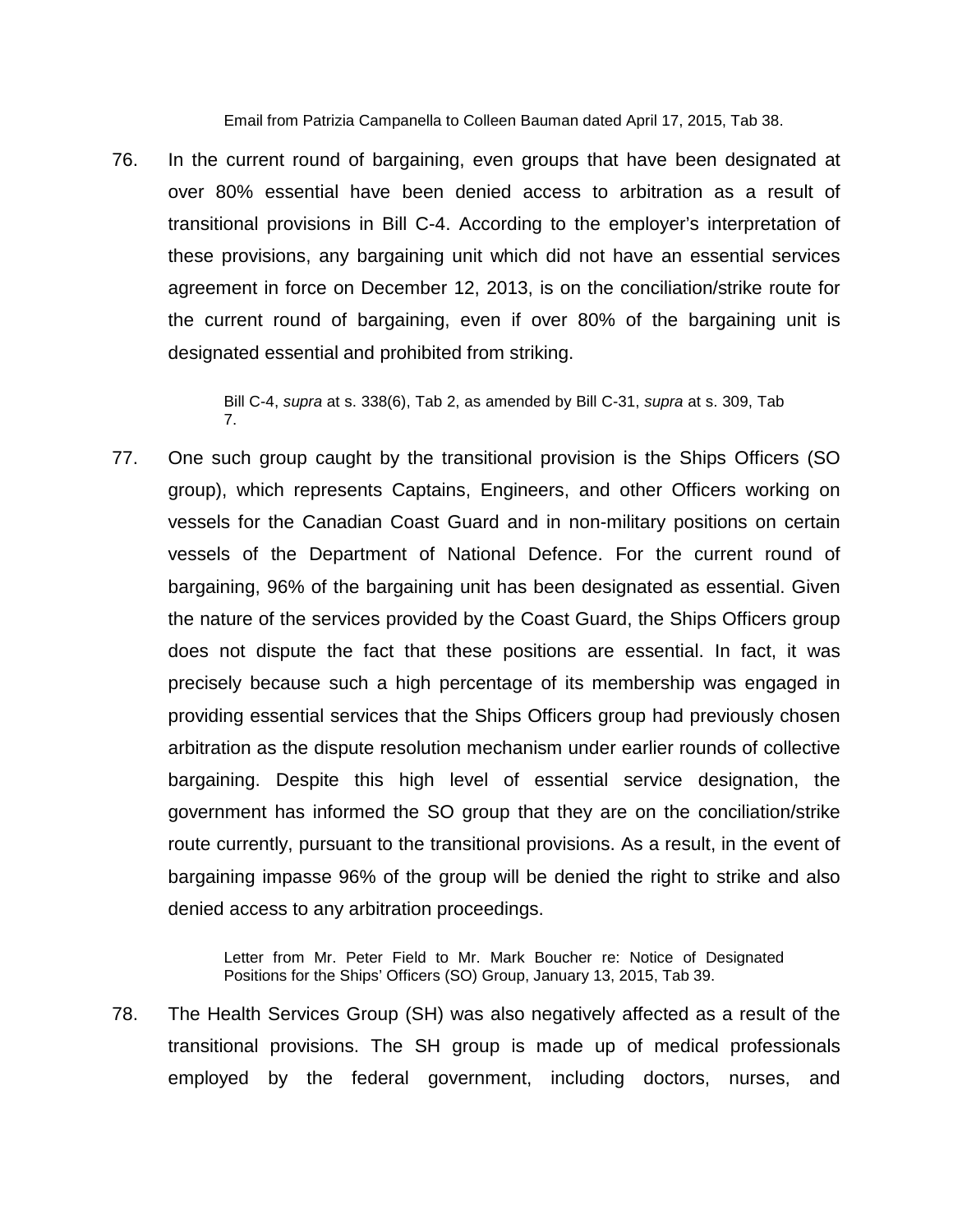psychiatrists, among others. In the current round of bargaining, they have been designated at 88.6% essential by the government. Despite this high level of designation, the employer originally took the position that, as a result of the transitional provisions, this group was not on the arbitration route and, in the event of bargaining impasse, would have to strike with only 15% of the bargaining unit being allowed to go out. While the SH group recognizes that a large proportion of its work is essential, it argued that, consistent with the ILO position, where the right to strike is limited as regards public servants engaged in true essential services, such limitations or prohibitions must be offset and compensated for by "adequate, impartial and speedy conciliation and arbitration proceedings." Only recently, after extensive lobbying on the part of the Professional Institute of the Public Service of Canada, did the government agree to put the SH group on the arbitration route, pursuant to s. 104(1). Throughout the government has maintained its position that the transitional provisions apply and continue to apply to the SH group. In other words, the fact that the group is on the arbitration route now is completely a matter of the employer's discretion, leaving the SH group at the mercy of the employer's whims and preferences.

Letter from Mr. Peter Field to Ms. Debi Daviau re: Notice of Designated Positions for the Health Services (SH) Group, January 22, 2015, Tab 40.

#### **4) Conciliation and Arbitration Proceedings Are Not Sufficiently Independent and Impartial**

- 79. The complainant submits that, even for those few who have access to arbitration under the PSLRA as amended, the adequacy of the arbitration process as a replacement for the right to strike is vitiated by the fact that the legislation statutorily prescribes and limits the criteria that an arbitration board may consider when making an arbitral award, thereby calling into question the independence and impartiality of the arbitration process.
- 80. As set out above, where conciliation and eventually arbitration is provided as a dispute resolution mechanism in order to compensate for restrictions on the right to strike, the CFA and CEACR have stated that those proceedings must have the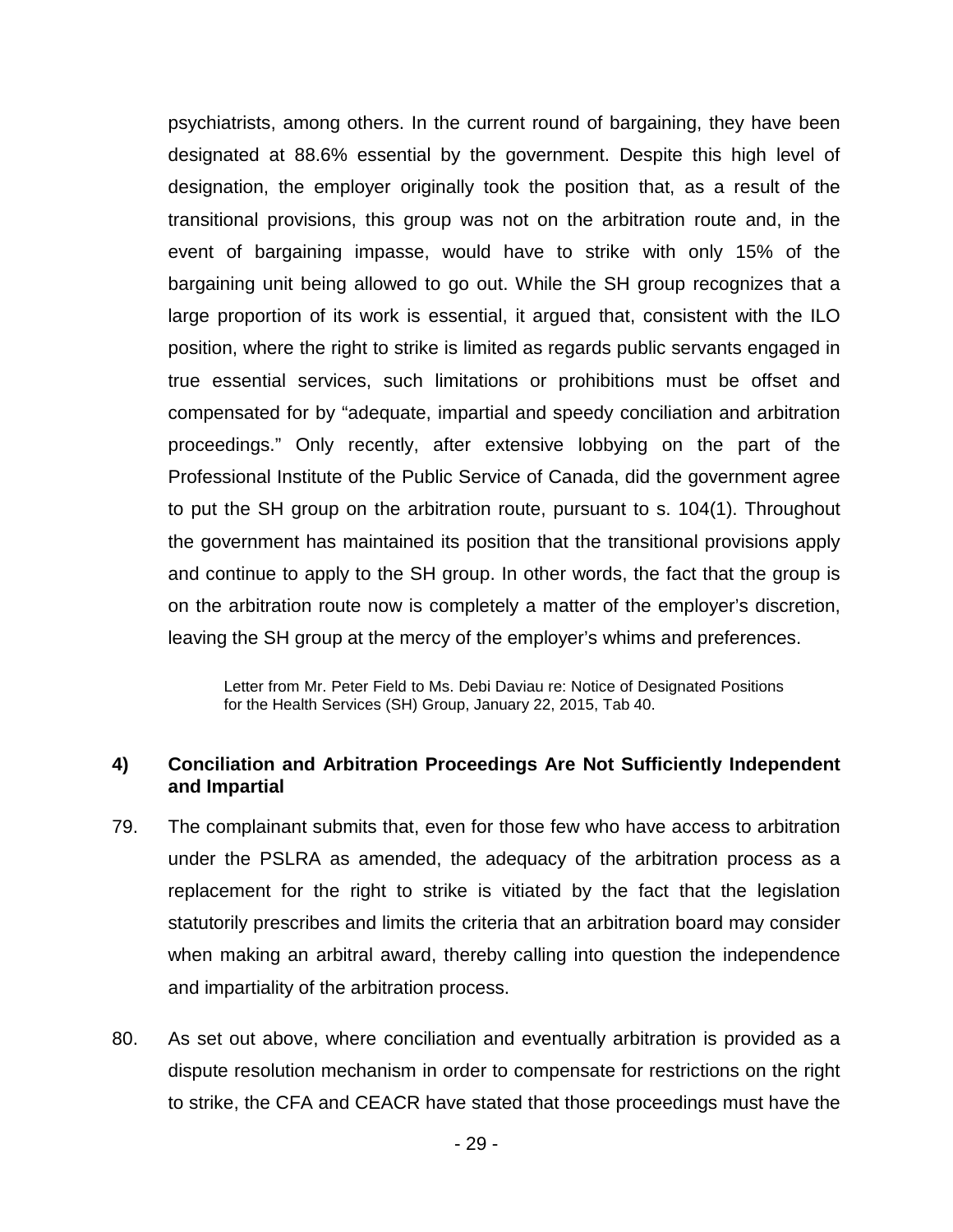"confidence of the parties" and "be truly independent and the outcomes…should not be predetermined by legislative criteria." Not only must the members of the board entrusted with arbitration and conciliation function be impartial, but they must appear to be impartial to both the employers and workers concerned. As has been stated:

The independence of arbitration is of paramount importance. It is the feature of the system in the public sector which seeks to balance the non-existence of the right to strike…Confidence in arbitration is easily destroyed so everything must be done to ensure that doubts as to independence should be assuaged.

Official Bulletin on the Reports of the Committee on Freedom of Association (241<sup>st</sup> and 242<sup>nd</sup> Reports), Vol. LXVIII, 1985, Series B, No.3, at para. 156 Tab 41;

ILO, Freedom of Association, *Digest of decisions and principles of the Freedom of Association Committee of the Governing Body of the ILO*, 4th (revised) edition, Geneva, 1996, at paras. 515-553, Tab 42;

General Survey 2012, *supra* at para. 141, Tab 20;

Digest, *supra* at paras. 569, 598, 995, Tab 16;

Case no. 1768, *supra* at para. 110, Tab 31;

Case no. 2983, *supra* at para. 286, Tab 30;

Case no. 2984, *supra* at para. 341, Tab 18.

81. In the complainant's view, the PSLRA as amended by Bill C-4 violates this requirement for impartial and independent conciliation and arbitration proceedings. As noted**,** sections 103-104 of the PSLRA provide that arbitration is the dispute resolution mechanism where both the employer and bargaining agent agree or, where over 80% of the bargaining unit has been designated as essential, and not caught by the transitional provisions. However, for those who have access to arbitration under the statute, the independence of the arbitration proceedings is undermined by section 148 (1) of the PSLRA, which provides that in the conduct of its proceedings and the making of an arbitral award, an arbitration board must "determin[e] whether compensation levels and other terms and conditions represent a prudent use of public funds and are sufficient to allow the employer to meet its operational needs", and in so doing is to give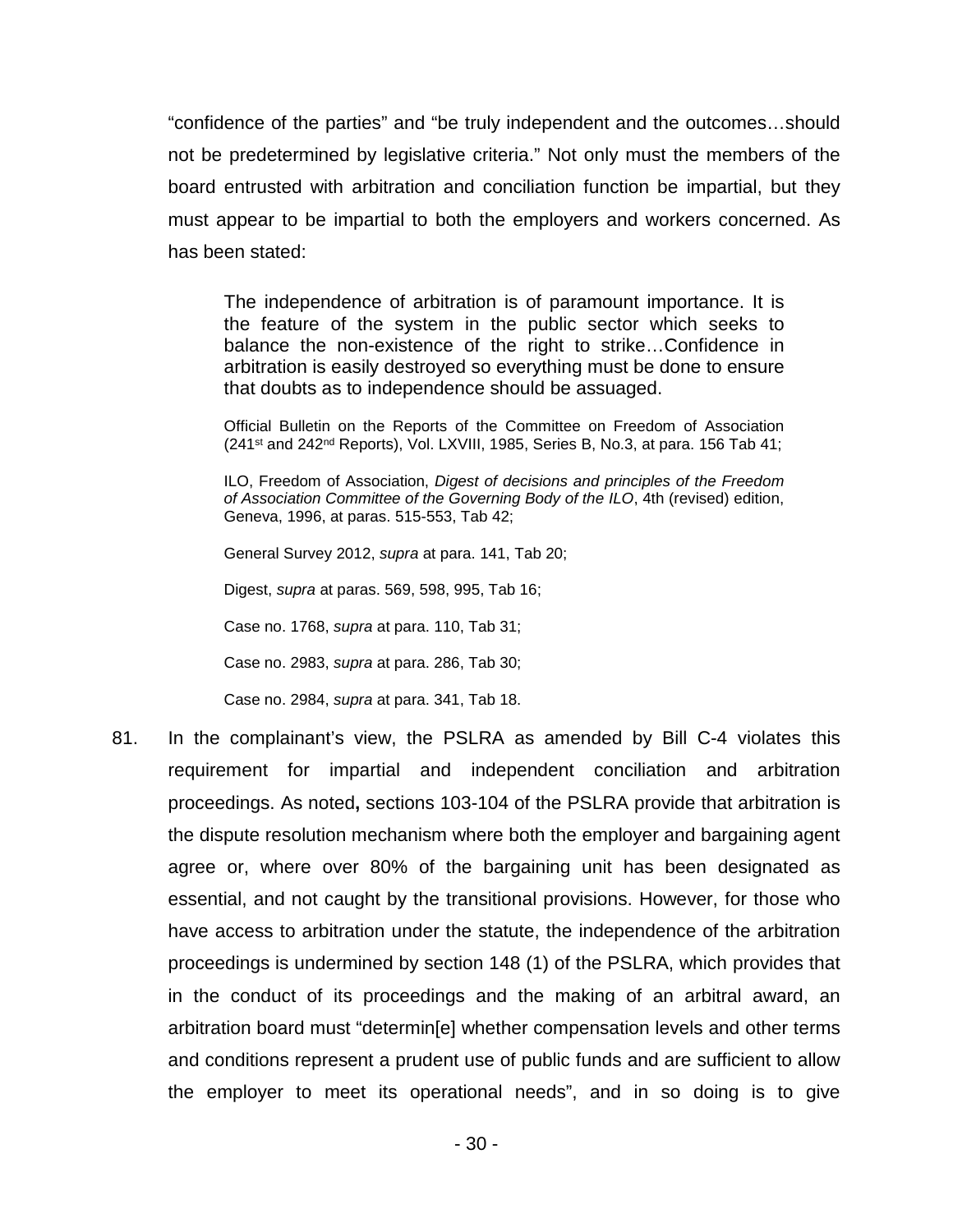preponderance to two factors: "(a) the necessity of attracting competent persons to, and retaining them in, the public service in order to meet the needs of Canadians; and (b) Canada's fiscal circumstances relative to its stated budgetary policies."

82. The independence of the arbitration board is further undermined by s. 158.1 of the PSLRA which gives the Chairperson of the Public Service Labour Relations and Employment Board the authority on his or her own initiative to direct either the arbitration board to review its arbitral award if the Chairperson is of the view that the preponderant factors were not reasonably applied.

PSLRA, *supra* at s. 158.1, Tab 3.

83. These same concerns apply equally with respect to the independence and impartiality of the Public Interest Commission (PIC) pursuant to the conciliation process. Section 175 provides the same problematic preponderant factors are to be considered by the PIC in making its report and s. 179 gives the Chairperson of the Public Service Labour Relations and Employment Board the authority on his or her own initiative to direct either the PIC to review its report if the Chairperson is of the view that the preponderant factors were not reasonably applied.

PSLRA, *supra* at ss.175 and 179, Tab 3.

84. Thus, contrary to the ILO requirement that conciliation and arbitration proceedings must be and must appear to be truly independent and impartial and that the outcomes of arbitration should not be predetermined by legislative criteria, these provisions effectively dictate the outcome of the proceedings. In particular, the factor "Canada's fiscal circumstances relative to its stated budgetary policies" is problematic since it creates a lopsided process skewed in favour of the government, and in practice allows the government to dictate the arbitral criteria to be applied via the government's "stated" policy of the day as set out in the budget. Effectively, not only is the arbitration board required to give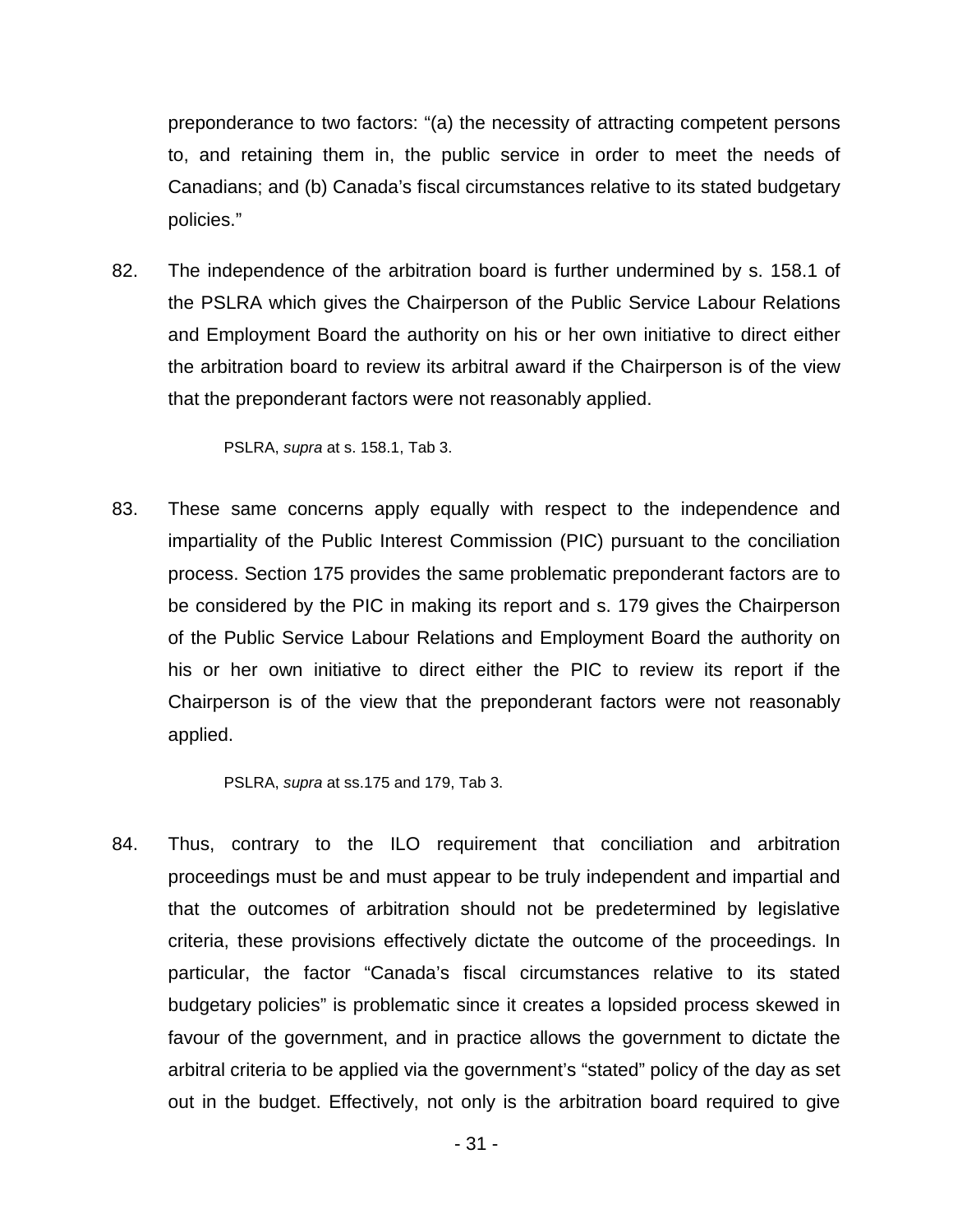preponderance to the government's *ability* to pay but to the government's *willingness* to pay as determined by the government itself. The complainant submits that the legislative imposition of fiscal limitations and government policy on arbitration boards and PICs compromises the independence and integrity of the arbitral and conciliation processes and fundamentally undermines the confidence of the parties in those processes.

#### **5) Failure to Consult**

- 85. Finally, the complainant submits that the government failed to effectively consult in good faith with any of the bargaining agents prior to the introduction of Bill C-4, and failed to provide them with sufficient time to express their views.
- 86. As noted, the CFA has clearly stated that any limitations on collective bargaining by public authorities should be preceded by consultations with workers organizations, particularly in situations involving new laws and regulations affecting their interests.

Case no. 2467, *supra* at para. 568, Tab 19;

Digest, *supra* at paras. 1068 and 1071, Tab 16.

- 87. The Bill C-4 amendments to the PSLRA had a major impact on the rights of federal public workers to bargain effectively and to strike. Despite the importance and significance of these changes, the government made these changes in a massive government omnibus budget bill as opposed to a labour bill, thereby ensuring that specialized review of the bill by labour experts would be limited. As well, the government did not consult with any of the bargaining agents representing affected employees prior to introducing the legislation.
- 88. Furthermore, as noted above, while a handful of union representatives appeared before the Standing Committee on Finance to express concerns with the amendments, during the course of the legislative process, this was far from effective consultation. Indeed, the total time allotted for their testimony was less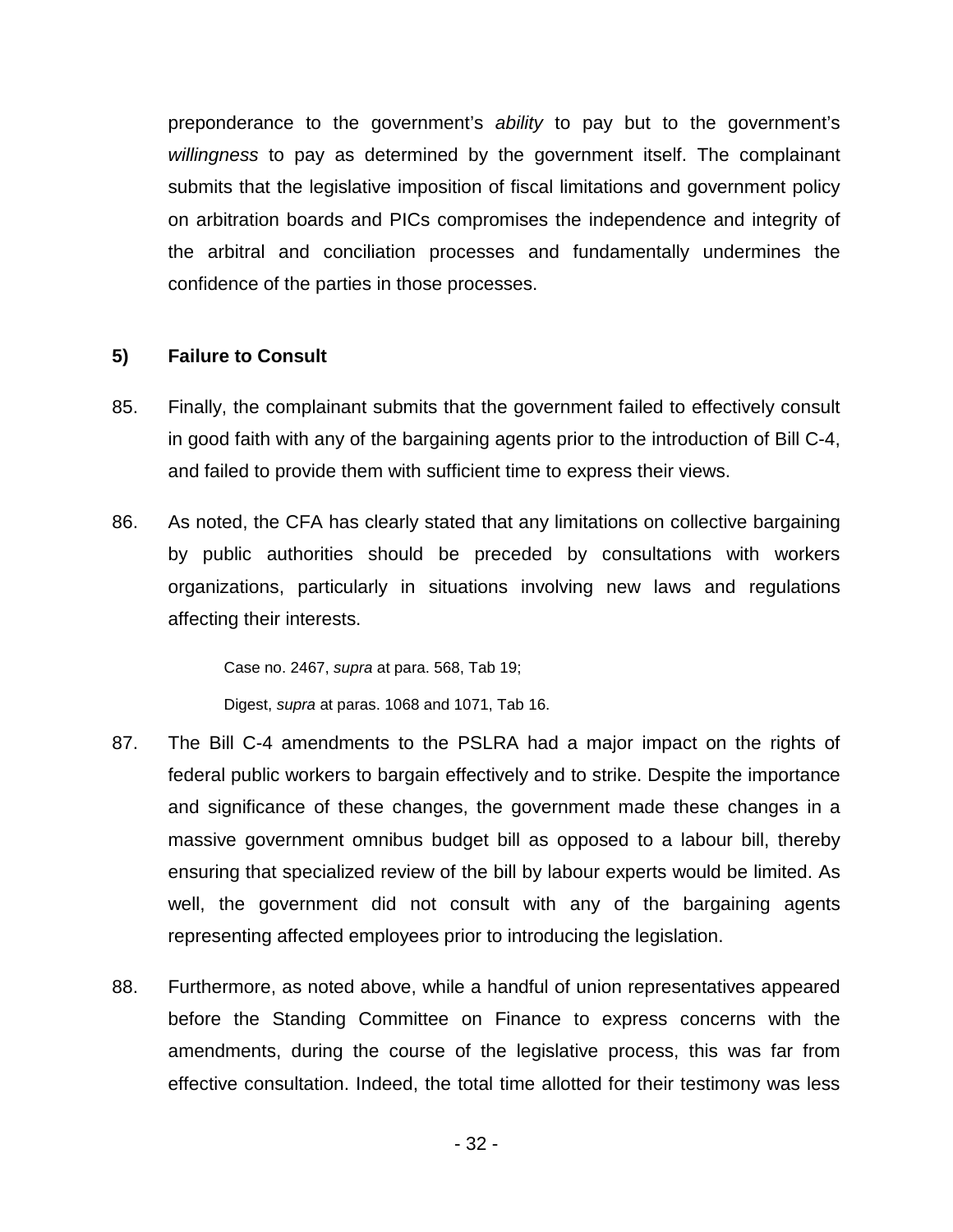than three hours, with part of that time wasted on irrelevant questions from Committee members about performance management, two issues that are not addressed in Bill C-4 and which can also not be the subject of collective bargaining in the federal public service. Most problematically, the testimony of these union representatives before the Committee did not result in any amendments being made to the bill, no doubt in large part due to the fact that the deadline for amendments to the Bill was at nine a.m on the morning of their testimony before the Committee, which only commenced at 11 am. In other words, the testimony of all the representatives of the bargaining agents was scheduled after the deadline to submit amendments to the bill had passed. Thus, this process can in no way be considered adequate consultation.

Standing Committee Evidence, *supra* at 13:21, Tab 4; Minutes, *supra*, Tab 6.

- 89. As well, Bill C-4 was rushed through Parliament by the government, which did not give unions adequate time to consider the legislation, express their views, and to be consulted. It was less than a month and a half from when the Bill was introduced until it received royal assent, this despite the fact that Bill C-4 was complex, multi-faceted budget implementation legislation that entailed amendments to over 20 statutes and was over 300 pages long.
- 90. Thus, the whole process was marred and undermined from the outset by the government's failure to effectively consult with those workers affected by the legislation.

#### **6) Convention No. 151**

91. Along with Convention 87, the Complaint submits that Bill C-4 is also inconsistent with *Labour Relations (Public Service) Convention, 1978 (No. 151)*. Although Canada is not a signatory to this Convention, it nonetheless provides relevant and helpful context for the present complaint. In particular, article 8 of this Convention provides as follows: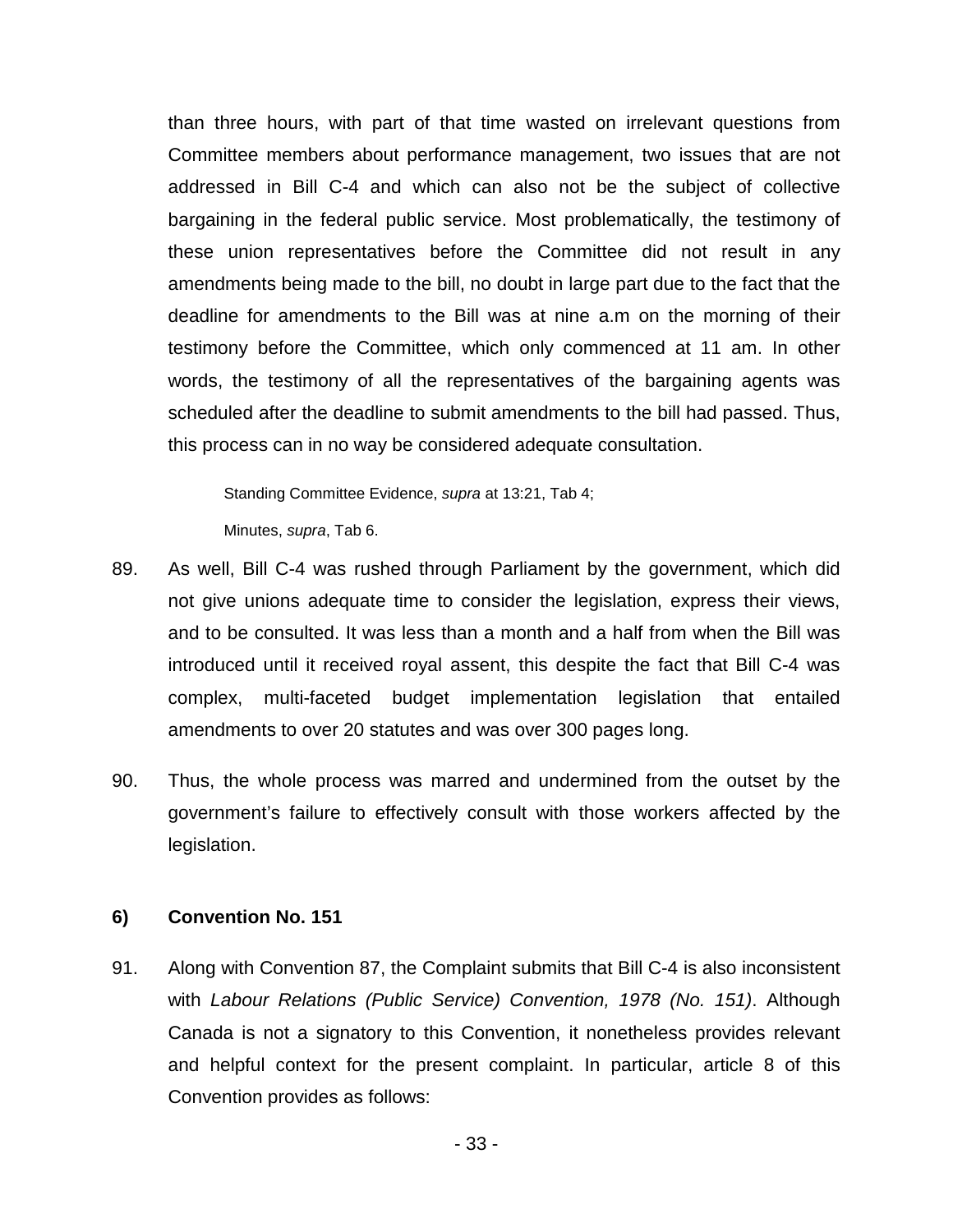The settlement of disputes arising in connection with the determination of terms and conditions of employment shall be sought, as may be appropriate to national conditions, through negotiation between the parties or through independent and impartial machinery, such as mediation, conciliation and arbitration, established in such a manner as to ensure the confidence of the parties involved.

ILO, Labour Relations (Public Service) Convention, 1978, (No. 151), art. 8, Tab 43.

92. As noted above, the NJC Bargaining Agents have serious concerns with the independence and impartiality of both the conciliation and arbitration procedures under Bill C-4, which no longer have the confidence of all parties involved.

## **E. CONCLUSION**

- 93. In conclusion, it is the complainant's position that in implementing the Bill C-4 amendments to the PSLRA, the government has violated workers' fundamental freedom of association, contrary to Canada's obligations under Convention 87. The impugned provisions outlined in this complaint taken alone and together have both the purpose and effect of undermining free collective bargaining and the right to strike in a number of key respects. The amendments to the essential service designation process, which now allow the government to unilaterally determine which services are essential and to designate which positions are essential without access to any independent review, have resulted in many nonessential employees being improperly designated as essential, contrary to the strict and narrow definition of essential services adopted by the ILO. As well, the amendments have resulted in certain federal employees being denied the right to strike and forced instead to use compulsory arbitration as the dispute resolution mechanism in the event of bargaining impasse, even though they are not performing essential service work.
- 94. Furthermore, the legislation as amended fails to provide employees deemed essential and prohibited from striking with the appropriate and necessary guarantees to compensate for the loss of the right to strike, including access to adequate, impartial, independent and speedy arbitration proceedings. For those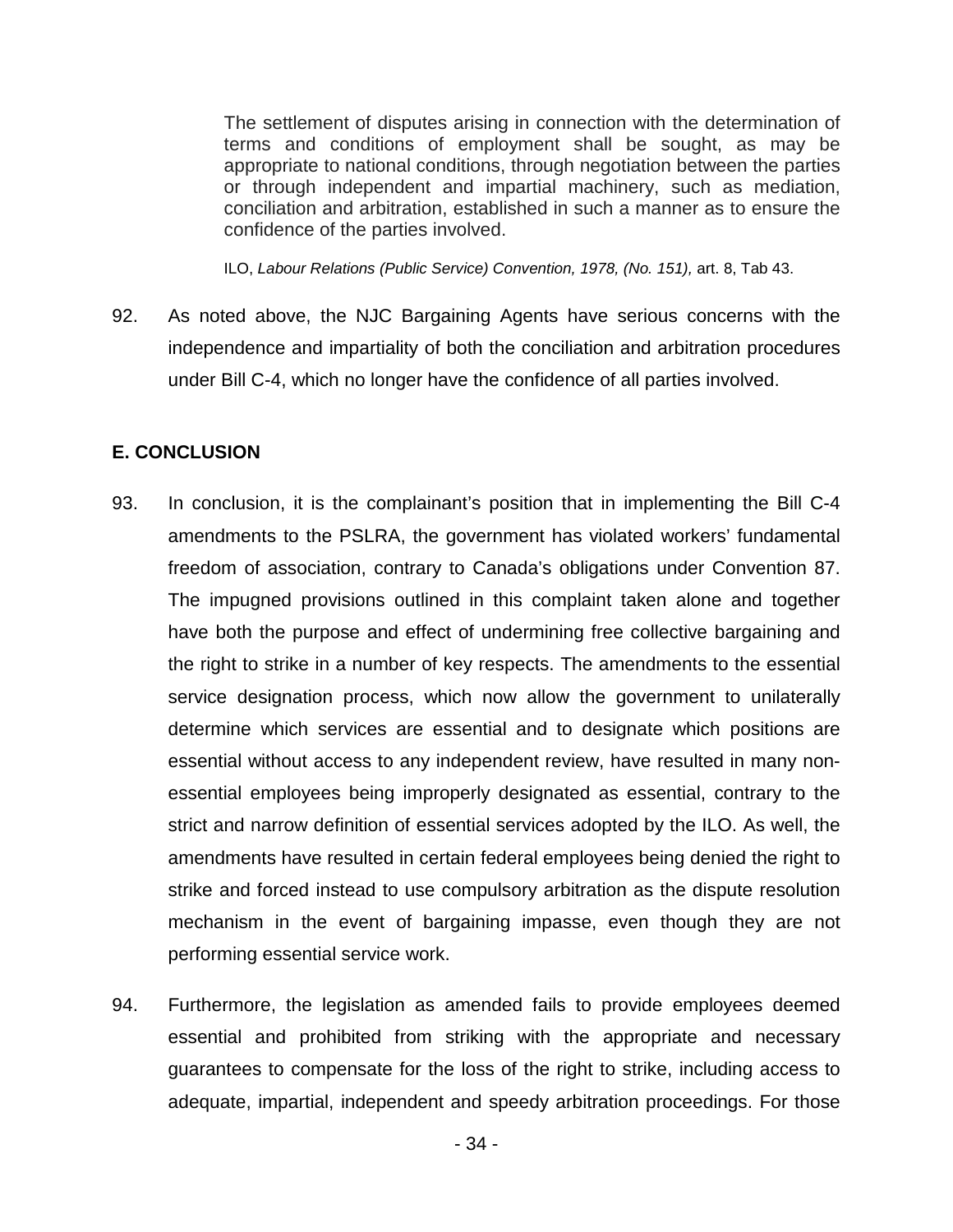who have access to arbitration, the adequacy of the arbitration process as a replacement for the right to strike is vitiated by the fact that the legislation statutorily prescribes and limits the criteria that an arbitration board may consider when making an arbitral award, thereby calling into question the independence and impartiality of the arbitration process. The independence and impartiality of the conciliation process is similarly undermined.

- 95. Finally, the government failed to effectively consult in good faith with any of the bargaining agents prior to the introduction of Bill C-4, and failed to provide them with sufficient time to express their views.
- 96. Thus, the Bill C-4 amendments to the PSLRA violate the rights of the affected public sector workers to bargain collectively and to strike under Convention No. 87 and they are not in conformity with the promotion of collective bargaining as the means for resolving disputes regarding terms and conditions of employment.
- 97. Questions in respect of this complaint may be addressed to:

Peter Engelmann / Colleen Bauman Barrister and Solicitor Sack Goldblatt Mitchell 300-50 Metcalfe St. Ottawa ON Canada K1P 5L4

**ALL OF WHICH IS RESPECTFULLY SUBMITTED** this ..... day of May 2015.

Peter Engelmann/Colleen Bauman

\_\_\_\_\_\_\_\_\_\_\_\_\_\_\_\_\_\_\_\_\_\_\_\_\_\_\_\_\_\_\_\_\_\_\_\_\_\_\_\_\_\_\_\_\_\_\_\_\_\_\_\_\_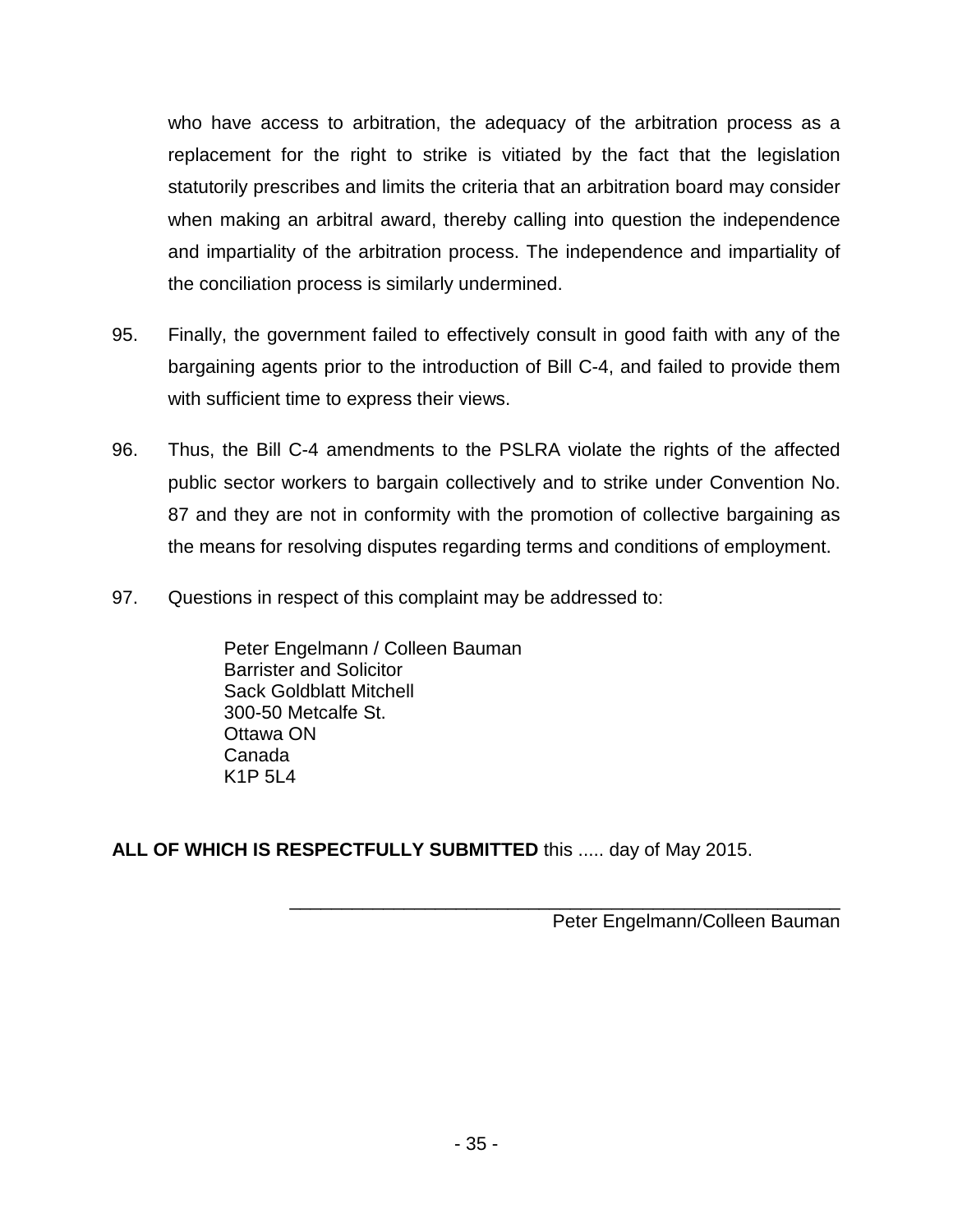**APPENDIX A:** National Joint Council Bargaining Agent Side Members and the Bargaining Units They Represent that are Impacted by Bill C-4:

| <b>Bargaining Agent and Bargaining Units</b>                             | <b>Current Round of Bargaining</b>                         |                                                         |
|--------------------------------------------------------------------------|------------------------------------------------------------|---------------------------------------------------------|
|                                                                          | <b>Status of Negotiations</b>                              | <b>Dispute</b><br><b>Resolution</b><br><b>Mechanism</b> |
| <b>Association of Canadian Financial Officers</b>                        |                                                            |                                                         |
| Financial Management (TB)                                                | <b>Expiry Date of Collective</b><br>Agreement:             | Conciliation                                            |
|                                                                          | November 6, 2014                                           |                                                         |
|                                                                          | Notice to Bargain:                                         |                                                         |
|                                                                          | July 9, 2014                                               |                                                         |
| <b>Association of Justice Counsel</b>                                    |                                                            |                                                         |
| Law (TB)                                                                 | <b>Expiry Date of Collective</b><br>Agreement: May 9, 2014 | Conciliation                                            |
|                                                                          | Notice to Bargain:                                         |                                                         |
|                                                                          | <b>January 9, 2014</b>                                     |                                                         |
|                                                                          | <b>Bargaining Dates:</b>                                   |                                                         |
|                                                                          | May 26, 27 and July 28, 2014                               |                                                         |
| <b>Canadian Air Traffic Control Association, CATCA Unifor, Local 545</b> |                                                            |                                                         |
| Air Traffic Control (TB)                                                 | <b>Expiry Date of Collective</b><br>Agreement:             | Arbitration                                             |
|                                                                          | June 30, 2014                                              |                                                         |
|                                                                          | Notice to Bargain:                                         |                                                         |
|                                                                          | September 29, 2014                                         |                                                         |
| <b>Canadian Association of Professional Employees</b>                    |                                                            |                                                         |
| <b>Economics and Social Science Services</b><br>(TB)                     | <b>Expiry Date of Collective</b><br>Agreement:             | Conciliation                                            |
|                                                                          | June 21, 2014                                              |                                                         |
|                                                                          | Notice to Bargain:                                         |                                                         |
|                                                                          | February 24, 2014                                          |                                                         |
|                                                                          | <b>Bargaining Dates:</b>                                   |                                                         |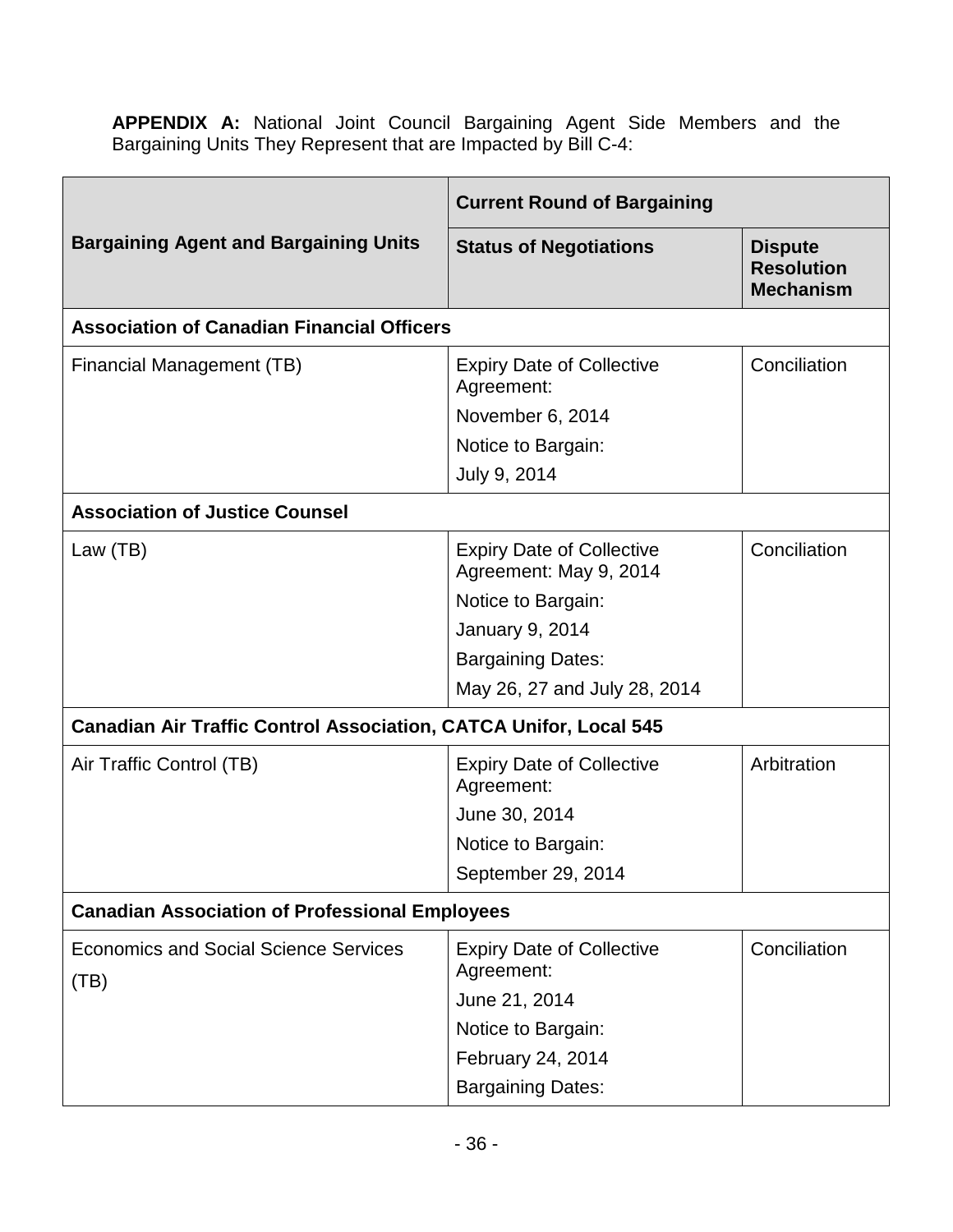| <b>Current Round of Bargaining</b>                    |                                                              |                                                         |
|-------------------------------------------------------|--------------------------------------------------------------|---------------------------------------------------------|
| <b>Bargaining Agent and Bargaining Units</b>          | <b>Status of Negotiations</b>                                | <b>Dispute</b><br><b>Resolution</b><br><b>Mechanism</b> |
|                                                       | June 11 and 14, July 22 and 23,<br>2014                      |                                                         |
| Translation (TB)                                      | <b>Expiry Date of Collective</b><br>Agreement:               | Conciliation                                            |
|                                                       | April 18, 2014                                               |                                                         |
|                                                       | Notice to Bargain:                                           |                                                         |
|                                                       | March 7, 2014                                                |                                                         |
|                                                       | <b>Bargaining Dates:</b>                                     |                                                         |
|                                                       | June 17-19, 2014                                             |                                                         |
| <b>Canadian Federal Pilots Association</b>            |                                                              |                                                         |
| <b>Aircraft Operations (TB)</b>                       | <b>Expiry Date of Collective</b><br>Agreement:               | Conciliation                                            |
|                                                       | <b>January 25. 2015</b>                                      |                                                         |
|                                                       | Notice to Bargain:                                           |                                                         |
|                                                       | September 25, 2014                                           |                                                         |
| <b>Canadian Merchant Service Guild</b>                |                                                              |                                                         |
| Ships' Officers (TB)                                  | <b>Expiry Date of Collective</b><br>Agreement:               | Conciliation                                            |
|                                                       | March 31, 2014                                               |                                                         |
|                                                       | Notice to Bargain:                                           |                                                         |
|                                                       | February 4, 2014                                             |                                                         |
|                                                       | <b>Bargaining Dates:</b>                                     |                                                         |
|                                                       | June 17-18, 2014                                             |                                                         |
| <b>Canadian Military Colleges Faculty Association</b> |                                                              |                                                         |
| University Teaching (TB)                              | <b>Expiry Date of Collective</b><br>Agreement: June 30, 2014 | Conciliation                                            |
|                                                       | Notice to Bargain:                                           |                                                         |
|                                                       | February 28, 2014                                            |                                                         |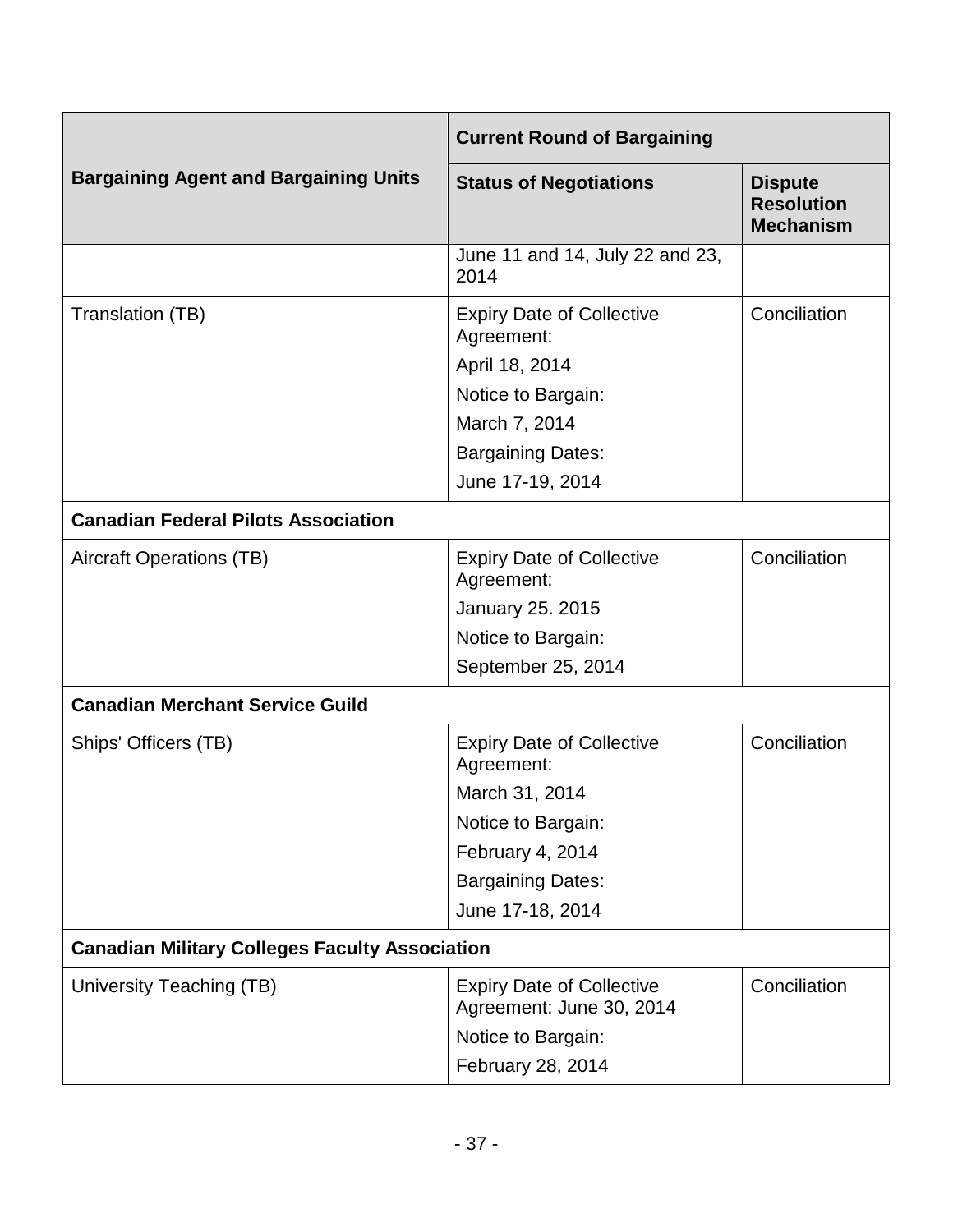|                                                                     | <b>Current Round of Bargaining</b>                                                                             |                                                         |
|---------------------------------------------------------------------|----------------------------------------------------------------------------------------------------------------|---------------------------------------------------------|
| <b>Bargaining Agent and Bargaining Units</b>                        | <b>Status of Negotiations</b>                                                                                  | <b>Dispute</b><br><b>Resolution</b><br><b>Mechanism</b> |
| <b>Federal Government Dockyard Chargehands Association</b>          |                                                                                                                |                                                         |
| Ship Repair Chargehands and Production<br>Supervisors-East (TB)     | <b>Expiry Date of Collective</b><br>Agreement:<br>March 31, 2014<br>Notice to Bargain:<br>December 5, 2013     | Conciliation                                            |
|                                                                     | <b>Bargaining Dates:</b><br>February 17-18, 2014                                                               |                                                         |
| <b>Federal Government Dockyard Trades and Labour Council (East)</b> |                                                                                                                |                                                         |
| Ship Repair-East (TB)                                               | <b>Expiry Date of Collective</b><br>Agreement:<br>December 31, 2011<br>Notice to Bargain:<br>September 3, 2014 | Conciliation                                            |
| <b>Federal Government Dockyard Trades and Labour Council (West)</b> |                                                                                                                |                                                         |
| Ship Repair-West (TB)                                               | <b>Expiry Date of Collective</b><br>Agreement:<br>January 30, 2015<br>Notice to Bargain:<br>September 30, 2014 | Conciliation                                            |
| International Brotherhood of Electrical Workers, Local 2228         |                                                                                                                |                                                         |
| Electronics (TB)                                                    | <b>Expiry Date of Collective</b><br>Agreement:<br>August 31, 2014<br>Notice to Bargain:<br>May 1, 2014         | Conciliation                                            |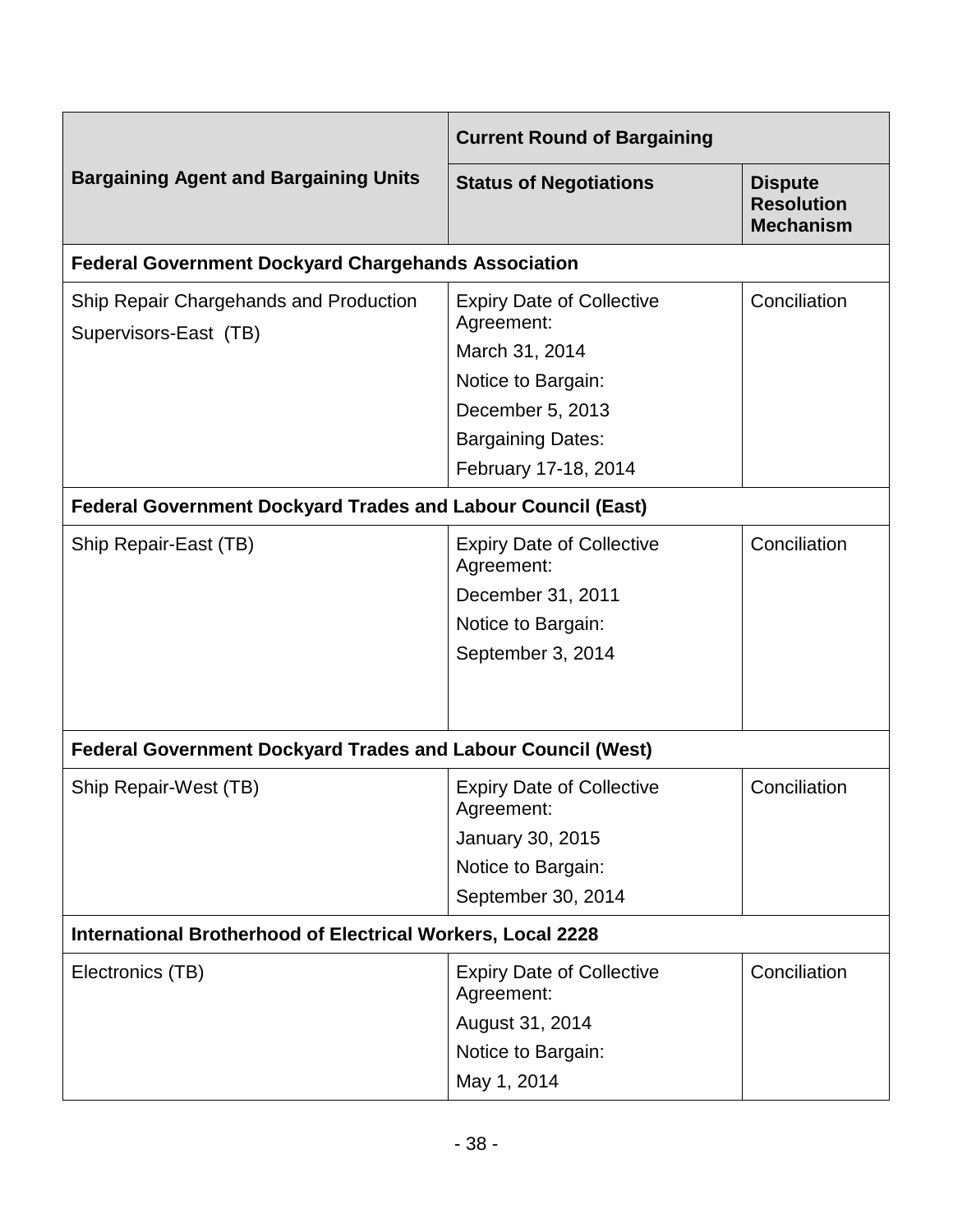|                                                               | <b>Current Round of Bargaining</b>             |                                                         |
|---------------------------------------------------------------|------------------------------------------------|---------------------------------------------------------|
| <b>Bargaining Agent and Bargaining Units</b>                  | <b>Status of Negotiations</b>                  | <b>Dispute</b><br><b>Resolution</b><br><b>Mechanism</b> |
|                                                               | <b>Bargaining Dates:</b>                       |                                                         |
|                                                               | July 8, 9, 10, 2014                            |                                                         |
| <b>Professional Association of Foreign Service Officers</b>   |                                                |                                                         |
| Foreign Service (TB)                                          | <b>Expiry Date of Collective</b><br>Agreement: | Conciliation                                            |
|                                                               | June 30, 2014                                  |                                                         |
|                                                               | Notice to Bargain:                             |                                                         |
|                                                               | February 28, 2014                              |                                                         |
| <b>Professional Institute of the Public Service of Canada</b> |                                                |                                                         |
| Administrative & Foreign Service (NFB)                        | <b>Expiry Date of Collective</b><br>Agreement: | Conciliation                                            |
|                                                               | July 30, 2014                                  |                                                         |
|                                                               | Notice to Bargain:                             |                                                         |
|                                                               | March 21, 2014                                 |                                                         |
| All employees of the Employer (NEB)                           | <b>Expiry Date of Collective</b><br>Agreement: | Conciliation                                            |
|                                                               | October 31, 2014                               |                                                         |
|                                                               | Notice to Bargain:                             |                                                         |
|                                                               | October 24, 2014                               |                                                         |
| All employees of the Employer in the                          | <b>Expiry Date of Collective</b>               | Conciliation                                            |
| <b>Applied Science and Patent Examination</b>                 | Agreement:                                     |                                                         |
| Group (TB)                                                    | September 30, 2014                             |                                                         |
|                                                               |                                                |                                                         |
|                                                               |                                                |                                                         |
|                                                               |                                                |                                                         |
| All employees of the Employer in the                          | <b>Expiry Date of Collective</b>               | Conciliation                                            |
| Architecture, Engineering and Land Survey                     | Agreement:                                     |                                                         |
|                                                               | September 30, 2014                             |                                                         |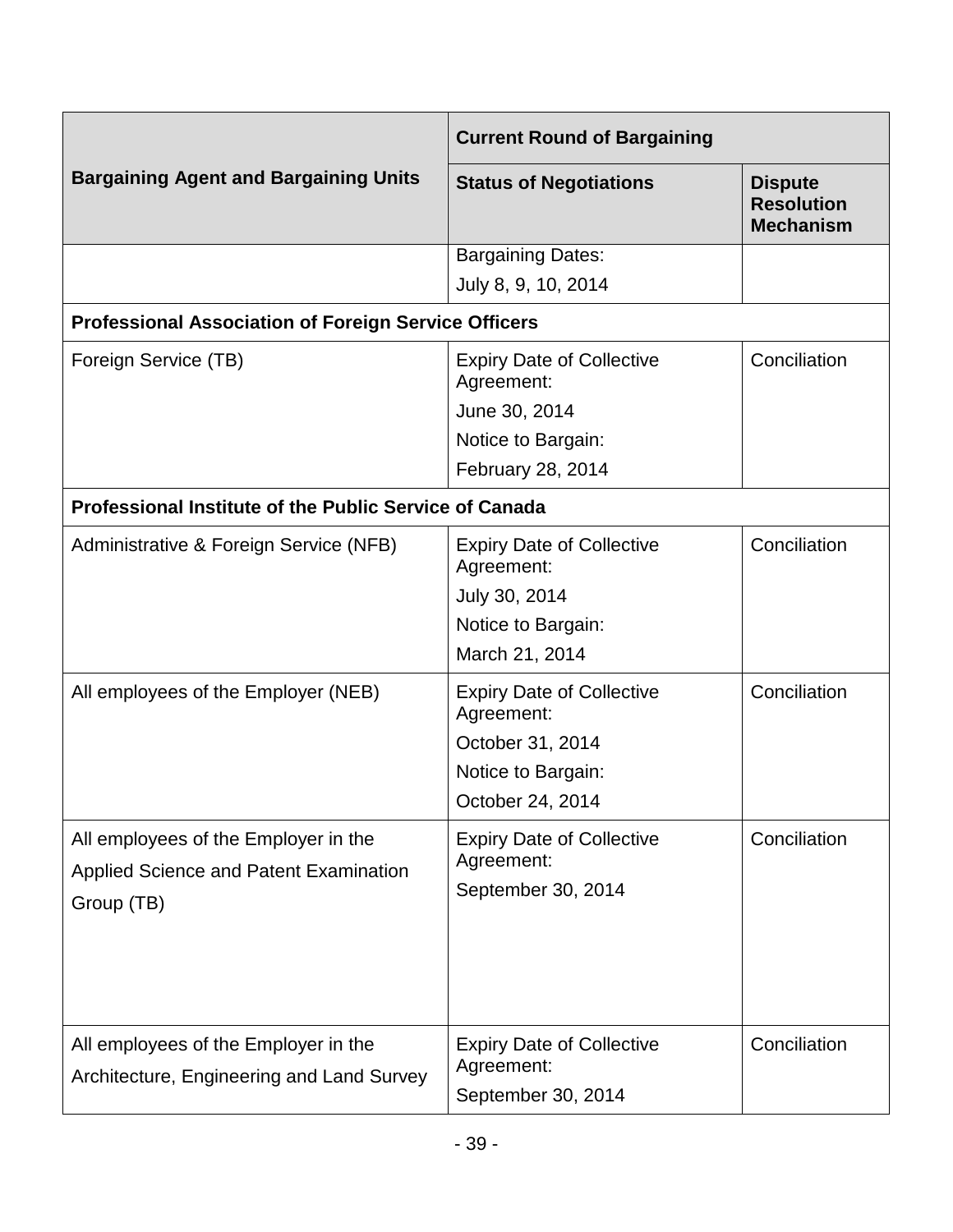|                                                                                                                                                                     | <b>Current Round of Bargaining</b>                                                                            |                                                         |
|---------------------------------------------------------------------------------------------------------------------------------------------------------------------|---------------------------------------------------------------------------------------------------------------|---------------------------------------------------------|
| <b>Bargaining Agent and Bargaining Units</b>                                                                                                                        | <b>Status of Negotiations</b>                                                                                 | <b>Dispute</b><br><b>Resolution</b><br><b>Mechanism</b> |
| Groups (TB)                                                                                                                                                         | Notice to Bargain:<br>June 2, 2014                                                                            |                                                         |
| All employees of the Employer who are not<br>in another bargaining unit (OSFI)                                                                                      | <b>Expiry Date of Collective</b><br>Agreement:<br>March 31, 2014<br>Notice to Bargain:<br>March 20, 2014      | Conciliation                                            |
| All employees, regardless of pay band, at<br>the RL-5 to 7 levels who are not excluded<br>from collective bargaining by law or<br>determination of the Board (CNSC) | <b>Expiry Date of Collective</b><br>Agreement:<br>March 31, 2014                                              | Conciliation                                            |
| Audit, Commerce and Purchasing (TB)                                                                                                                                 | <b>Expiry Date of Collective</b><br>Agreement:<br>June 21, 2014<br>Notice to Bargain:<br>February 24, 2014    | Conciliation                                            |
| Audit, Financial and Scientific (CRA)                                                                                                                               | <b>Expiry Date of Collective</b><br>Agreement:<br>December 21, 2014<br>Notice to Bargain:<br>October 21, 2014 | Conciliation                                            |
| <b>Computer Systems (TB)</b>                                                                                                                                        | <b>Expiry Date of Collective</b><br>Agreement:<br>December 21, 2014<br>Notice to Bargain:<br>August 21, 2014  | Conciliation                                            |
| Health Services (TB)                                                                                                                                                | <b>Expiry Date of Collective</b><br>Agreement:                                                                | Arbitration<br>pursuant to                              |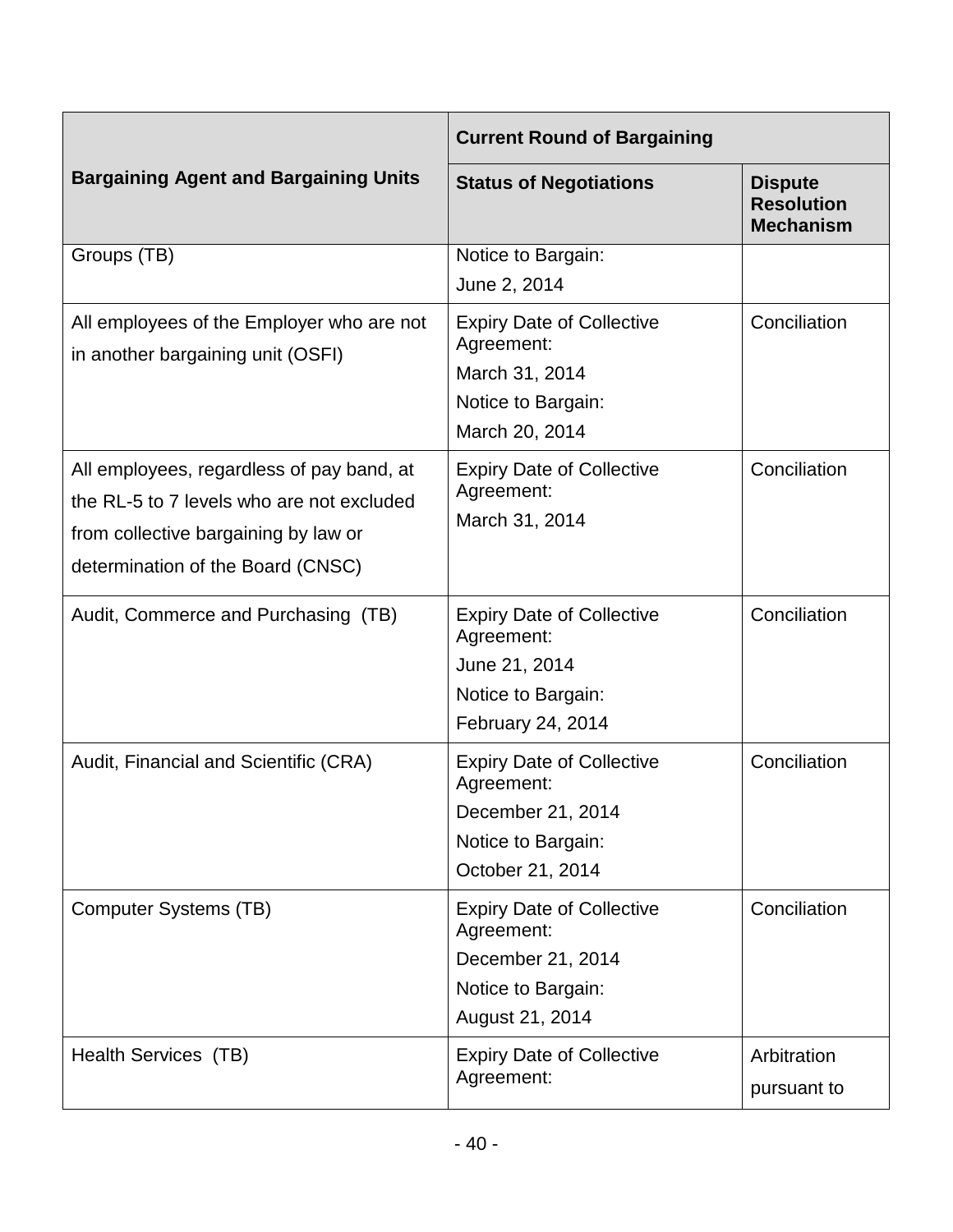|                                                                    | <b>Current Round of Bargaining</b>                           |                                                         |
|--------------------------------------------------------------------|--------------------------------------------------------------|---------------------------------------------------------|
| <b>Bargaining Agent and Bargaining Units</b>                       | <b>Status of Negotiations</b>                                | <b>Dispute</b><br><b>Resolution</b><br><b>Mechanism</b> |
|                                                                    | September 30, 2014                                           | employer                                                |
|                                                                    | Notice to Bargain:                                           | agreement                                               |
|                                                                    | June 2, 2014                                                 | under s. 104(1)                                         |
| Informatics (CFIA)                                                 | <b>Expiry Date of Collective</b><br>Agreement:               | Conciliation                                            |
|                                                                    | May 31, 2014                                                 |                                                         |
|                                                                    | Notice to Bargain:                                           |                                                         |
|                                                                    | May 28, 2014                                                 |                                                         |
|                                                                    |                                                              |                                                         |
| Information Service (NRCC)                                         | <b>Expiry Date of Collective</b><br>Agreement: June 20, 2014 | Conciliation                                            |
|                                                                    | Notice to Bargain:                                           |                                                         |
|                                                                    | June 18, 2014                                                |                                                         |
| Library Science (NRCC)                                             | <b>Expiry Date of Collective</b><br>Agreement:               | Conciliation                                            |
|                                                                    | July 1, 2014                                                 |                                                         |
|                                                                    | Notice to Bargain:                                           |                                                         |
|                                                                    | June 18, 2014                                                |                                                         |
| Research (TB)                                                      | <b>Expiry Date of Collective</b><br>Agreement:               | Conciliation                                            |
|                                                                    | September 30, 2014                                           |                                                         |
|                                                                    | Notice to Bargain:                                           |                                                         |
|                                                                    | June 2, 2014                                                 |                                                         |
| <b>Research Officers &amp; Research Council</b><br>Officers (NRCC) | <b>Expiry Date of Collective</b><br>Agreement:               | Conciliation                                            |
|                                                                    | July 19, 2014                                                |                                                         |
|                                                                    | Notice to Bargain:                                           |                                                         |
|                                                                    | July 8, 2014                                                 |                                                         |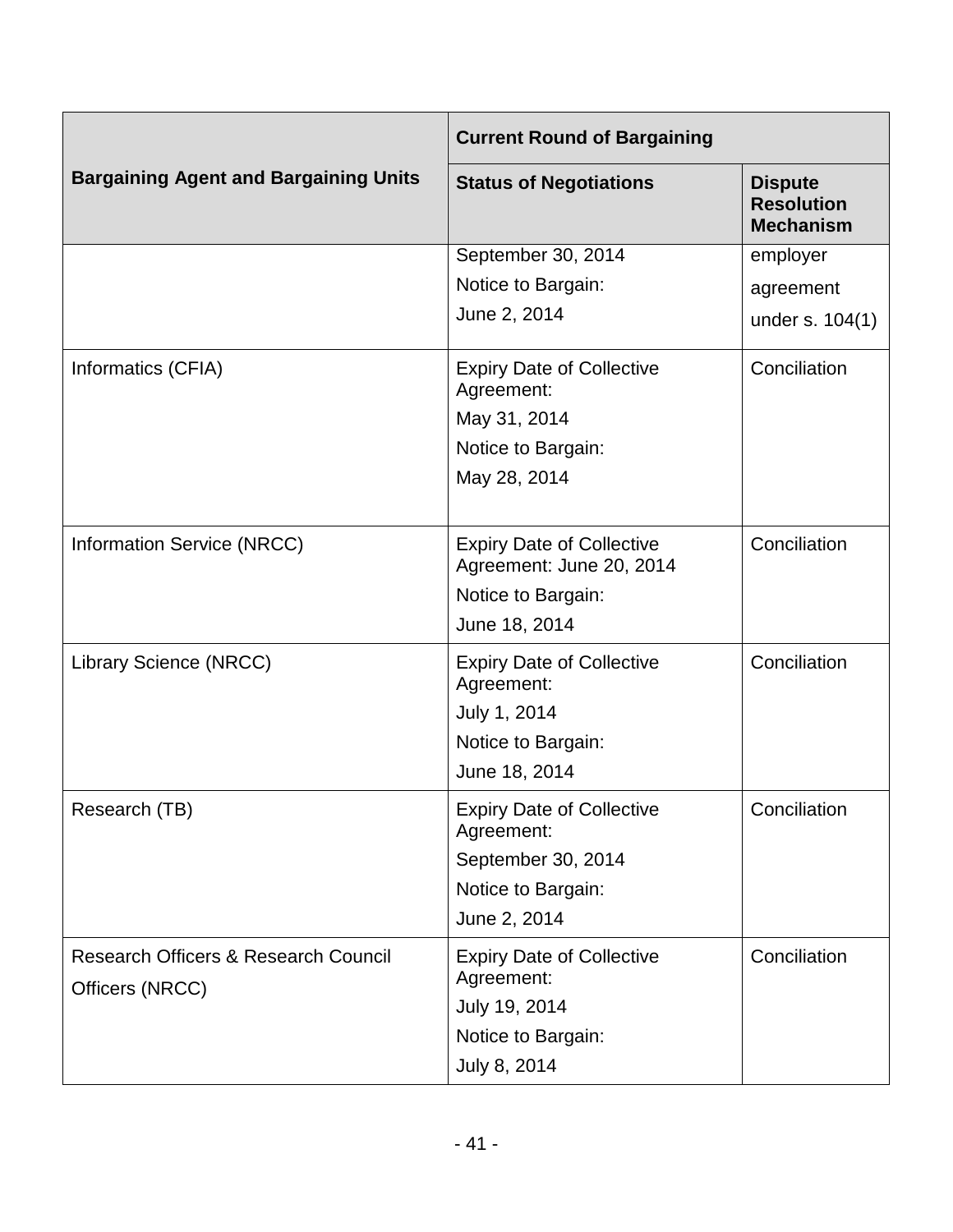|                                                                                               | <b>Current Round of Bargaining</b>                                                                               |                                                         |
|-----------------------------------------------------------------------------------------------|------------------------------------------------------------------------------------------------------------------|---------------------------------------------------------|
| <b>Bargaining Agent and Bargaining Units</b>                                                  | <b>Status of Negotiations</b>                                                                                    | <b>Dispute</b><br><b>Resolution</b><br><b>Mechanism</b> |
| Scientific & Analytical Group (CFIA)                                                          | <b>Expiry Date of Collective</b><br>Agreement:<br>September 30, 2014<br>Notice to Bargain:<br>September 23, 2014 | Conciliation                                            |
| Scientific and Professional Category (NFB)                                                    | <b>Expiry Date of Collective</b><br>Agreement:<br>June 30, 2014<br>Notice to Bargain:<br>March 21, 2014          | Conciliation                                            |
| <b>Translation (NRCC)</b>                                                                     | <b>Expiry Date of Collective</b><br>Agreement:<br>June 20, 2011<br>Notice to Bargain:<br>June 18, 2014           | Conciliation                                            |
| Veterinary Medicine (CFIA)                                                                    | <b>Expiry Date of Collective</b><br>Agreement:<br>September 23, 2014<br>Notice to Bargain:<br>October 1, 2014    | Conciliation                                            |
| <b>Public Service Alliance of Canada</b>                                                      |                                                                                                                  |                                                         |
| Administration Support Category and<br><b>Operation Category - CFB Valcartier</b><br>(SNPFCF) | <b>Expiry Date of Collective</b><br>Agreement:<br>June 30, 2015                                                  |                                                         |
| Administration Support Category and<br><b>Operation Category - CFB Bagotville</b><br>(SNPFCF) | <b>Expiry Date of Collective</b><br>Agreement:<br>November 30, 2015                                              |                                                         |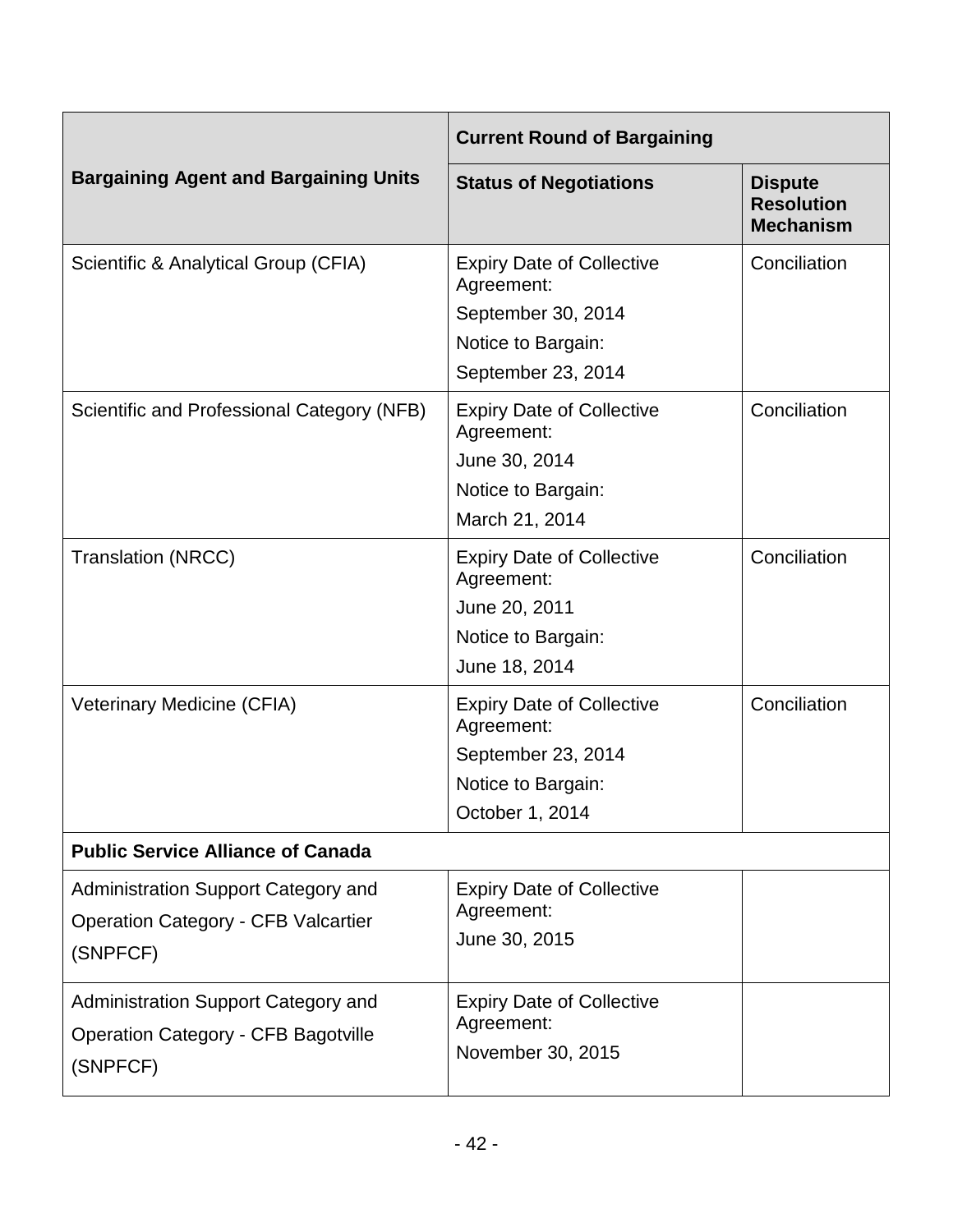|                                                                                              | <b>Current Round of Bargaining</b>                                                                             |                                                         |
|----------------------------------------------------------------------------------------------|----------------------------------------------------------------------------------------------------------------|---------------------------------------------------------|
| <b>Bargaining Agent and Bargaining Units</b>                                                 | <b>Status of Negotiations</b>                                                                                  | <b>Dispute</b><br><b>Resolution</b><br><b>Mechanism</b> |
| Administration Support Category and<br><b>Operation Category - CFB Goose Bay</b><br>(SNPFCF) | <b>Expiry Date of Collective</b><br>Agreement:<br>June 30, 2013<br>Notice to Bargain:<br>June 25, 2013         |                                                         |
| Administration Support Category and<br><b>Operation Category - CFB Petawawa</b><br>(SNPFCF)  | <b>Expiry Date of Collective</b><br>Agreement:<br>April 30, 2013                                               |                                                         |
| Administrative & Foreign Service (SSHRC)                                                     | <b>Expiry Date of Collective</b><br>Agreement:<br>March 31, 2014<br>Notice to Bargain:<br>February 19, 2014    | Conciliation                                            |
| <b>Administrative Support Category - CFB</b><br>Gagetown (SNPFCF)                            | <b>Expiry Date of Collective</b><br>Agreement:<br>February 28, 2014<br>Notice to Bargain:<br>February 4, 2014  |                                                         |
| <b>Administrative Support Category - CFB</b><br>Trenton (SNPFCF)                             | <b>Expiry Date of Collective</b><br>Agreement:<br>November 30, 2013<br>Notice to Bargain:<br>November 26, 2013 |                                                         |
| All employees of the Employer (CFIA)                                                         | <b>Expiry Date of Collective</b><br>Agreement:<br>December 31, 2014                                            | Conciliation                                            |
| All employees of the Employer (CSIS)                                                         | <b>Expiry Date of Collective</b><br>Agreement:                                                                 | Conciliation                                            |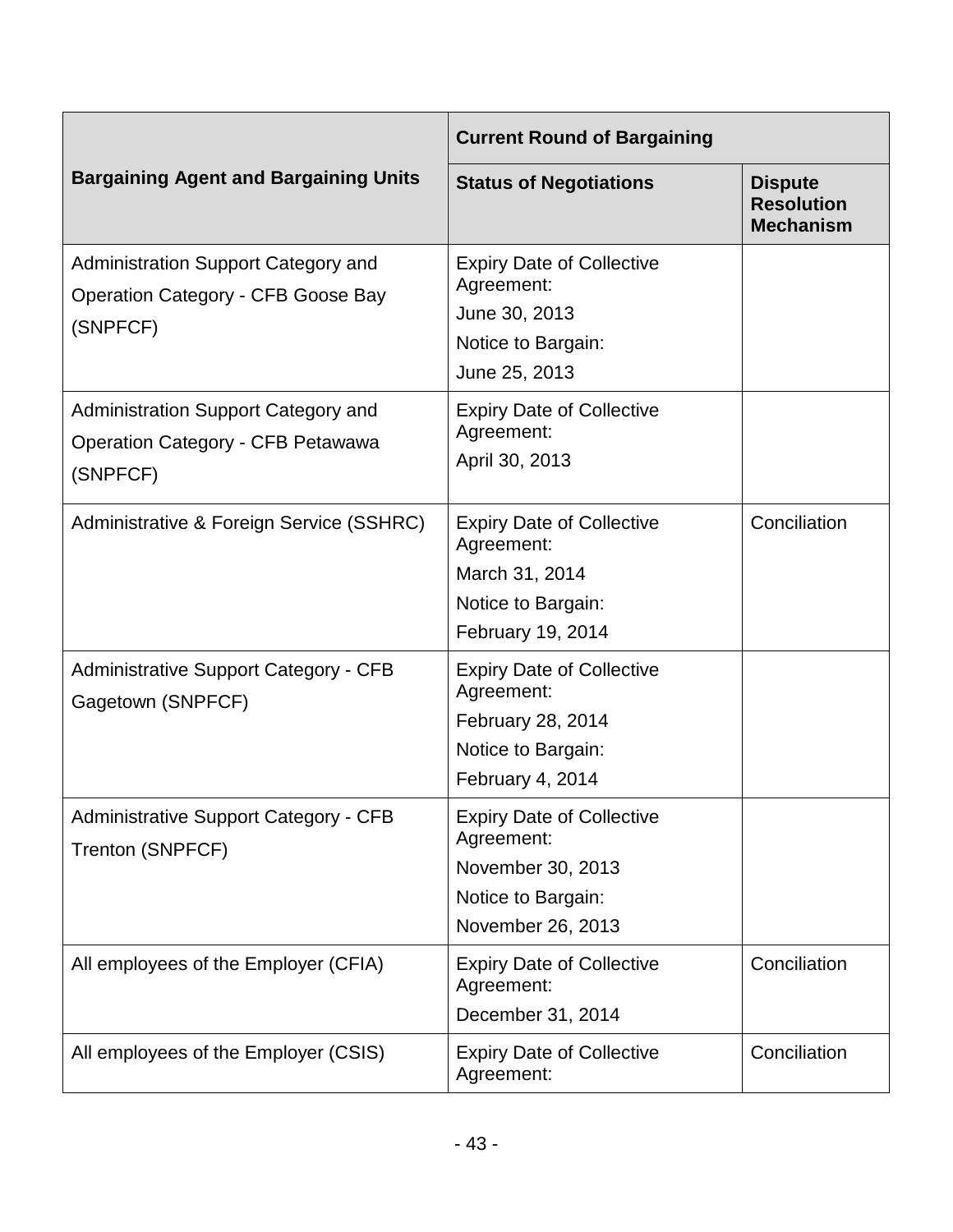|                                                                                                                                                                                                                          | <b>Current Round of Bargaining</b>                                                                            |                                                         |
|--------------------------------------------------------------------------------------------------------------------------------------------------------------------------------------------------------------------------|---------------------------------------------------------------------------------------------------------------|---------------------------------------------------------|
| <b>Bargaining Agent and Bargaining Units</b>                                                                                                                                                                             | <b>Status of Negotiations</b>                                                                                 | <b>Dispute</b><br><b>Resolution</b><br><b>Mechanism</b> |
|                                                                                                                                                                                                                          | March 31, 2014                                                                                                |                                                         |
| All employees of the Employer (CSE)                                                                                                                                                                                      | <b>Expiry Date of Collective</b><br>Agreement:<br>February 9, 2015<br>Notice to Bargain:                      | Conciliation                                            |
|                                                                                                                                                                                                                          | October 22, 2014                                                                                              |                                                         |
| All employees of the Employer (NCC)                                                                                                                                                                                      | <b>Expiry Date of Collective</b><br>Agreement:<br>December 31, 2014<br>Notice to Bargain:<br>October 22, 2014 | Conciliation                                            |
| All employees of the Employer (PCA)                                                                                                                                                                                      | <b>Expiry Date of Collective</b><br>Agreement:<br>August 4, 2014<br>Notice to Bargain:<br>July 22, 2014       | Conciliation                                            |
| All employees of the Employer in the<br><b>Administrative Support Category (SSHRC)</b>                                                                                                                                   | <b>Expiry Date of Collective</b><br>Agreement:<br>March 31, 2014<br>Notice to Bargain:<br>February 19, 2014   | Conciliation                                            |
| All employees of the Employer primarily<br>engaged in secretarial functions, clerical<br>functions and/or other administrative<br>support functions involving the routine<br>application of rules and regulations (OSFI) | <b>Expiry Date of Collective</b><br>Agreement:<br>March 31, 2014<br>Notice to Bargain:<br>March 6, 2014       | Conciliation                                            |
| All Employees of the Staff of the Non-Public                                                                                                                                                                             | <b>Expiry Date of Collective</b>                                                                              |                                                         |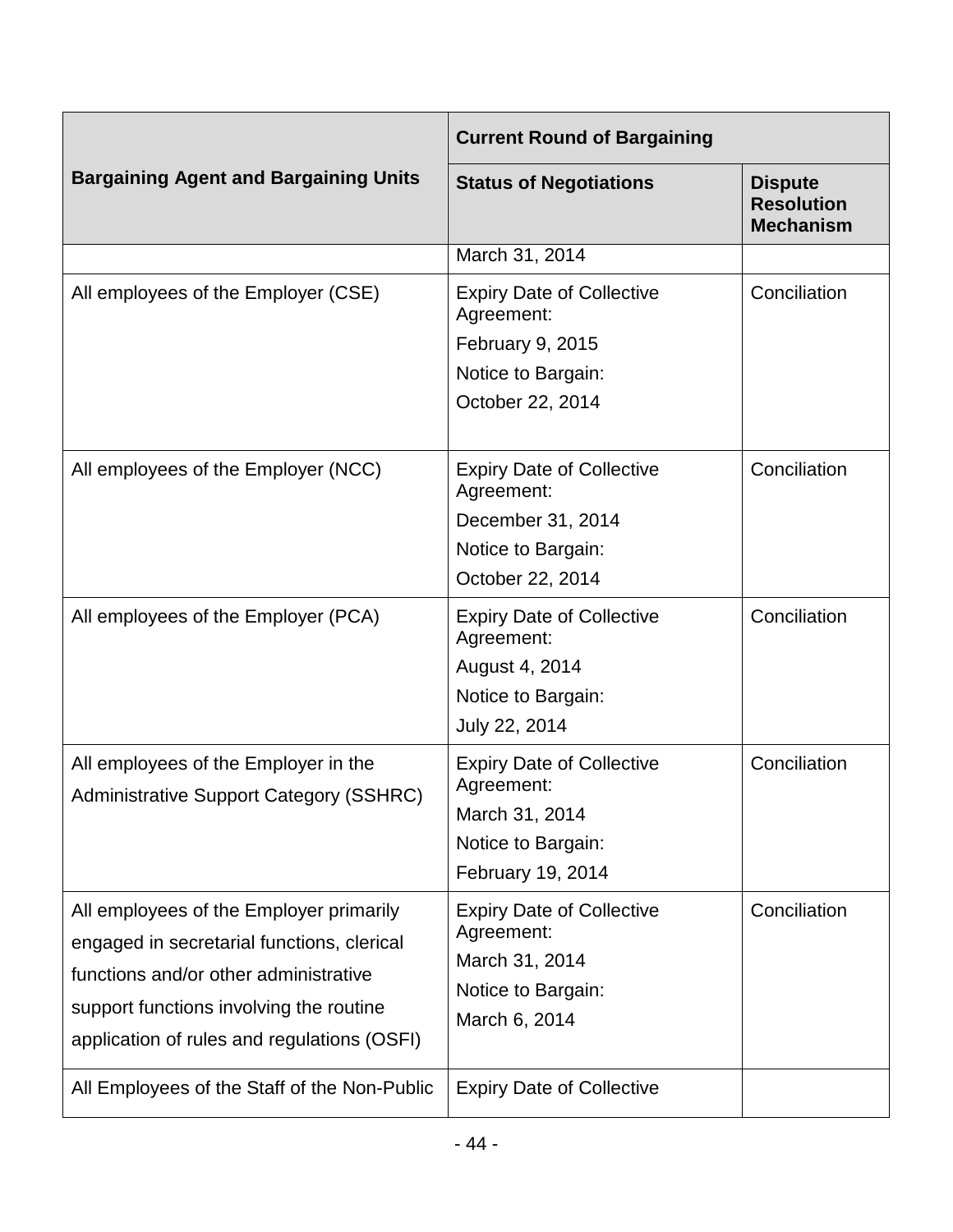|                                                               | <b>Current Round of Bargaining</b>                                                                                                                           |                                                         |
|---------------------------------------------------------------|--------------------------------------------------------------------------------------------------------------------------------------------------------------|---------------------------------------------------------|
| <b>Bargaining Agent and Bargaining Units</b>                  | <b>Status of Negotiations</b>                                                                                                                                | <b>Dispute</b><br><b>Resolution</b><br><b>Mechanism</b> |
| Funds, Canadian Forces, employed at CFB-<br>Suffield (SNPFCF) | Agreement:<br>March 31, 2016                                                                                                                                 |                                                         |
| <b>Audit Services Group (OAGC)</b>                            | <b>Expiry Date of Collective</b><br>Agreement:<br>September 30, 2014<br>Notice to Bargain:<br>June 27, 2014                                                  | Arbitration                                             |
| <b>Border Services (TB)</b>                                   | <b>Expiry Date of Collective</b><br>Agreement:<br>June 20, 2014<br>Notice to Bargain:<br>April 16, 2014<br><b>Bargaining Dates:</b><br>July 8, 9, 10 2014    | Arbitration                                             |
| Education and Library Science (TB)                            | <b>Expiry Date of Collective</b><br>Agreement:<br>June 30, 2014<br>Notice to Bargain:<br>February 28, 2014<br><b>Bargaining Dates:</b><br>July 8, 9, 10 2014 | Conciliation                                            |
| Interviewers - Field (SSO)                                    | <b>Expiry Date of Collective</b><br>Agreement:<br>November 30, 2011                                                                                          | Arbitration                                             |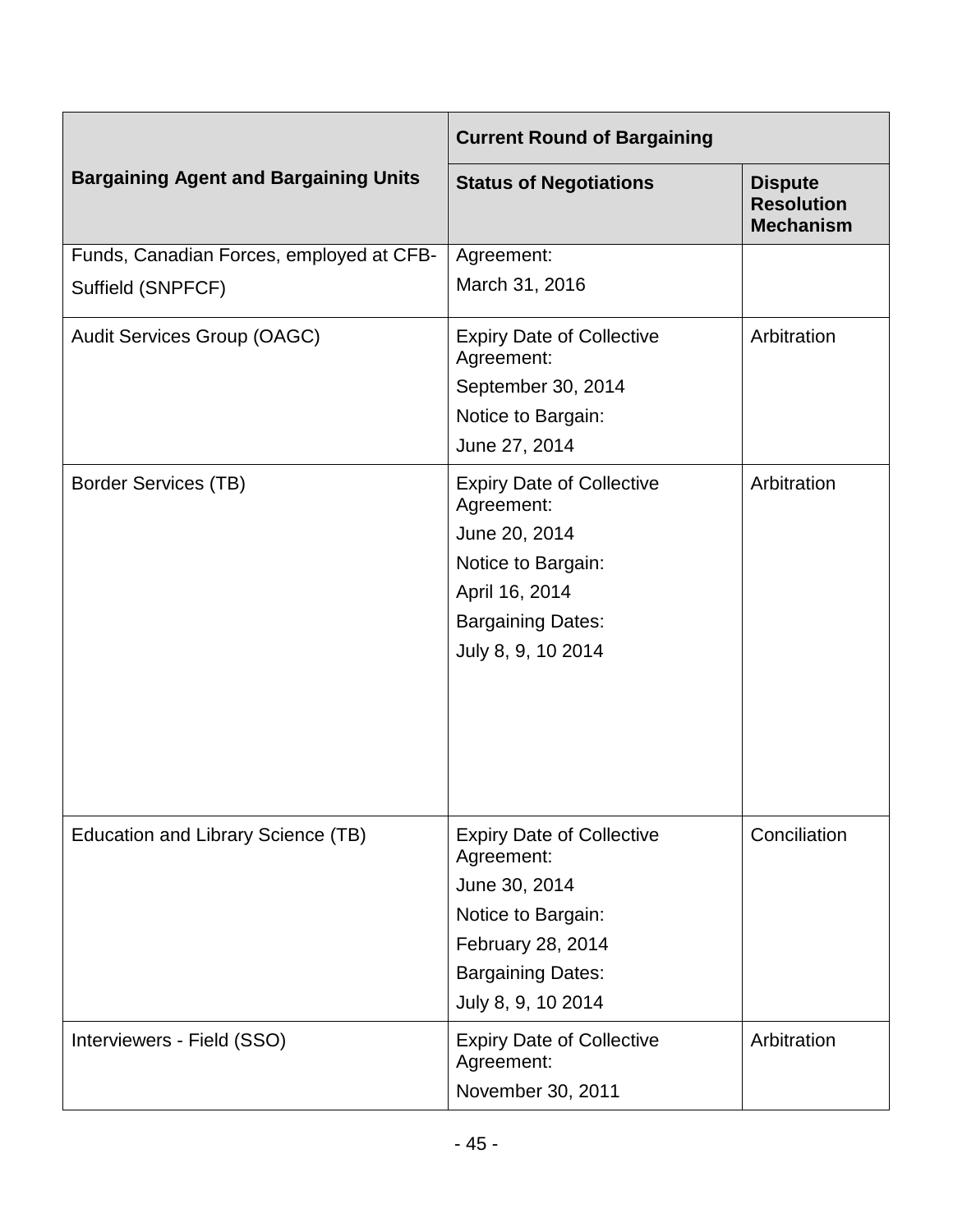|                                                                                                                  | <b>Current Round of Bargaining</b>                                                                                                                          |                                                         |
|------------------------------------------------------------------------------------------------------------------|-------------------------------------------------------------------------------------------------------------------------------------------------------------|---------------------------------------------------------|
| <b>Bargaining Agent and Bargaining Units</b>                                                                     | <b>Status of Negotiations</b>                                                                                                                               | <b>Dispute</b><br><b>Resolution</b><br><b>Mechanism</b> |
|                                                                                                                  | Notice to Bargain:<br>November 24, 2011                                                                                                                     |                                                         |
| Interviewers - Regional (SSO)                                                                                    | <b>Expiry Date of Collective</b><br>Agreement:<br>November 30, 2011<br>Notice to Bargain:<br>November 24, 2011                                              | Arbitration                                             |
| <b>Operational Category - CFB Kingston</b><br>(SNPFCF)                                                           | <b>Expiry Date of Collective</b><br>Agreement:<br>June 30, 2015                                                                                             |                                                         |
| <b>Operational Category - CFB Montreal</b><br>(SNPFCF)                                                           | <b>Expiry Date of Collective</b><br>Agreement:<br>October 31, 2015                                                                                          |                                                         |
| <b>Operational Category, Administrative</b><br><b>Support Category and Technical Category -</b><br>NDHQ (SNPFCF) | <b>Expiry Date of Collective</b><br>Agreement:<br>February 28, 2014<br>Notice to Bargain:<br>February 3, 2014                                               |                                                         |
| <b>Operational Services (TB)</b>                                                                                 | <b>Expiry Date of Collective</b><br>Agreement:<br>October 4, 2014<br>Notice to Bargain:<br>April 4, 2014<br><b>Bargaining Dates:</b><br>July 8 and 10, 2014 | Conciliation                                            |
| Program and Administrative Services (TB)                                                                         | <b>Expiry Date of Collective</b><br>Agreement:<br>June 20, 2015<br>Notice to Bargain:                                                                       | Conciliation                                            |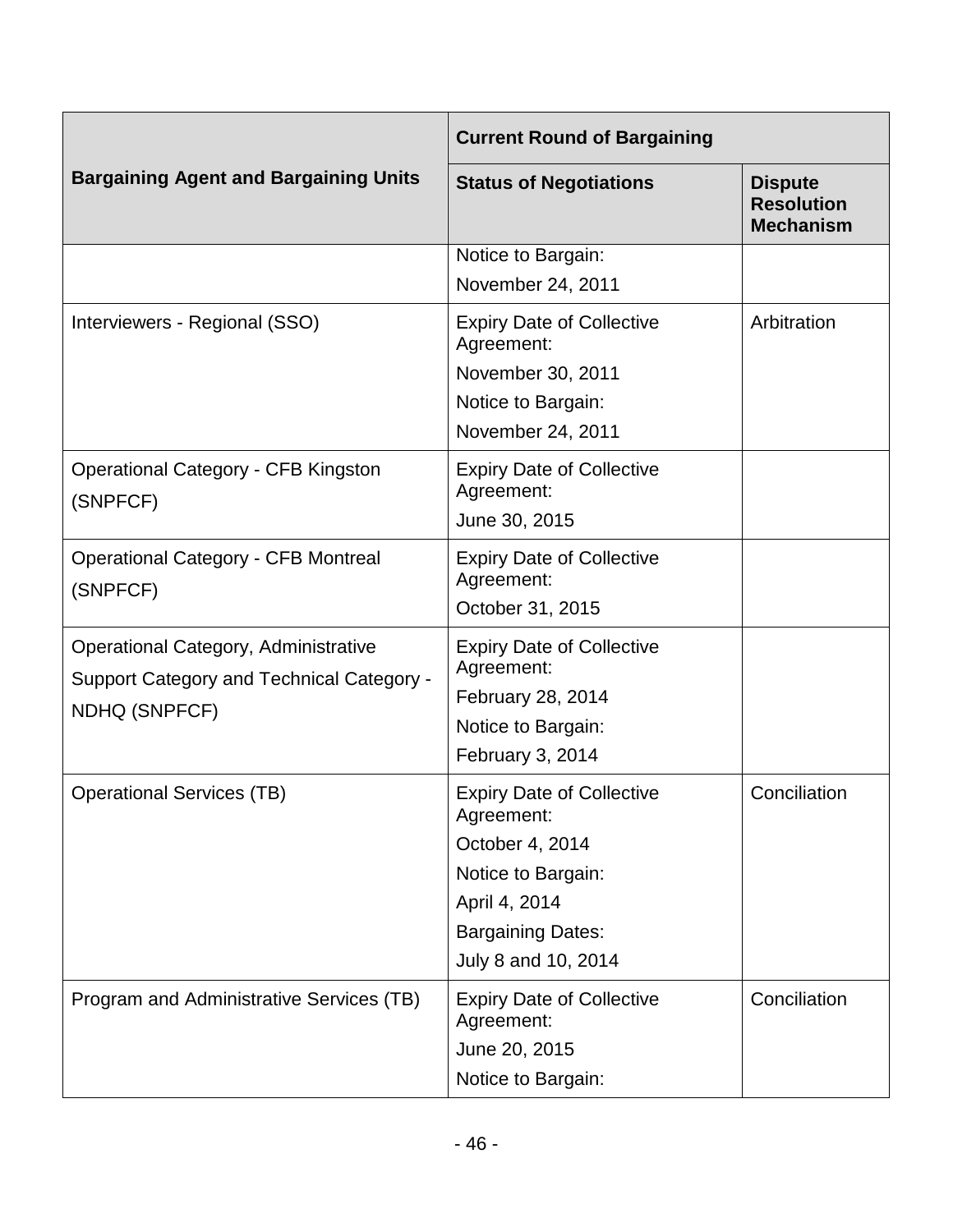|                                                              | <b>Current Round of Bargaining</b>                                                                             |                                                         |
|--------------------------------------------------------------|----------------------------------------------------------------------------------------------------------------|---------------------------------------------------------|
| <b>Bargaining Agent and Bargaining Units</b>                 | <b>Status of Negotiations</b>                                                                                  | <b>Dispute</b><br><b>Resolution</b><br><b>Mechanism</b> |
|                                                              | February 24, 2014<br><b>Bargaining Dates:</b><br>July 8, 9, 10 2014                                            |                                                         |
| <b>Program Delivery and Administrative</b><br>Services (CRA) | <b>Expiry Date of Collective</b><br>Agreement:<br>October 31, 2012<br>Notice to Bargain:<br>July 3, 2012       | Conciliation                                            |
| <b>Technical Services (TB)</b>                               | <b>Expiry Date of Collective</b><br>Agreement:<br>June 21, 2014<br>Notice to Bargain:<br>February 24, 2014     | Conciliation                                            |
| <b>Research Council Employees' Association</b>               |                                                                                                                |                                                         |
| <b>Administrative Services (NRCC)</b>                        | <b>Expiry Date of Collective</b><br>Agreement:<br>April 30, 2011<br>Notice to Bargain:<br>February 3, 2011     | Conciliation                                            |
| <b>Administrative Support (NRCC)</b>                         | <b>Expiry Date of Collective</b><br>Agreement: April 30, 2011<br>Notice to Bargain:<br>February 3, 2011        | Arbitration                                             |
| <b>Computer Systems (NRCC)</b>                               | <b>Expiry Date of Collective</b><br>Agreement:<br>December 21, 2014<br>Notice to Bargain:<br>December 12, 2014 | Conciliation                                            |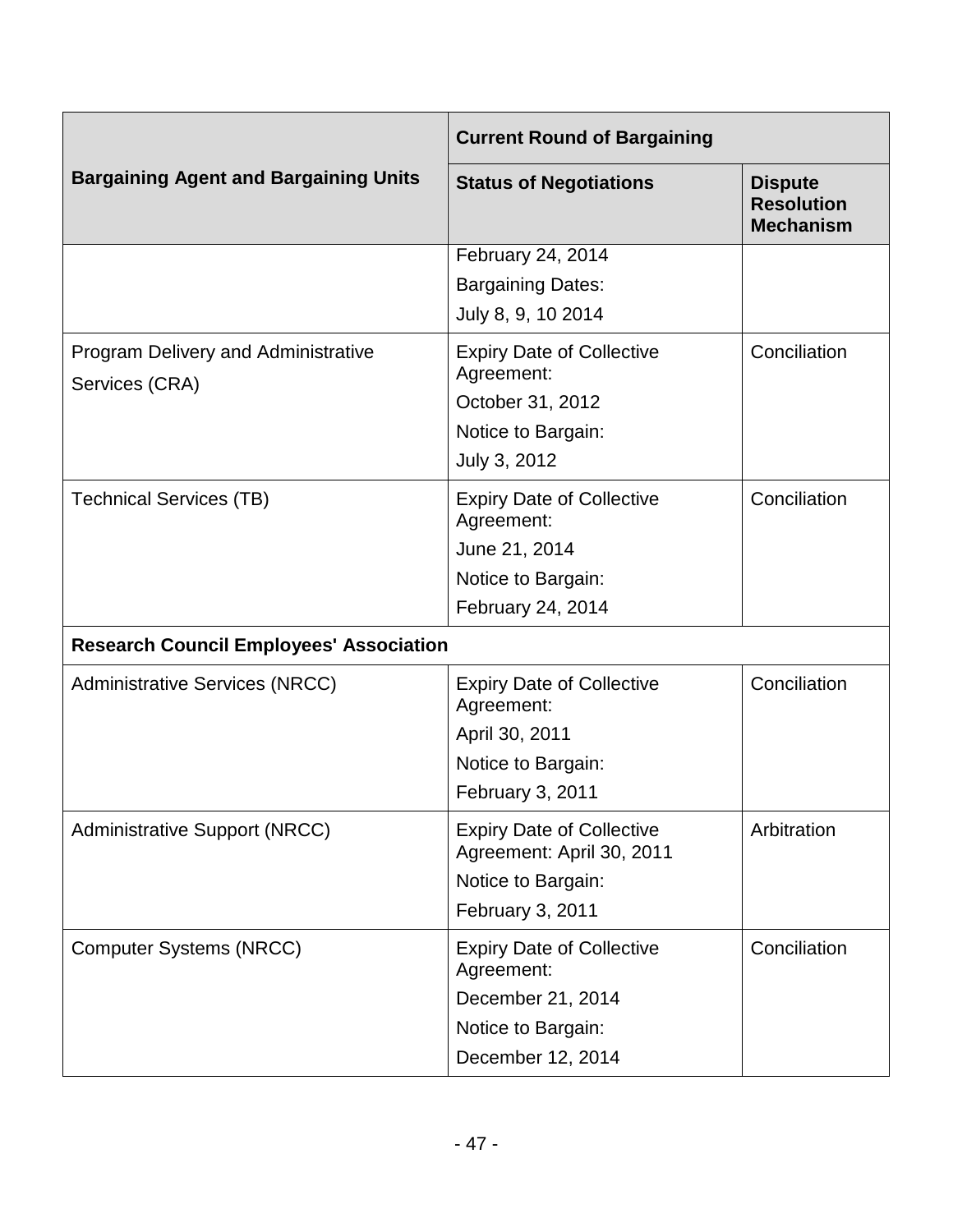|                                                        | <b>Current Round of Bargaining</b>                                                                         |                                                         |  |
|--------------------------------------------------------|------------------------------------------------------------------------------------------------------------|---------------------------------------------------------|--|
| <b>Bargaining Agent and Bargaining Units</b>           | <b>Status of Negotiations</b>                                                                              | <b>Dispute</b><br><b>Resolution</b><br><b>Mechanism</b> |  |
| <b>Operations Category - Non-Supervisory</b><br>(NRCC) | <b>Expiry Date of Collective</b><br>Agreement:<br>July 30, 2011<br>Notice to Bargain:<br>May 31, 2011      | Arbitration                                             |  |
| Purchasing and Supply Group (NRCC)                     | <b>Expiry Date of Collective</b><br>Agreement:<br>April 30, 2011<br>Notice to Bargain:<br>February 3, 2011 | Arbitration                                             |  |
| <b>Technical Category (NRCC)</b>                       | <b>Expiry Date of Collective</b><br>Agreement:<br>March 31, 2014<br>Notice to Bargain:<br>January 21, 2014 | Conciliation                                            |  |
| Unifor, Local 2182                                     |                                                                                                            |                                                         |  |
| Radio Operations (TB)                                  | <b>Expiry Date of Collective</b><br>Agreement:<br>April 30, 2014<br>Notice to Bargain:<br>January 17, 2014 | Arbitration                                             |  |
| <b>Unifor, Local 87-M</b>                              |                                                                                                            |                                                         |  |
| Printing Operations (non supervisory) (TB)             | <b>Expiry Date of Collective</b><br>Agreement:<br>October 11, 2014<br>Notice to Bargain:<br>June 2, 2014   | Conciliation                                            |  |
| <b>Union of Canadian Correctional Officers - CSN</b>   |                                                                                                            |                                                         |  |